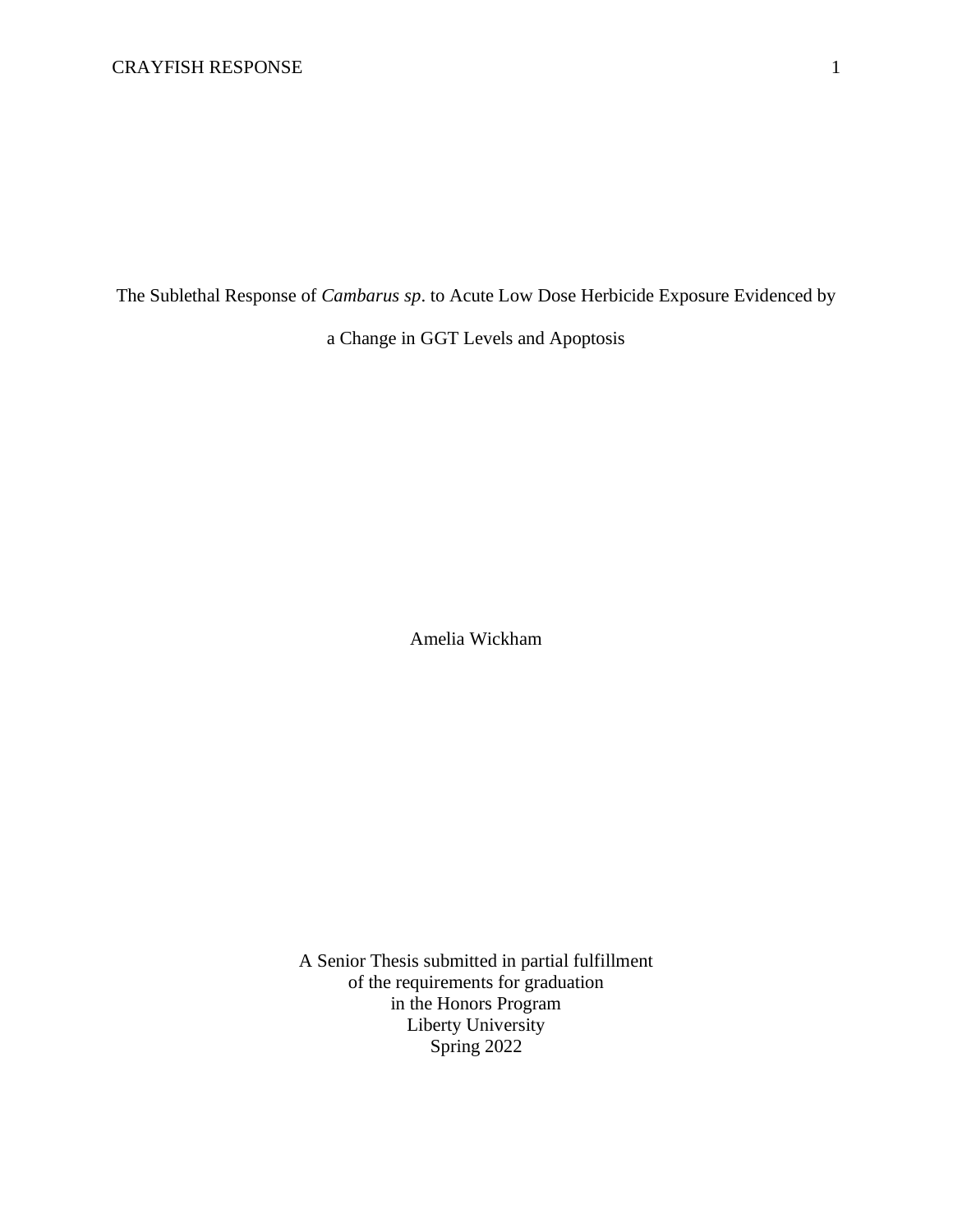Acceptance of Senior Honors Thesis

This Senior Honors Thesis is accepted in partial fulfillment of the requirements for graduation from the Honors Program of Liberty University.

> Kyle J. Harris, Ed.D. Thesis Chair

\_\_\_\_\_\_\_\_\_\_\_\_\_\_\_\_\_\_\_\_\_\_\_\_\_\_\_

Norman Reichenbach, Ph.D. Committee Member

\_\_\_\_\_\_\_\_\_\_\_\_\_\_\_\_\_\_\_\_\_\_\_\_\_\_\_

James H. Nutter, D.A. Honors Director

\_\_\_\_\_\_\_\_\_\_\_\_\_\_\_\_\_\_\_\_\_\_\_\_\_\_\_

\_\_\_\_\_\_\_\_\_\_\_\_\_\_\_\_\_\_\_\_\_\_\_\_\_\_\_ Date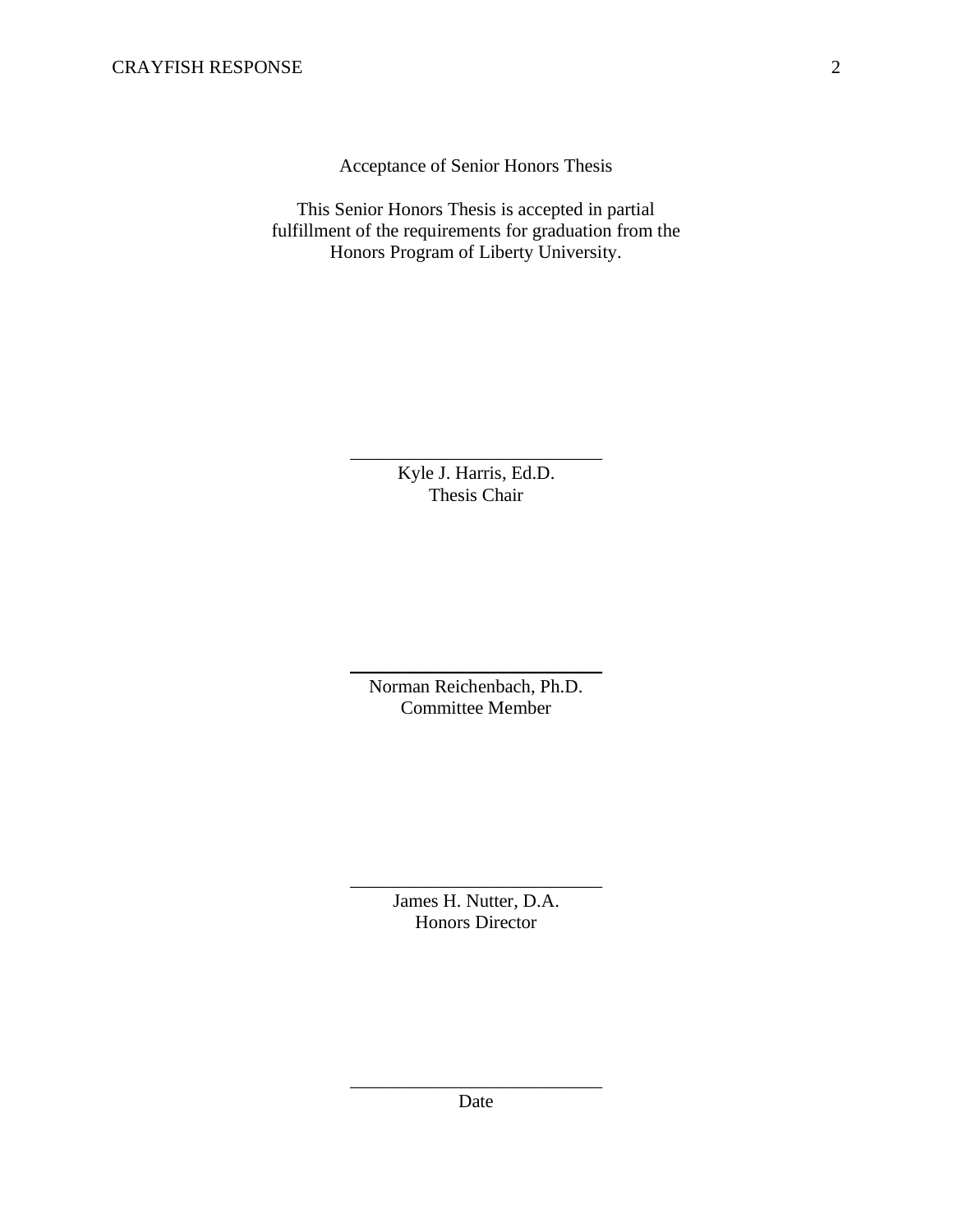#### **Abstract**

Following application, herbicidal runoff can collect in freshwater ecosystems, briefly exposing non-target organisms. As biological indicators, crayfish serve as models to assess freshwater health. Chemically stressed crayfish form reactive oxygen species (ROS) which are neutralized by the glutathione pathway. As glutathione depletes, γ-glutamyl-transferase (GGT) upregulates to increase glutathione formation. High oxidative stress lowers glutathione levels and subsequent apoptosis occurs. For this acute study, crayfish were exposed to 5ppb and 50ppb of atrazine, glyphosate, and 2,4-D. Herbicide exposures were expected to induce higher GGT production, increased oxidative stress, and increased apoptosis. Instead, GGT and apoptosis predominately decreased relative to the control. This suggests that oxidative damage was mitigated because the crayfish were able to effectively neutralize ROS at 5 and 50ppb.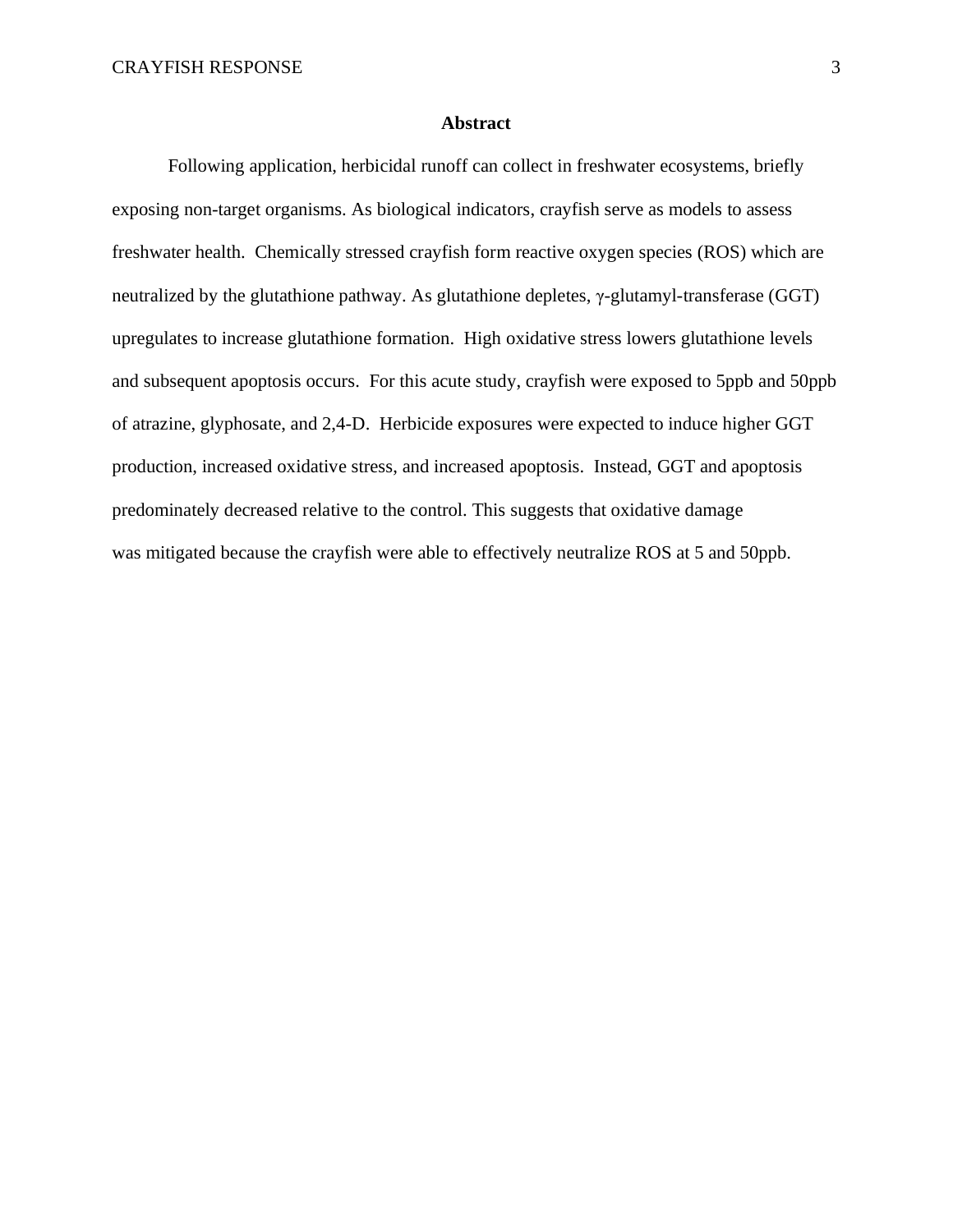# **The Sublethal Response of** *Cambarus sp***. to Acute Low Dose Herbicide Exposure Evidenced by a Change in GGT Levels and Apoptosis**

# **Pesticide History and Applications**

The nuisance of mosquitos at a summer barbeque, unsightly weeds in a beautifully cultivated flower bed, or even pathogenic bacteria causing mass disease are nothing new. Historians have uncovered ancient texts depicting swarms of locusts and worms devasting crops, causing famine, and orchestrating expansive death (Matthews, 2018). Some historically notable epidemics caused by pests include the Black Death and the Irish potato famine. Without an effective rodenticide, antibacterial, or insecticide, the bubonic plague, caused by the bacterium *Yersinia pestis,* rapidly spread through Europe and Western Asia in the blood of infected rats and fleas (Matthews, 2018; Duncan & Scott, 2005). The deadliest outbreak of bubonic plague occurred between 1346 and 1353 and was responsible for the deaths of over a third of the global population (Matthews, 2018; Benedictow, 2004).

In 1845, the fungus potato late blight (*Phytophthora infestans*) infected essential potato crops in Ireland (O'Neill, 2009; Andrivon, 1995). Since Ireland was without a fungicide at that time, potato late blight spread and devastated the potato harvest (Matthews, 2018). This was the catalyst to the Great Famine, or *An Gorta Mór,* meaning The Great Hunger in Irish (O'Neill, 2009). Between the deaths of over 1 million people, and the emigration of another 1 million, a third of Ireland's population was depleted between the years 1845 and 1852 as a direct result of the Great Famine (Matthews 2018; O'Neill, 2009). One hundred and seventy years later, the current population of Ireland is still below that of 1845 (Andrivon, 1995; Matthews, 2018).

Since the development and proper application of pesticides, disease and famine have been reduced (Matthews, 2018; United States Geological Survey, 2017). According to the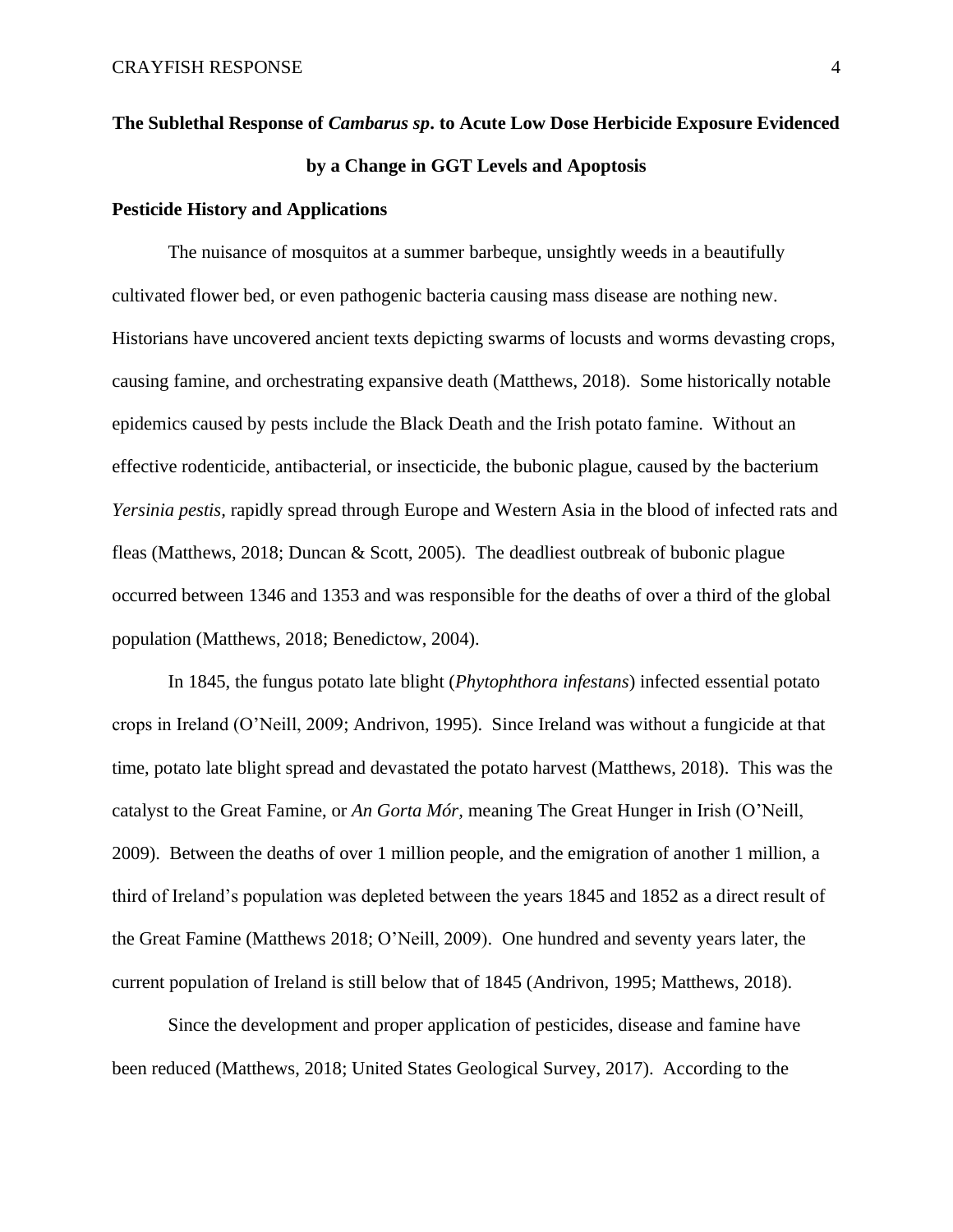Environmental Protection Agency, a pesticide is any substance or mixture that is designed to prevent or destroy a pest (2021). These include, but are not limited to, insects, bacteria, plants, fungi, and rodents (U.S. Environmental Protection Agency, 2021). An example of one of the most successful developments and applications of a pesticide is the synthesis and use of dichloro-diphenyl-trichloro-ethane (DDT) in the fight against malaria.

Malaria, caused by five species of bacteria from the *Plasmodium* genus, is responsible for 627,000 deaths annually, and affects nearly half of the global population (World Health Organization, 2021). The bacteria breed within female *Anopheles* mosquitoes and are spread from one host to another through the mosquitos' need to feed on the blood of mammals (World Health Organization, 2021). Paul Muller, a German chemist who won the Nobel Prize in 1939 for his work with DDT, first recognized the chemical's insecticidal potential (Jarman & Ballschmiter; 2012, Kuswandi, 2017). Until its ban in 1970, DDT's insecticidal properties were used heavily to decrease infected mosquito populations in endemic countries with great success (Brenebaum, 2005). This same success was seen between 1952 and 1955 in Sarawak Borneo where a 1:4 DDT to water ratio was sprayed over an aquatic ecosystem (Smith, 2000). The infected mosquito population dropped from 35.6% to just 1.6% in 21 months (Smith, 2000). It was findings like this that gave the World Health Organization in 1955 the confidence to claim global eradication of malaria within 10-15 years (O'Shaughnessy, 2008; Mayo & Brady, 1955).

Due to this high success, insecticides and other pesticides are used heavily both in the United States and worldwide; evidenced by the estimated 1,000 million lbs. used by the United States and 6,000 million lbs. used globally in 2012 (Figure 1; Atwood & Paisley-Jones, 2017). Of these hundreds of millions of pounds of pesticides, herbicides account for the greatest percentage – about 57% in 2012 (Atwood & Paisley-Jones, 2017). Herbicides are designed to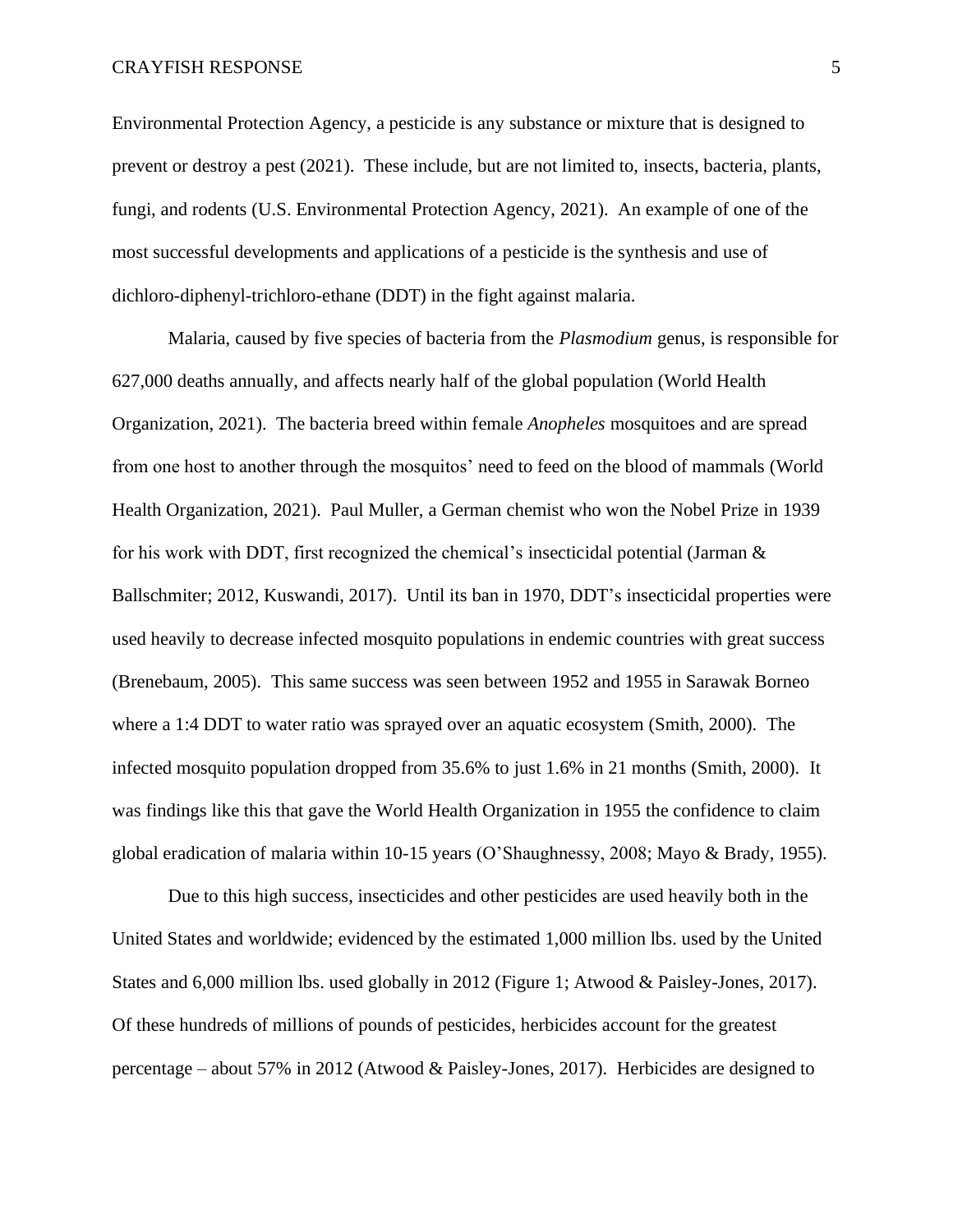specifically prevent or destroy unwanted weeds and plants and are used most often in agriculture – 91% of herbicides used in the United States in 2012 were applied to farms (Figure 2; Atwood & Paisley-Jones, 2017).



*Figure 1.* 2012 Comparison of World and United States total annual use of pesticides by type. Image from Atwood and Paisley-Jones, 2017.

[\(https://www.epa.gov/sites/default/files/2017-01/documents/pesticides-industry-sales-usage-](https://www.epa.gov/sites/default/files/2017-01/documents/pesticides-industry-sales-usage-2016_0.pdf)[2016\\_0.pdf\)](https://www.epa.gov/sites/default/files/2017-01/documents/pesticides-industry-sales-usage-2016_0.pdf) Image in the public domain.



*Figure 2.* 2012 Allotment of pesticide type to each market sector. Image from Atwood and Paisley-Jones, 2017.

[\(https://digitalcommons.liberty.edu/cgi/viewcontent.cgi?article=2150&context=honors\)](https://digitalcommons.liberty.edu/cgi/viewcontent.cgi?article=2150&context=honors) Image in the public domain.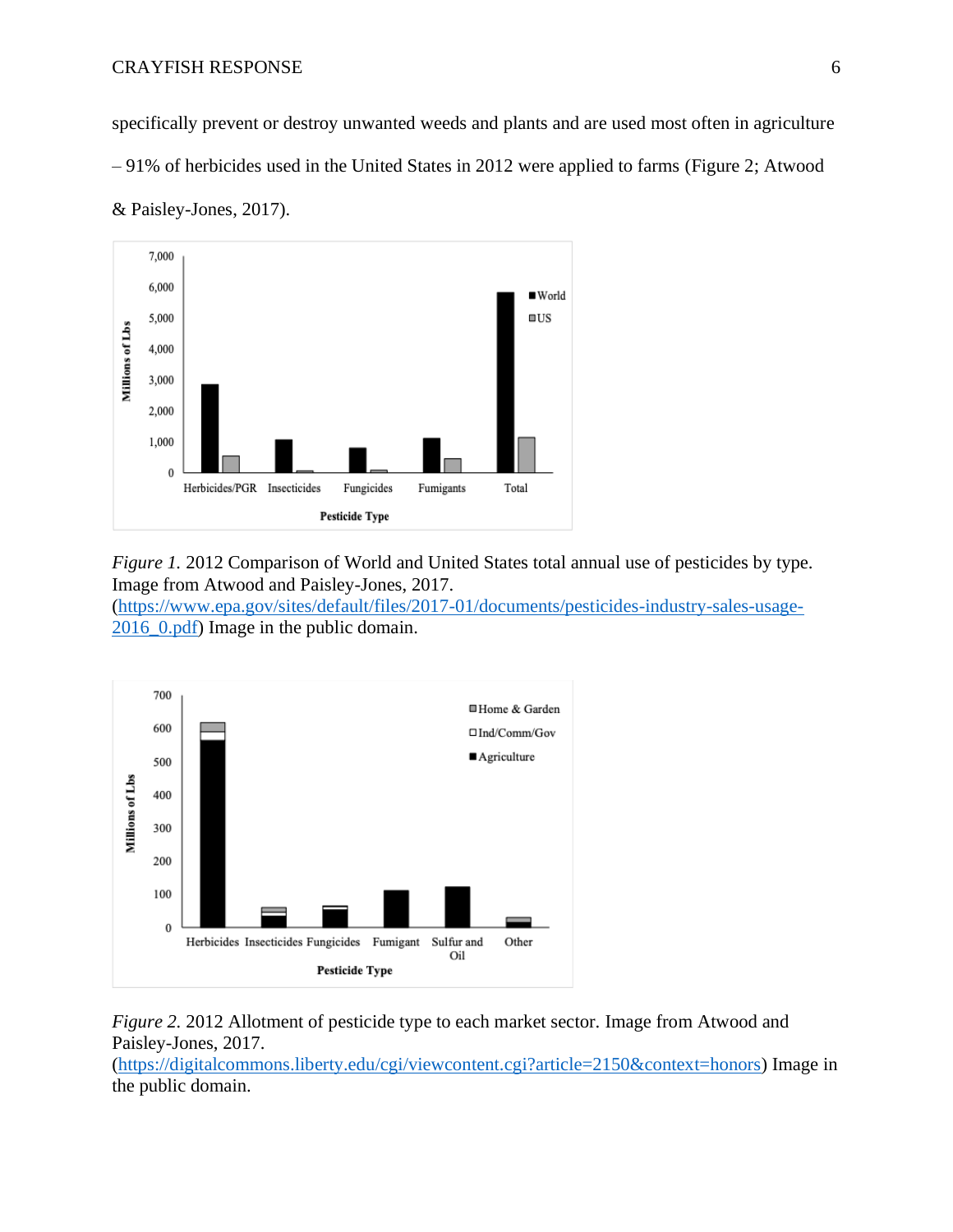Of the many types of chemical herbicides, three of the most common are atrazine,

glyphosate, and 2,4-D. Within the United States, these three chemicals are used most frequently in the Mid-West but can be found anywhere in the contiguous states (Figure 3; Figure 4; Figure 5; United States Geological Survey, 2019).



*Figure 3.* Map showing the estimated frequency distribution of atrazine (a), glyphosate (b) and 2,4-D (c) usage in the USA during 2019. Image from United States Geological Survey (2019). [\(https://water.usgs.gov/nawqa/pnsp/usage/maps/index.php\)](https://water.usgs.gov/nawqa/pnsp/usage/maps/index.php) Image in the public domain.

# **Atrazine**



*Figure 4.* The chemical structure of atrazine. Image from PubChem and the National Center for Biotechnology Information (2022).

[\(https://pubchem.ncbi.nlm.nih.gov/compound/atrazine\)](https://pubchem.ncbi.nlm.nih.gov/compound/atrazine) Image in the public domain.

Introduced in the 1950s, atrazine (2-chloro-4-ethylamino-6-isopropylamino-1,3,5 triazine) is one of the most prevalent pesticides worldwide with an annual use of 70-90 million lbs. in the US alone (Figure 4; Graymore, Stagnitti & Allinson, 2001; Steinberg, Lorenz &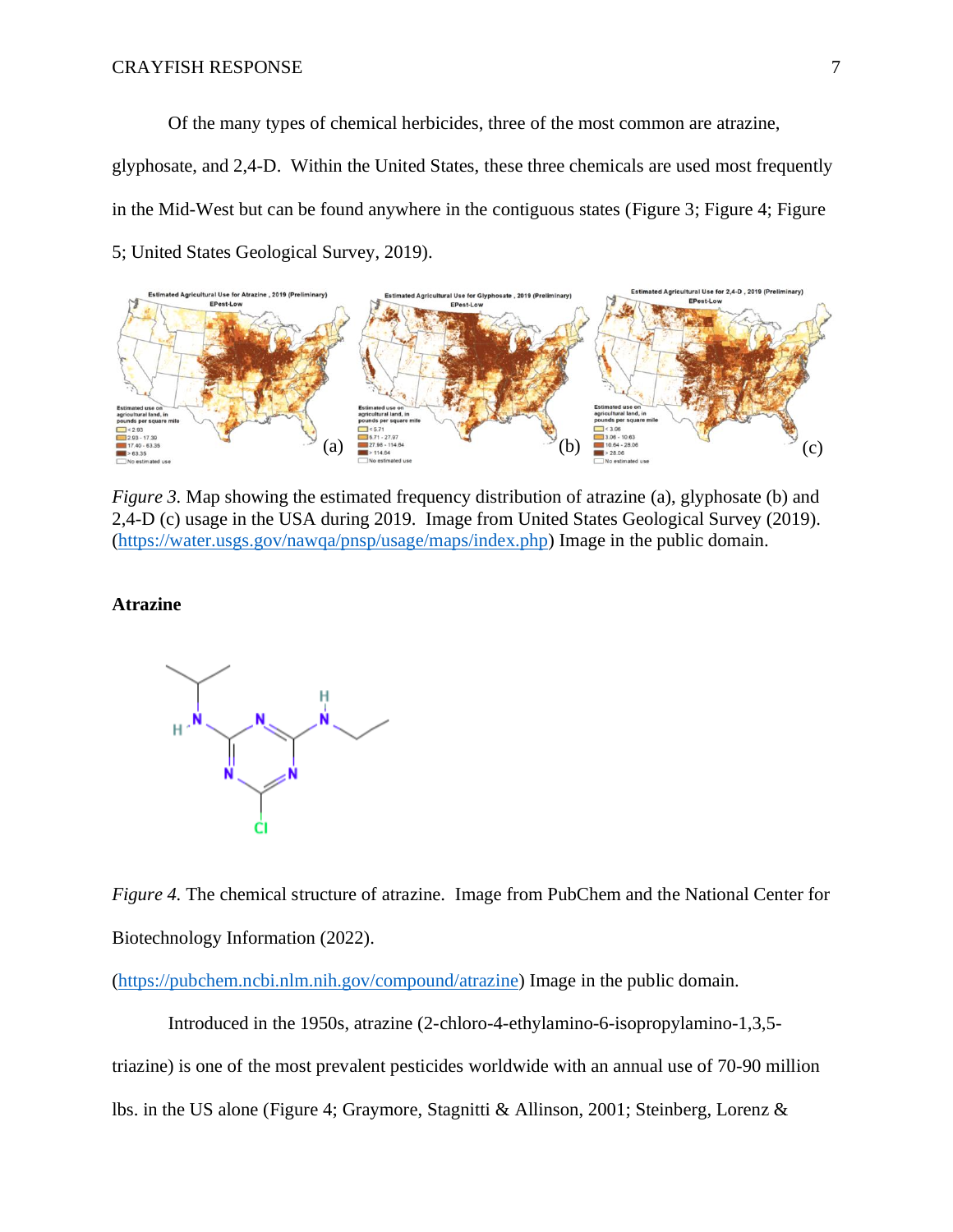Spieser, 1995; Belluck, Benjamin & Dawson, 1991). Atrazine is used to deter the growth of broad-leaf vegetation and annual grasses in crops such as cereals, fruits, sugarcane, and most commonly corn and sorghum (Graymore et al., 2001; DeNoyelles, Kettle & Sinn, 1982). The chemical impacts target plants by actively interfering with their photosynthetic processes, specifically by blocking the electron transport chain within photosystem II (Garymore et al., 2001; DeNoyelles et al., 1982).

Atrazine is most effective on saturated fine soils and is usually applied after a season of heavy rains (Garymore et al., 2001). Because of this, the chemical is predominately used in European countries, Canada, and the United States (Garymore et al., 2001). However, because of atrazine's high affinity for water, high concentrations of the chemical and its metabolites are frequently found in natural water ecosystems from field run off (Garymore et al., 2001; DeNoyelles et al., 1982). This affinity explains why atrazine is the most frequently encountered pesticide pollutant in ground water, surface water, and precipitation (Hayes et al., 2011).

Once in nontarget ecosystems, atrazine will deteriorate in about 1.5 years, and does not bioaccumulate like other common pesticide, such as DDT (DeNoyelles et al., 1982; O'Shaughnessy, 2008). However, the metabolites of atrazine are of at least equal toxicity to atrazine itself, and are suspected human carcinogens (Belluck et al., 1991). Additionally, atrazine is found to be an endocrine disruptor, and can cause demasculinization in amphibians, reptiles, fish, and mammals, and complete feminization in amphibians, reptiles, and fish (Hayes et al., 2010, Hayes et al., 2011). Due to the health hazards associated with the herbicide, as well as its tendency to persist in freshwater ecosystems and soils with a stable pH, the chemical is banned in countries such as Germany and Sweden (Garymore et al., 2001; Steinberg et al., 1995).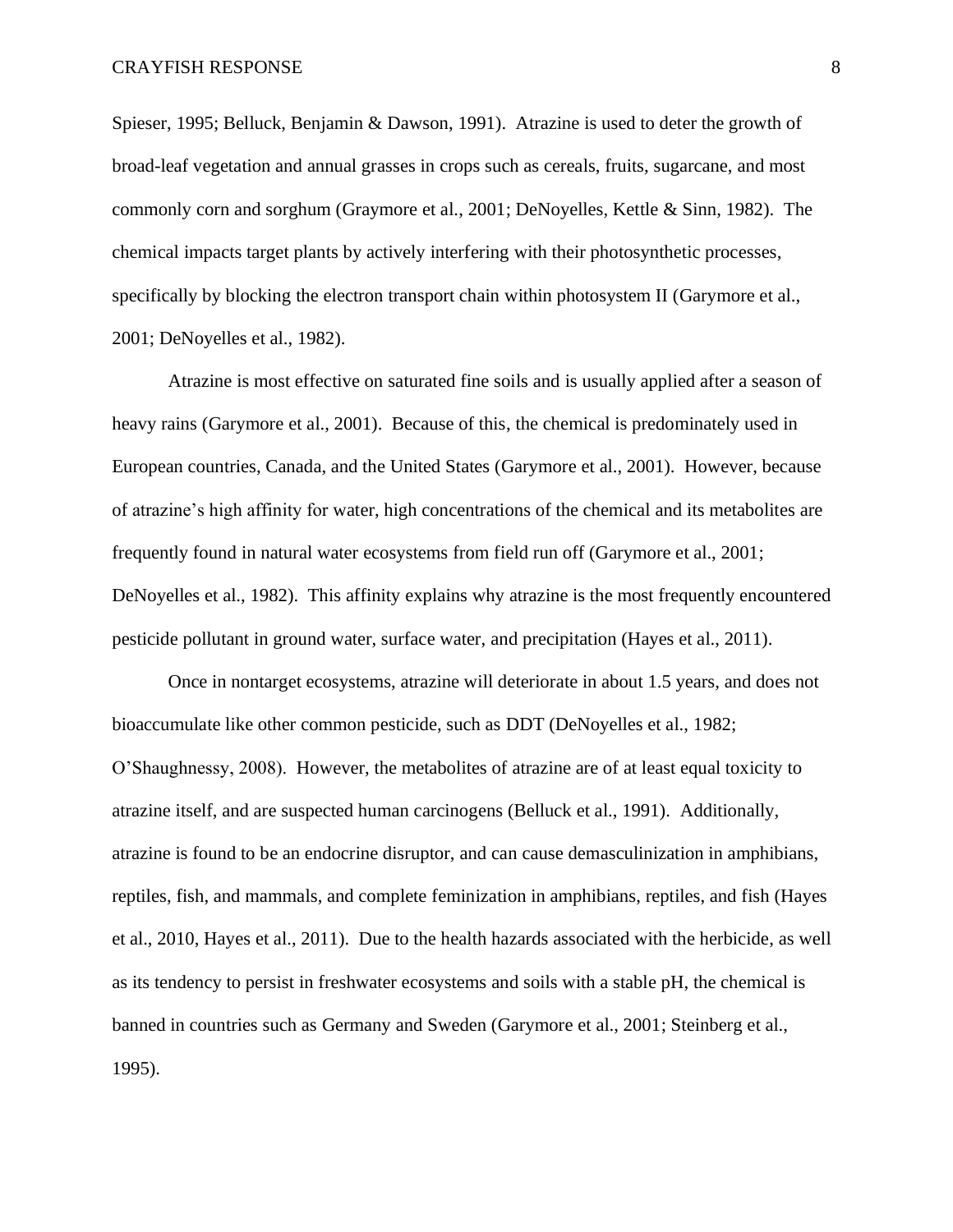# **Glyphosate**



*Figure 5*. The chemical structure of glyphosate. Image from PubChem and the National Center for Biotechnology Information (2022).

[\(https://pubchem.ncbi.nlm.nih.gov/compound/glyphosate\)](https://pubchem.ncbi.nlm.nih.gov/compound/glyphosate) Image in the public domain.

The non-selective herbicide glyphosate (*N*-(phosphonomethyl)glycine) was first synthesized in 1950 by Henri Martin, a chemist in a Swiss pharmaceutical company (Figure 5; Duke, 2017; Szekacs & Darvas, 2012). However, it wasn't until 1971 that the compound's herbicidal qualities were realized by Monsanto Company based in St. Louis Missouri (Szekacs & Darvas, 2012). The chemical, patented and marketed as Roundup®, quickly became the most successful and most used herbicide in the world (Szekacs & Darvas; 2012, Duke, 2017; Borggaard & Gimsing, 2008). For application, glyphosate is sprayed on fields before planting of general grain crops or after planting of specialized glyphosate-resistant crops (Van Bruggen et al., 2018). Glyphosate is popular not only agricultural use, but also in non-specific crop applications such as along roads, near train tracks, and sprayed on waterways to control for aquatic plants and algae (Duke, 2017; Van Bruggen et al., 2018).

The herbicide functions by targeting the aromatic amino acid biosynthesis in plants (Szekacs & Davas, 2012). Specifically, glyphosate acting as a chelating agent, binds to the cofactor Mn and blocks the shikimate pathway in plant metabolism by inhibiting 5-enolpy-ruvyl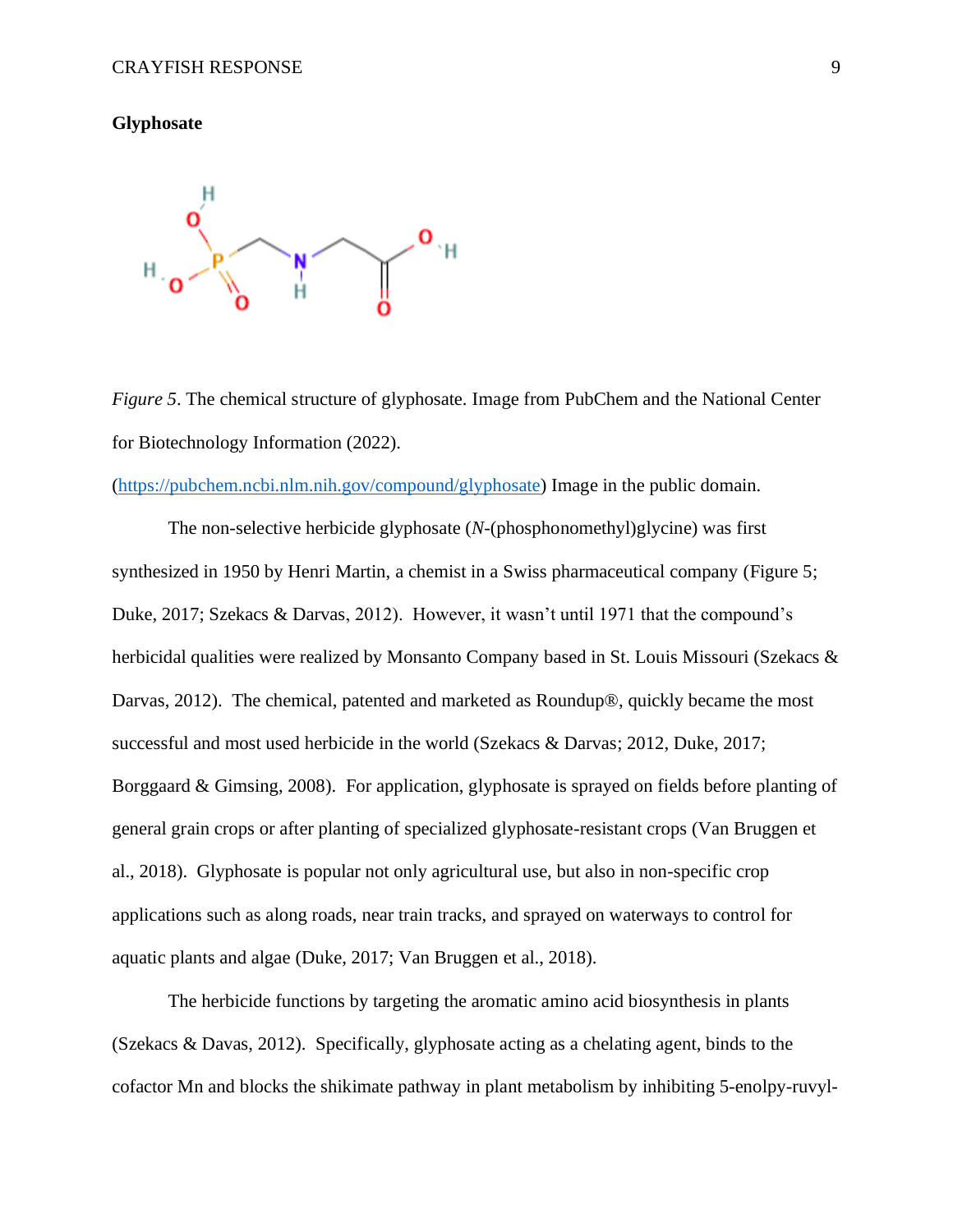shikimate-3-phosphate synthase (Huber & Johal, 2009; Duke & Cerderia, 2006). By affecting the plant's metabolism and by possessing phloem-mobile properties, glyphosate can slowly spread through and destroy the plant's meristematic tissues (Duke, 2017; Duke & Cerderia, 2006).

Even though the chemical is inactive in soil, like atrazine, glyphosate is also extremely water soluble due to its highly polar functional groups (Duke, 2017; Skark et al., 1998). Because of these physical characteristics, glyphosate is commonly washed off from its application site by precipitation or irrigation into non-target areas like freshwater ecosystems. Minute concentrations of glyphosate can be found in many sources of freshwater such as ground water, surface water and even drinking water (Skark et al., 1998). Once in the environment, glyphosate is slowly degraded by microorganisms into a metabolite called aminomethylphosphonate (AMPA) (Duke & Cerderia, 2006; Borggaard & Gimsing, 2008; Van Bruggen et al., 2018). The degradation process can be slowed further if glyphosate is absorbed into clay or organic matter. This can lead to an accumulation, and subsequently, a high concentration of glyphosate in the denser soils that can persist for over a year (Van Burggen et al., 2018).

AMPA and glyphosate are co-occurring and are distinguished by a low acute toxicity (Grandcoin, Piel & Baures, 2017; Van Burggen et al., 2018). The single greatest reason for the low acute toxicity of glyphosate is probably the absence a shikimate pathway in human and animal metabolism (Van Burggen et al., 2018). However, scientists are finding that glyphosate and its primary metabolite AMPA have serious negative effects from chronic exposure, even with lower concentrations. There are several human diseases that appear to be linked to chronic exposure to glyphosate including: Alzheimer's, ADHD, autism, reparatory diseases, kidney disease, liver damage, and cancers (Van Bruggen et al., 2018; Mesnage, Defarge, Spiroux de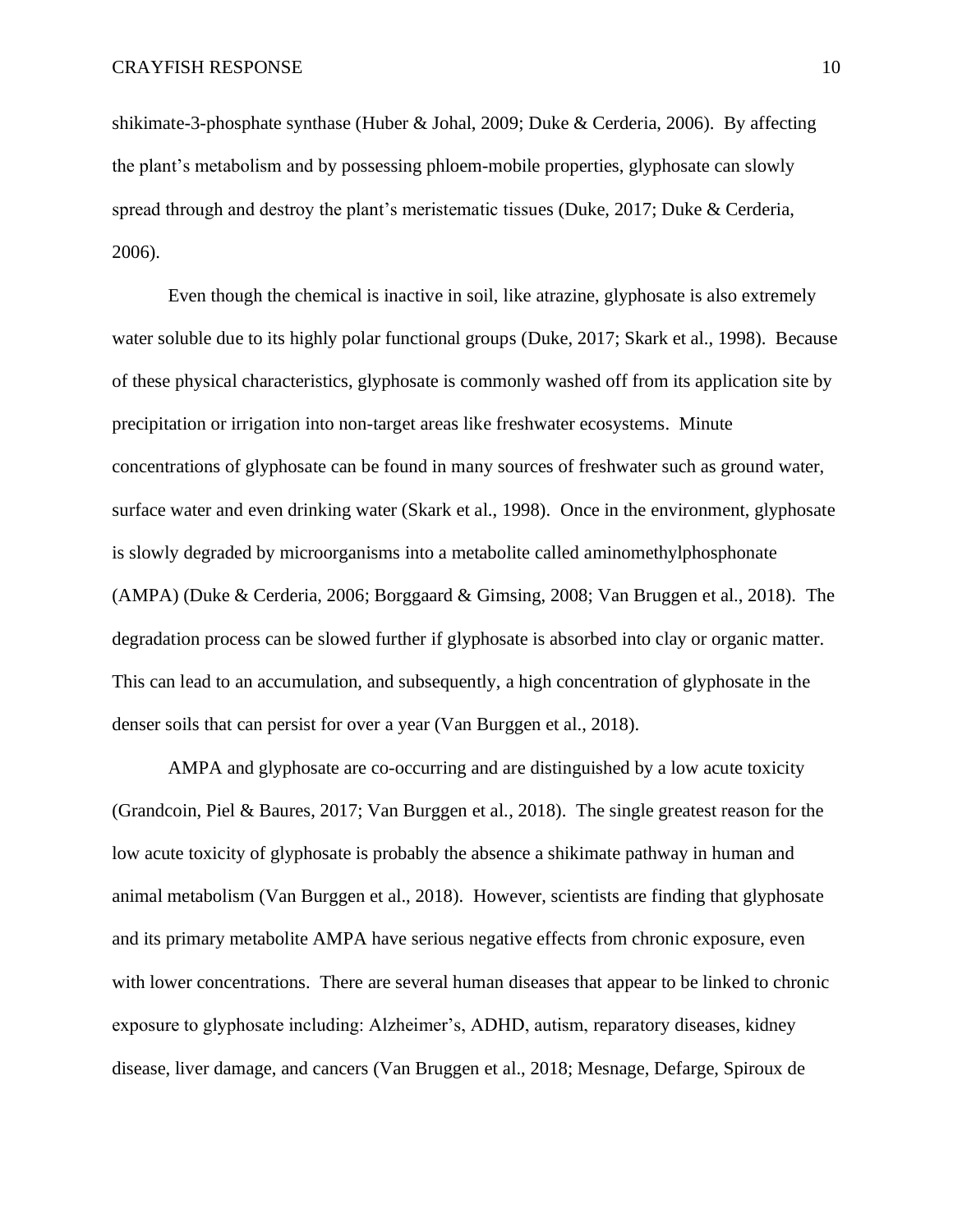Vendomois & Seralini, 2015). Similar diseases (cancers, liver disease, and kidney disease) were also found in laboratory rats exposed to an ultra-low concentration of glyphosate in their drinking water for a 2-year period (Mesnage, Renney, Seralini, Ward & Antoniou, 2016). In addition to disease, glyphosate and AMPA have been found to affect female fertility and increase miscarriages (Camacho & Mejia, 2017).

**2,4-D**



*Figure 6.* The chemical structure of 2,4-D. Image from PubChem and the National Center for Biotechnology Information (2022).

[\(https://pubchem.ncbi.nlm.nih.gov/compound/2\\_4-Dichlorophenoxyacetic-acid\)](https://pubchem.ncbi.nlm.nih.gov/compound/2_4-Dichlorophenoxyacetic-acid) Image in the public domain.

2,4-Dichlorophenoyacetic acid (2,4-D) is the oldest synthetic herbicide (Figure 6; Song, 2013). 2,4-D was originally synthesized and applied in minute doses by physiologists investigating growth-regulating hormones in plants (Peterson, 1967). Two American physiologists working with growth-regulating hormones to develop seedless tomatoes, E. J. Kraus and John W. Mitchell, discovered that large doses of 2,4-D would cause physical abnormalities in plant tissues and structure (Peterson, 1967). These abnormalities could even kill the plant (Peterson, 1967). The herbicidal properties of 2,4-D were recognized in the early 1940s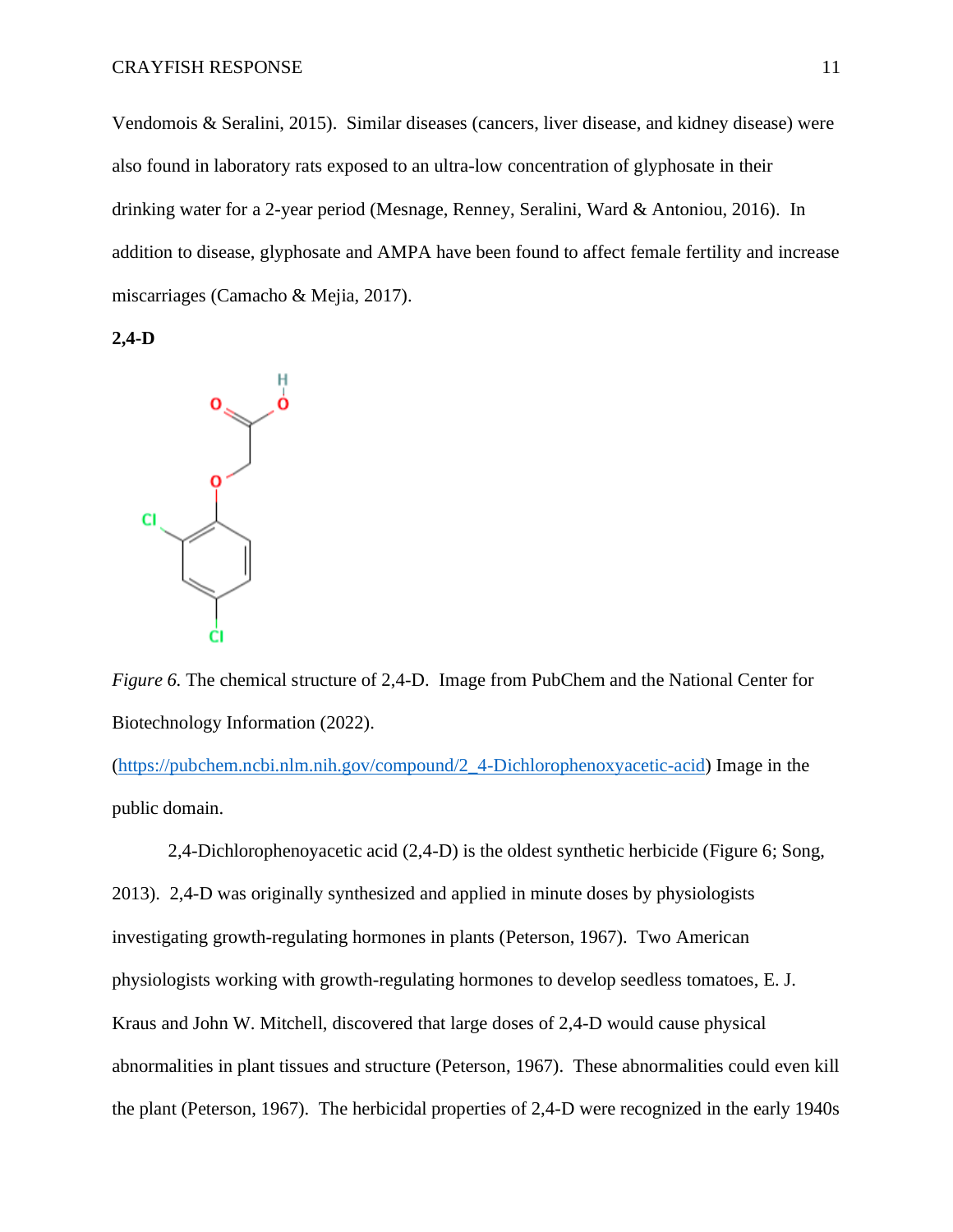and the chemical's popularity quickly grew to increase crop production in the United States during World War II (Song, 2013; Peterson, 1967). Presently, 2,4-D is used to control weeds in cereal crops, grasses, vegetables, soft fruits, cotton, and aquatic plants (Shaw, Willard  $\&$ Bernard, 1955; Hammond, 2015).

Since it is a selective herbicide, 2,4-D works by hormone disruption – specifically the hormone auxin (Song, 2013). Like hormone regulation in humans, plant growth, metabolism, response, and physiology are controlled by naturally occurring chemicals called phytohormones (Grossmann, 2009). Phytohormones influence the plant by interacting with plant proteins called receptors (Grossmann, 2009). The phytohormone auxin is invaluable in plant growth and regulation (Grossmann, 2009). Since 2,4-D behaves as an auxin imitator, the herbicide can stimulate plant growth at very low doses (Grossmann, 2009). However, when applied at very high doses, 2,4-D results in an overdrive of plant growth which presents itself in stem twisting, leaf cupping and stunting, and general growth abnormalities (Song, 2013). According to the EPA, 2,4-D specifically kills broad leaf plants by causing uncontrolled cell division in vascular tissues by increasing cell wall plasticity, the biosynthesis of proteins, and the production of ethylene (Song, 2013; Gervais, Luukinen, Buhl & Stone, 2008). Eventually, this rapid growth results in stem curling, leaf desiccation, and plant death (Song, 2013).

As one of the most used pesticides around the world, 2,4-D is also subject to runoff by irrigation or precipitation. Because of the compound's chemical and physical properties such as high solubility, low molecular mass, and negative charge at a low pH, 2,4-D is one of the most mobile pesticides (Boivin et al., 2005). Moving through surface and ground water, 2,4-D is frequently detected in European and North American soils (Boivin et al., 2005). Once in the soil, sorption and degradation of 2,4-D by microorganisms primarily depends on soil composition,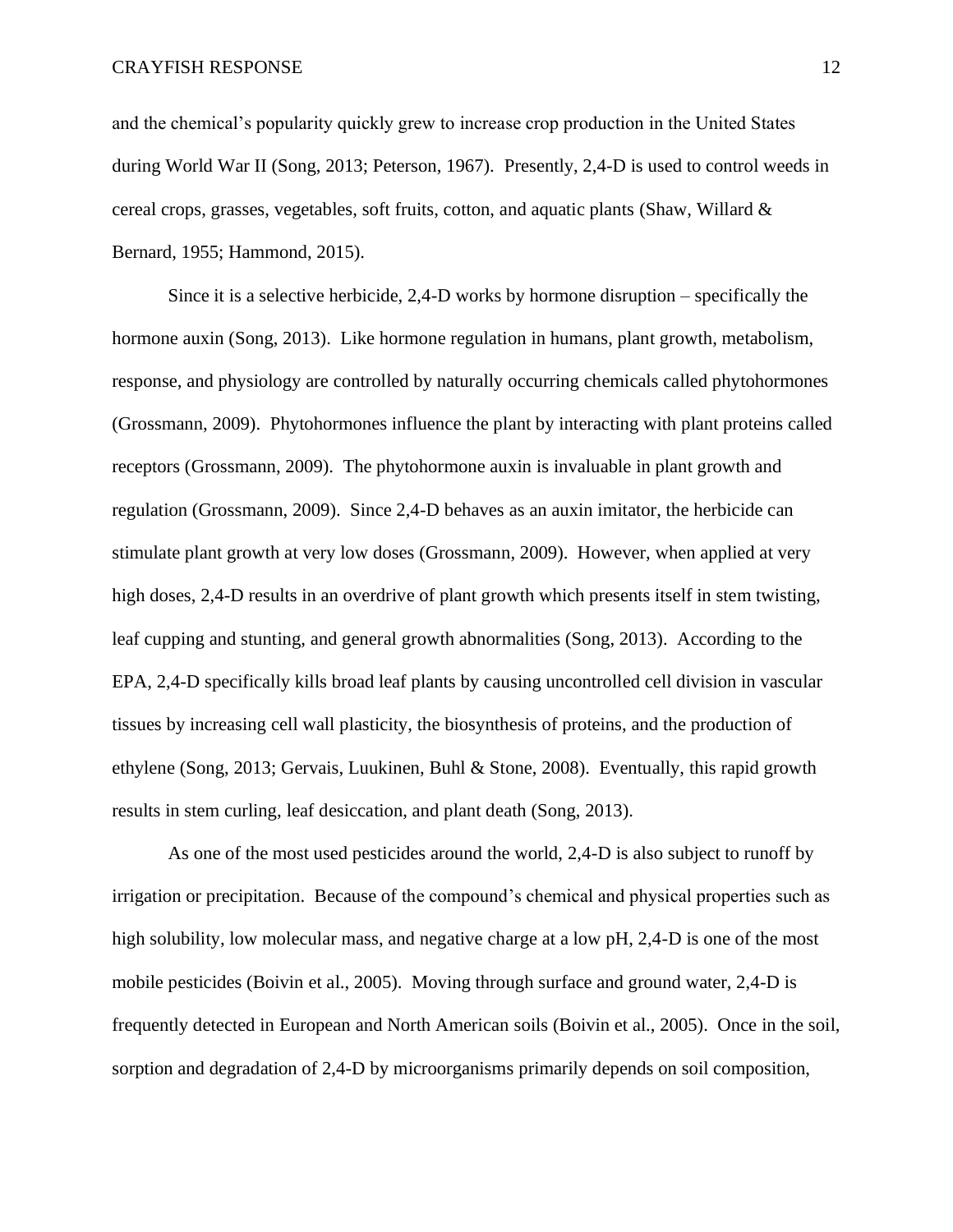specifically the amount of organic material present (Boivin et al., 2005; Dubus, Barriuso  $\&$ Calvet, 2001). Sorption is the greatest factor affecting the transmission of pesticides, and 2,4-D has an extremely high sorption rate, which renders it difficult to be broken down into its metabolites, 2,4-dichlorophenol and 2,4-dichloroanisole (Barriuso & Calvet, 2001; Buerge, Pavlova, Bächli & Poiger, 2020; Boivin et al., 2005). 2,4-D is best metabolized by microorganisms in soil with a higher concentration of organic matter rather than at lower depths where less organic material is present (Barriuso & Calvet, 2001). Overall, the degradation of 2,4-D in the environment can take a few weeks to several months (Chinalia, Regali-Seleghin & Correa, 2007).

2,4-D is within the class of phenoxy compounds, which are potentially toxic to humans (Boivin et al., 2005). There have been several studies that suggest 2,4-D can negatively affect mammalian cells by mutations (Gollapudi, Charles, Linscombe, Day & Bus, 1999), neurologically (Bukowska & Hutnik, 2006), and hormonally (Rawlings, Cook & Waldbillig, 1998). While there is suspicion that 2,4-D is linked to an increase in cancers such as prostate cancer and non-Hodgkin's lymphoma, there is not sufficient evidence to fully accept this claim (Goodman, Loftus & Zu, 2015; Garabrant & Philbert, 2008).

#### **Current Pesticide Impact**

Pesticides are manufactured to combat a specific target organism or organisms. However, since the success of pesticides is partially due to their potency and strength, these chemicals can also cause significant damage to other non-target organisms, and even entire ecosystems (Hayes et al., 2011). The three common herbicides described above can all be washed into surrounding water ways after application by irrigation or precipitation (Figure 7). Once in the water, the herbicides can take several weeks to over a year to degrade, and in the meantime affect non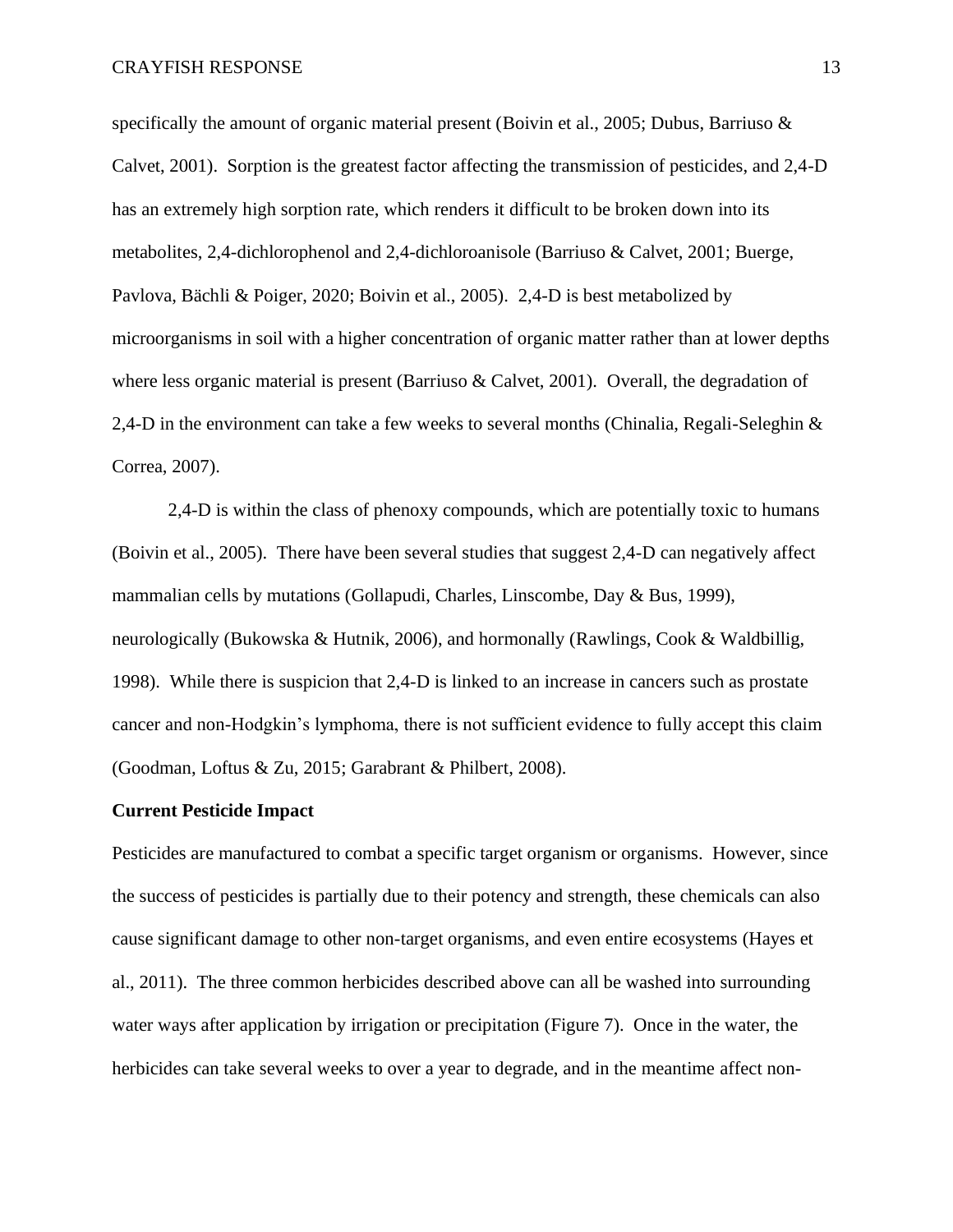target organisms. Because of this, the Environmental Protection Agency has placed limits on the concentrations of pesticides in water ways from field run-off. The limits of allowed atrazine, glyphosate, and 2,4-D in surface freshwater are 10 parts per billion (ppb), 30 parts per million (ppm), and 70 ppb, respectively (U.S. Environmental Protection Agency, 2020). However, the EPA determines these limits by averaging the results of water samples over 14 days. Realistically, there could be a much higher concentration for a short time during and immediately after the field run-off enters the waterway. This could potentially expose non-target organisms to acute, high concentrations of pesticides before the concentrations are diluted by water flow and degradation.



*Figure 7*. The runoff pathway of herbicides by precipitation entering freshwater ecosystems and affecting non-target organisms such as crayfish and other more pollution sensitive non-target organisms.

Acute and chronic toxicity effects of atrazine, glyphosate, and 2,4-D have been heavily studied through dietary exposure (Serra et al., 2021; Lim, et al., 2013), dermal exposure (Rafee, Sahid, Noor, Sulaiman & Othman, 2011), and environmental exposures (Chabera et al., 2018) including many studies concentrating on freshwater ecosystems and species (Benli et al., 2007;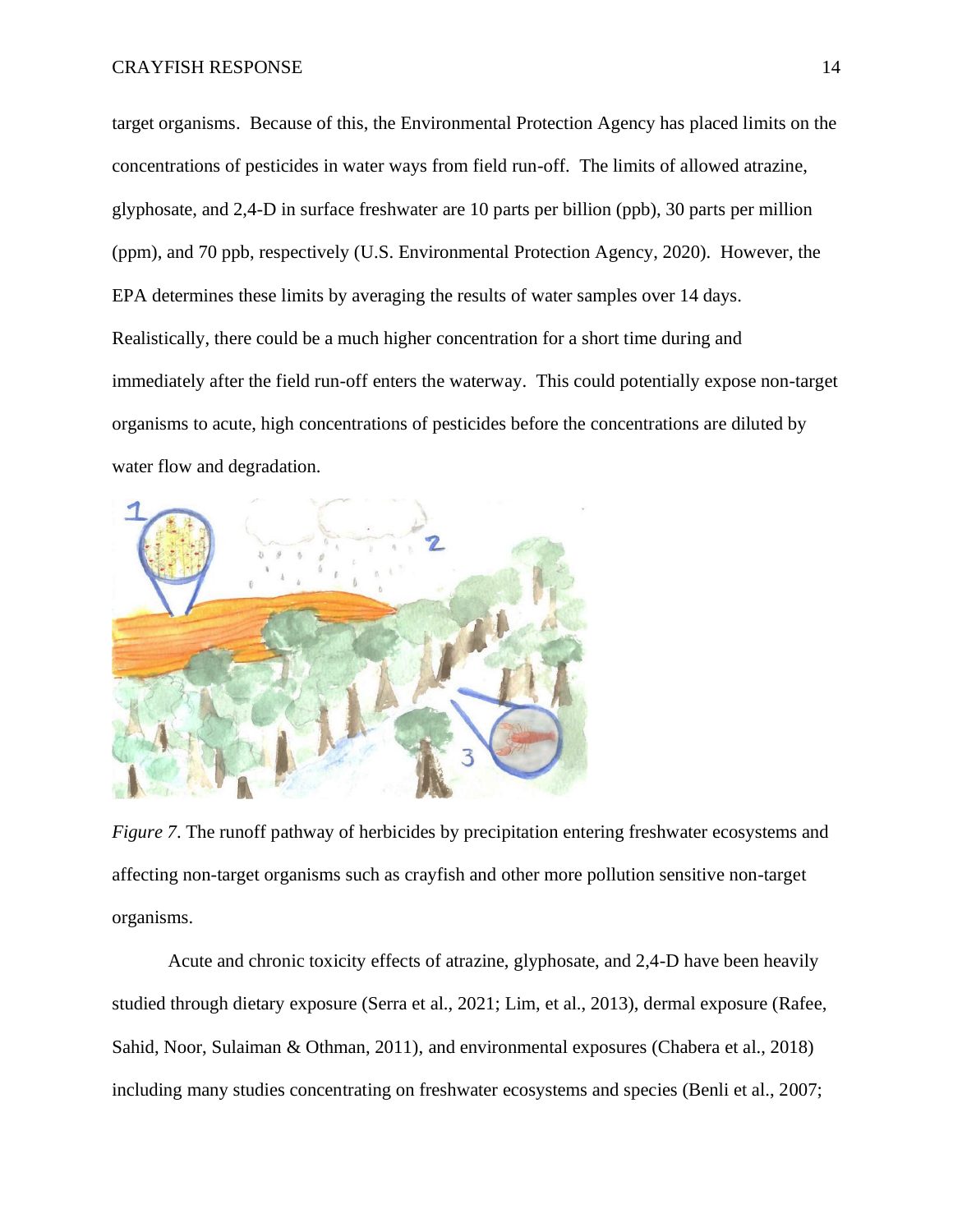Banaee et al., 2019; Benli et al., 2016; Yang, Lim & Song, 2021). However, little research has been allotted to understanding how the acute exposure to these herbicides can affect organisms at the sublethal level in mountain freshwater systems.

# *Cambarus sp.* **Crayfish**

Crayfish are a valuable research subject because not only are they extremely abundant in central Virginia waterways, but they are also intimately connected to the increasing concentrations of pesticides in streams and rivers. Crayfish can be found under rocks and buried in the sediments on the bottom of streams and rivers. As generalist omnivores, crayfish will eat just about anything they encounter while sifting through the silt, sand, and organic matter that comprises the sediment lining (Cronin et al., 2002). Their diet primarily comprises of small insects, fish, mollusks, plants, and detritus (Cumberlidge, Hobbs & Lodge, 2015).

When pesticide run-off enters the waterways, the chemicals sink to the bottom of the waterway and accumulate in the sediment. As bottom feeders, crayfish are frequently encountering the mixtures of herbicides when downstream from field runoff entry points. The collection site used in this study was purposely selected because it is not downstream from any potential herbicidal pollutants. This resulted in a study population that had little to no baseline exposure to herbicides. Crayfish can also function as biological indicators of pollutants in freshwater systems and, therefore, serve as an important organism by which to assess the total health of the ecosystem (Alikhan, Bagatto & Zia, 1990; Kholodkevich et al., 2008). Using crayfish as a model, the impacts of pesticides on non-target organisms can be measured (Kholodkevich et al., 2008).

The crayfish investigated in this study were all from the *Cambarus* genus (Figure 8). *Cambarus* is part of the family *Cambaridae* – the largest crayfish family in the world with 423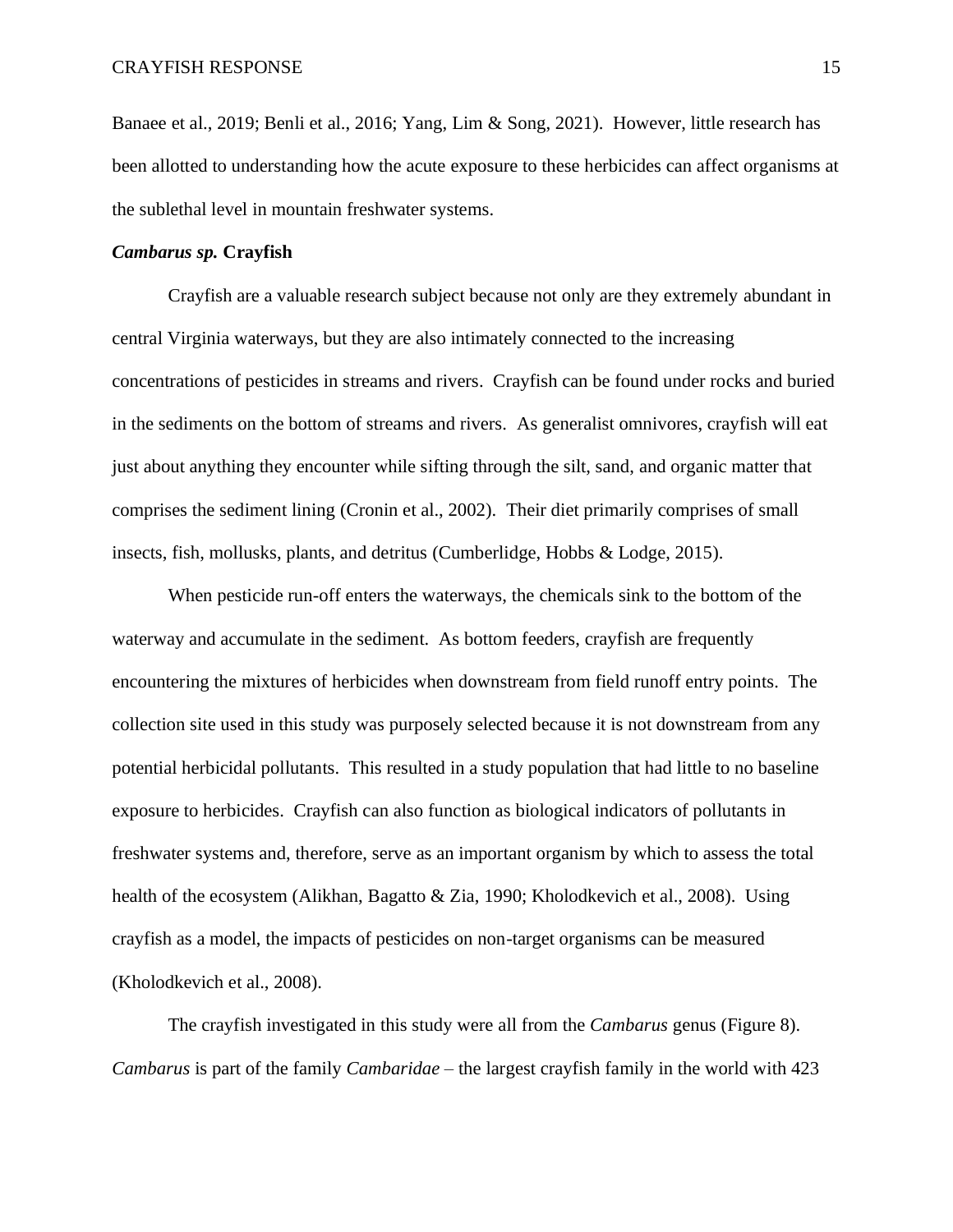recorded species (Cumberlidge, Hobbs & Lodge, 2015). Genus *Cambarus* is also one of the largest genera and has the greatest diversity of all crayfish genera (Buhay, Moni, Mann & Cradall, 2007). Species of *Cambarus* range from the Gulf of Mexico up into Canada, but most can be found in Appalachian streams and rivers in the Eastern United States (Hobbs & Barr, 1960). Virginia is home to 34 native species of crayfish and a few non-native species (Bzdyk, 2016).

Crayfish sexually reproduce between June and October (Tack, 1941). However, anecdotal evidence has found females in berry as early as late April and early May. Since the mating period is dependent on both hormonal control and largely on external stimuli, mainly water temperature, the general mating season can fluctuate depending on the year (Yazicioglu, Reynolds & Kozák, 2016). When in berry, the female will attach the eggs to her abdomen and swimmerets and carry them with her until they hatch (Tack, 1941). After several weeks, the eggs hatch producing juvenile crayfish that look identical to the adults, just much smaller. The juvenile crayfish are attached to the mother by a telson thread (Longshaw & Stebbing, 2016). For the first two life stages, the young crayfish still rely on the remaining egg yolk for nutrition (Longshaw & Stebbing, 2016). After the juveniles detach, they go through a series of molts and rapid growth until they reach their adult size and sexual maturity (Longshaw & Stebbing, 2016).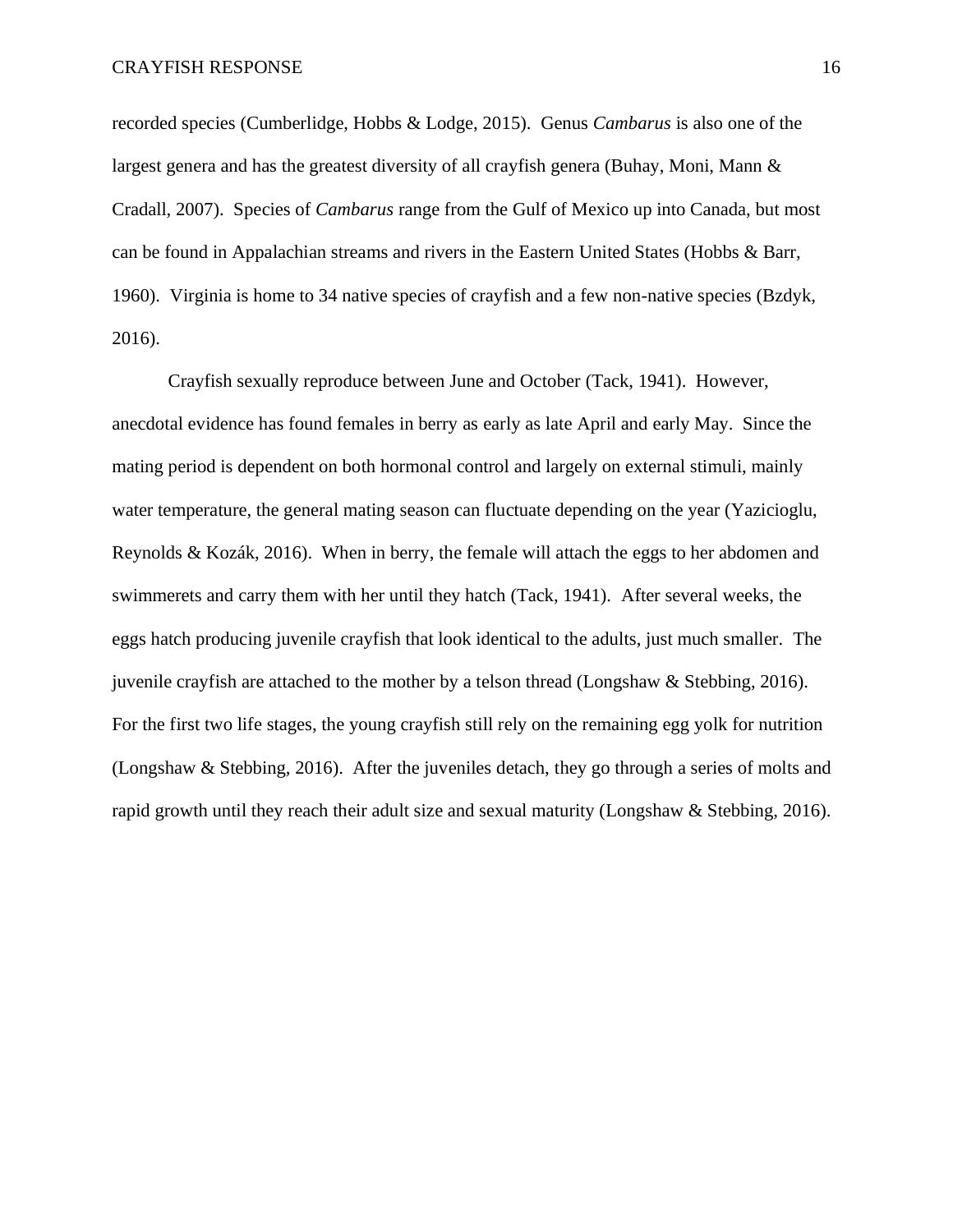

*Figure 8.* Live crayfish from the *Cambarus* genus on ice before dissection.

# **Oxidative Stress in Crayfish**

When crayfish are exposed to toxic stressors, herbicides for example, reactive oxygen species are produced during the breakdown of the toxins (Banaee et al., 2019). Reactive oxygen species (ROS) are toxic to the crayfish and are neutralized on the surface of the hepatopancreas to prevent oxidative damage (Banaee et al., 2019). An important enzyme that is activated in the neutralization pathway of reactive oxygen species is Glutathione (GSH) (Banaee et al., 2019). When GSH reacts with the ROS, GSH is converted into glutathione disulfide (GSSH). GSSH is removed from the cell and reformed through a series of reactions by the enzyme  $\gamma$ -glutamyltransferase (GGT) (Figure 9). The components of GSSH recombine to form new GSH which is pumped back into the cell to neutralize more ROS resulting from oxidative stress (Banaee et al., 2019).

GGT is an apical membrane protein, meaning it can be found on the surface of liver cells, and its function is to cleave peptide bonds to break down extracellular glutathione into amino acids for cell use (Whitfield, 2008). When there is a large increase in ROS accumulation due to increased toxicity, GSH responses are overwhelmed and the overall levels decrease within hepatopancreases cells (Banaee et al, 2019). This leads to compensation by an increase in GGT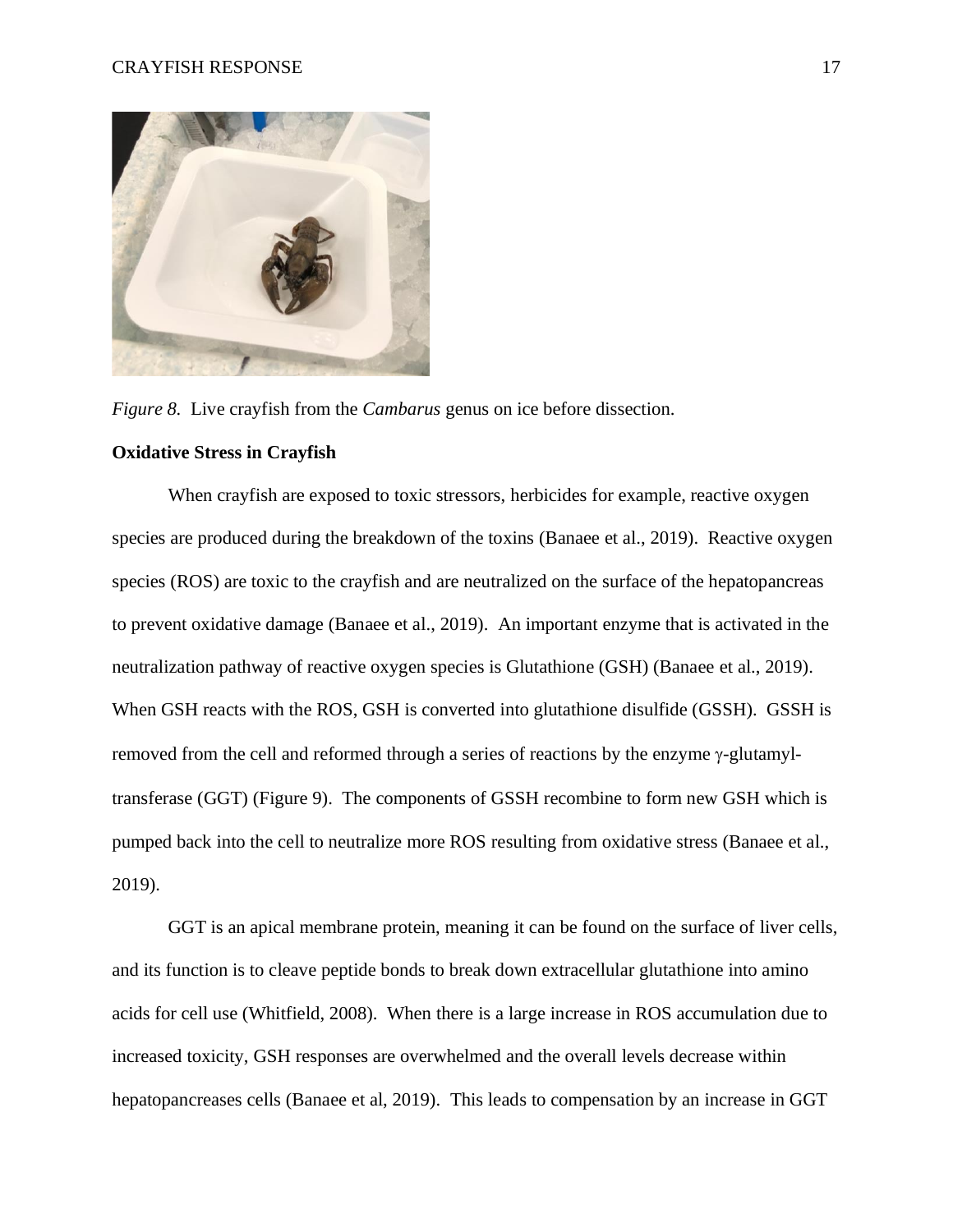levels (Koening & Seneff, 2015). A previous study (Banaee et al., 2019) observed an increase in GGT levels when crayfish were exposed to glyphosate (2019). These cellular responses to toxicity can lead to compounding harm, apoptosis, and injury to critical organs which can result in potential organ failure and death (Hanigan, 2014).



*Figure 9.* The neutralization pathway for reactive oxygen species. Note the presence and role of GGT in the neutralization pathway.

In addition to abnormal GGT levels expressed on the cells, apoptosis (programmed cell death) is also an indicator of toxin stress at the cellular level. There are two kinds of apoptosis: intrinsic apoptosis (mitochondria mediated pathway) and extrinsic cell death (death receptor pathway) (Reed, 2000). Extrinsic apoptosis is initiated by changes in the cell's surrounding environment, such as cytotoxins, that trigger the binding of a death ligand to a death receptor on the cell's surface (Creative Diagnostics, n.d.). The death domain (DD) then carries the initiation signal from the cell's surface to intercellular signal pathways (Creative Diagnostics, n.d.; Elumalai et al., 2012). Once the intercellular pathways have been signaled, the cell undergoes apoptosis in several steps. First, the cell shrinks and the DNA within the mitochondria condenses and fragments (Reed, 2000). Next, the cytoskeleton collapses, and the cell undergoes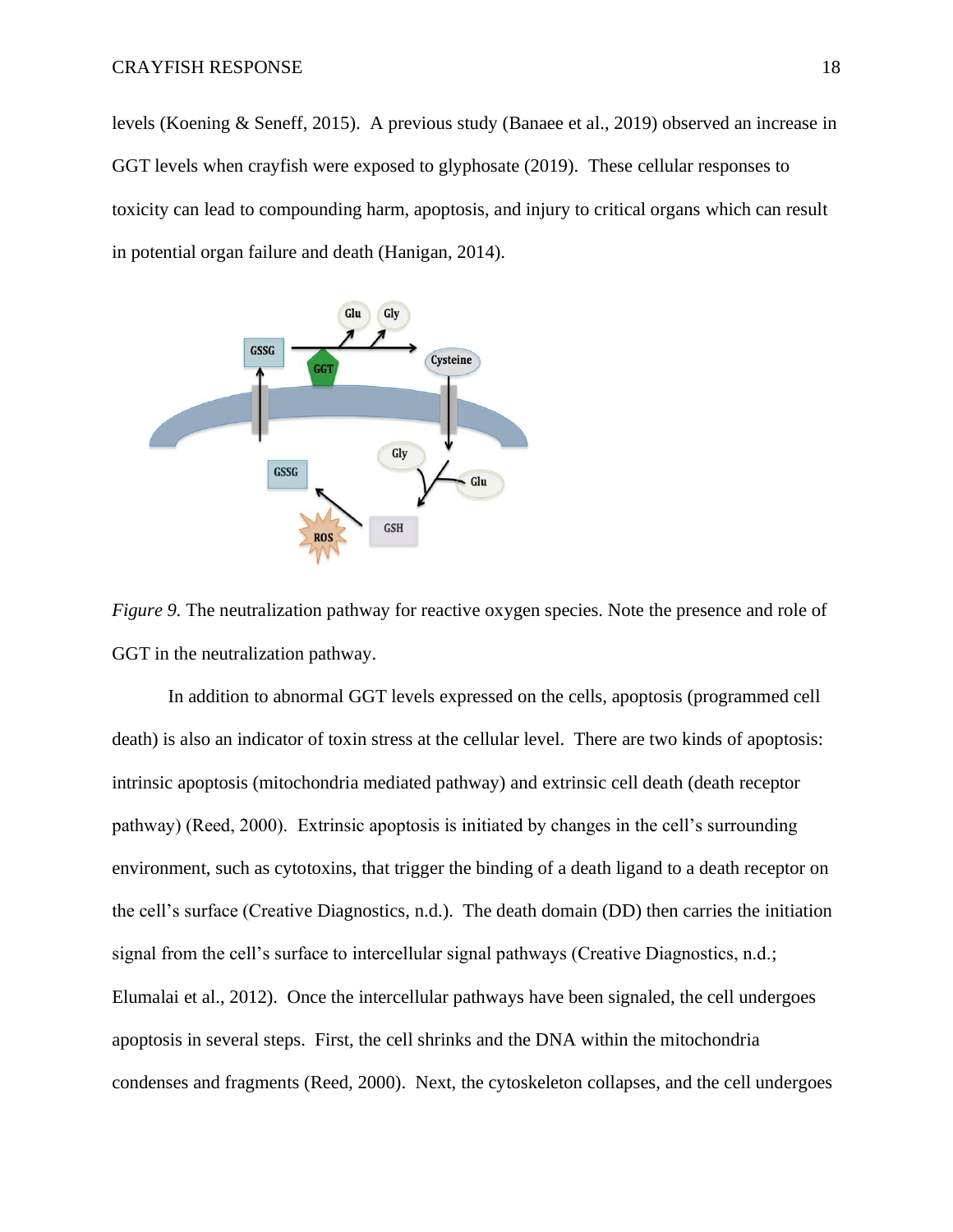plasma membrane blebbing (Reed, 2000). Finally, the cell breaks down into apoptotic bodies which are cleared away by phagocytosis (Reed, 2000).

Since extrinsic apoptosis can be triggered by environmental toxins in crustaceans, Annexin V and Propidium Iodide (PI) were used to quantify cells involved in apoptosis (Menze, 2010). To signal the onset of apoptosis, the phospholipid phosphatidylserine flips from the inner leaflet to the outer leaflet of the cell membrane. FITC Annexin V can detect early stages of apoptosis by binding directly to phosphatidylserine (Affymetrix, 2016). A later signal for apoptosis occurs when the cytoskeleton weakens and begins to bleb. The weakened membrane allows fluorochrome PI to infiltrate the nucleus of the cell, bind to, and label the fragmented DNA (Riccardi & Nicoletti, 2006). By using Annexin V and PI in conjunction, a broader range of cells undergoing apoptosis can be detected and a more definitive picture of how oxidative stress affects hepatopancreas cells can be obtained.

# **Objectives**

Previous studies, including some conducted by undergraduate students at Liberty University, have found that three of the most common herbicides used in central Virginia, atrazine, glyphosate, and 2,4-D, have negative growth pattern effects on crayfish (Chandler et al., 2017; Benli et al., 2016). Additionally, Benli et al. observed organ damage effects from oxidative distress when crayfish were chronically exposed to environmentally relevant concentrations of 2,4-D (2016).

The objective of this research was to broaden the understanding of how herbicides can potentially affect non-target organisms in freshwater ecosystems through acute exposure of crayfish to environmentally relevant concentrations of herbicides atrazine, glyphosate, and 2,4- D. Three possible responses to the introduced herbicides and the increased herbicide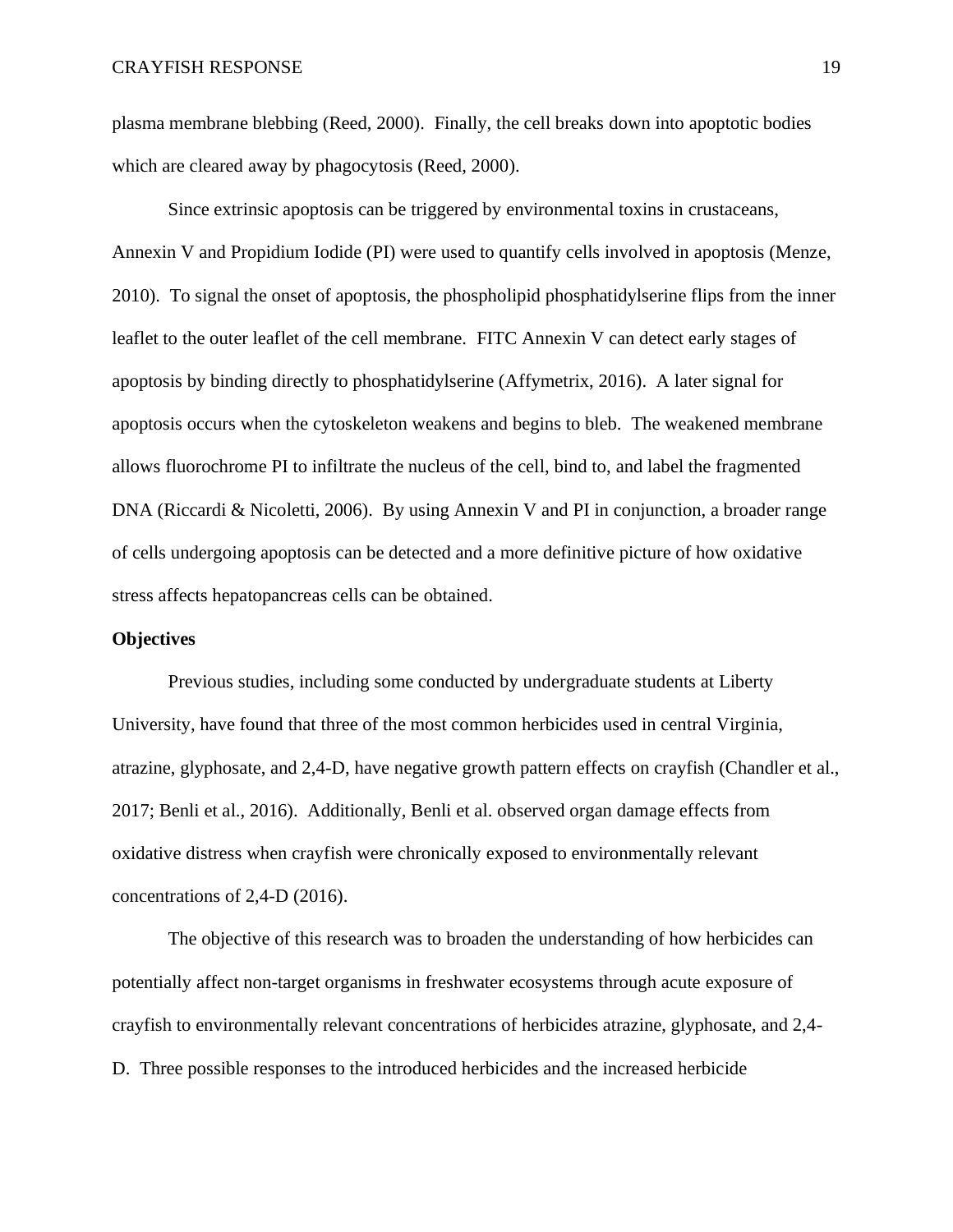concentrations were: the increase of GGT and apoptosis levels (Figure 10), the decrease of GGT and apoptosis (Figure 11), or the crayfish could have shown metabolic resistance to the chemical change and displayed GGT and apoptosis levels that were equal to those of the control (Figure 12).



*Figure 10.* Potential metabolic response to treatment and increased concentration of herbicides. This example graph represents the expected increase response by GGT in the crayfish when exposed to the herbicides.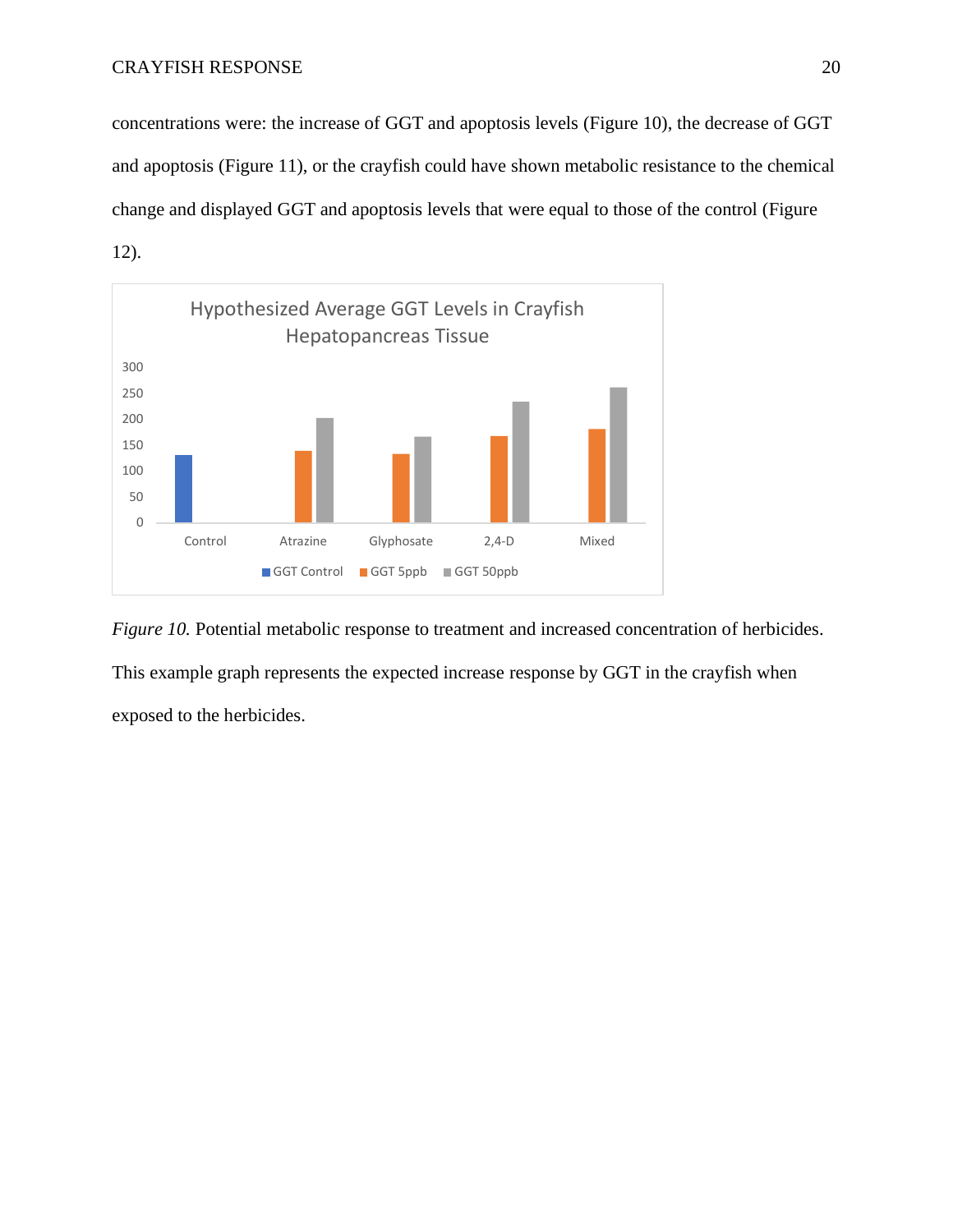

*Figure 11.* Potential metabolic response to treatment and increased concentration of herbicides as

seen by a decrease in GGT response.





A sublethal stress response, evidenced by increased detoxification needs and therefore increased GGT compensation coupled with increased apoptosis, was expected (Figure 10).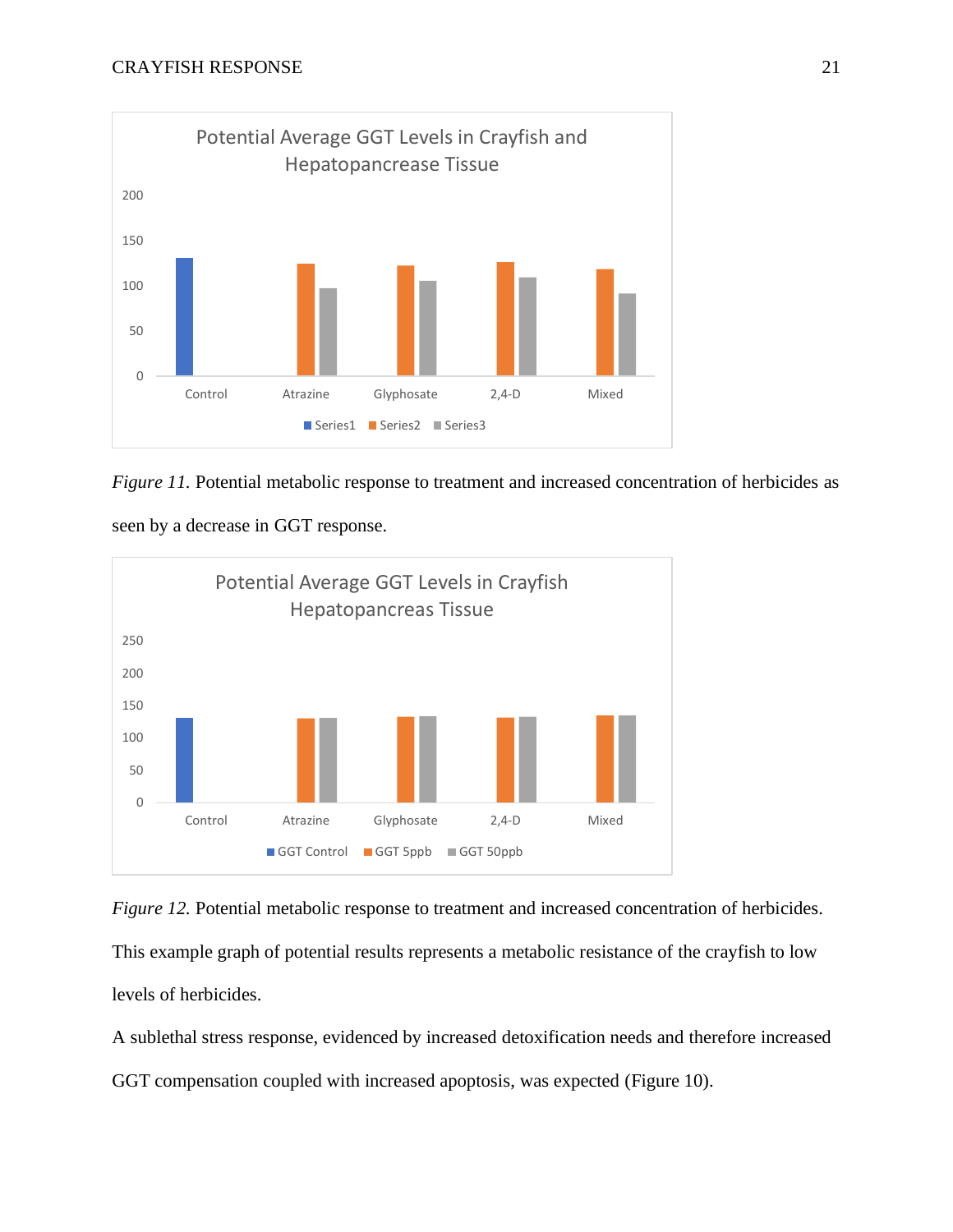### **Methods**

## **Crayfish Collection and Maintenance**

The study subjects were collected through a kick-sein technique (Williams, Brewer,  $\&$ Ellersieck 2014) from a local freshwater stream (approximately 37.337404, -79.151011) in Campbell County Virginia between July and September 2021. The stream was selected because it is rural and well removed from any source of anthropogenic pesticides or other pollutants. The kick seine method was selected because it is easy to use, and one of the fastest techniques when collecting a large sample of crayfish (Williams et al., 2014). While in the field, the collected crayfish were individually stored in Whirl-Pak® collection bags until returned to the lab. Once in the lab, the crayfish were kept in individual 15L aquaria and fed one shrimp pellet, daily, until treatment. Each tank was glass bottomed and filled with 15L of cycled water that had been prepared weeks in advance. Other than a sponge aeration system that was run constantly, the tanks were devoid of rocks, algae, and other objects.

#### **Treatment**

Crayfish were individually placed in aquaria and allowed to acclimate for 24 hours prior to treatment. An environmentally relevant concentration, 5 parts per billion (ppb) or 50 ppb, of atrazine, glyphosate, and 2,4-D were individually added to treatment tanks. To prepare the atrazine and 2,4-D treatments, the herbicides were dissolved in acetone. The glyphosate treatment was prepared by adding the herbicide in deionized water. A combination treatment was prepared by combining 5 ppb of the atrazine, glyphosate, and 2,4-D treatment concentrations for a total concentration of 15 ppb pesticide (or 150 ppb when concentrations of 50 ppb were tested). The control was prepared by filling a control tank with cycled water free of any herbicide contamination.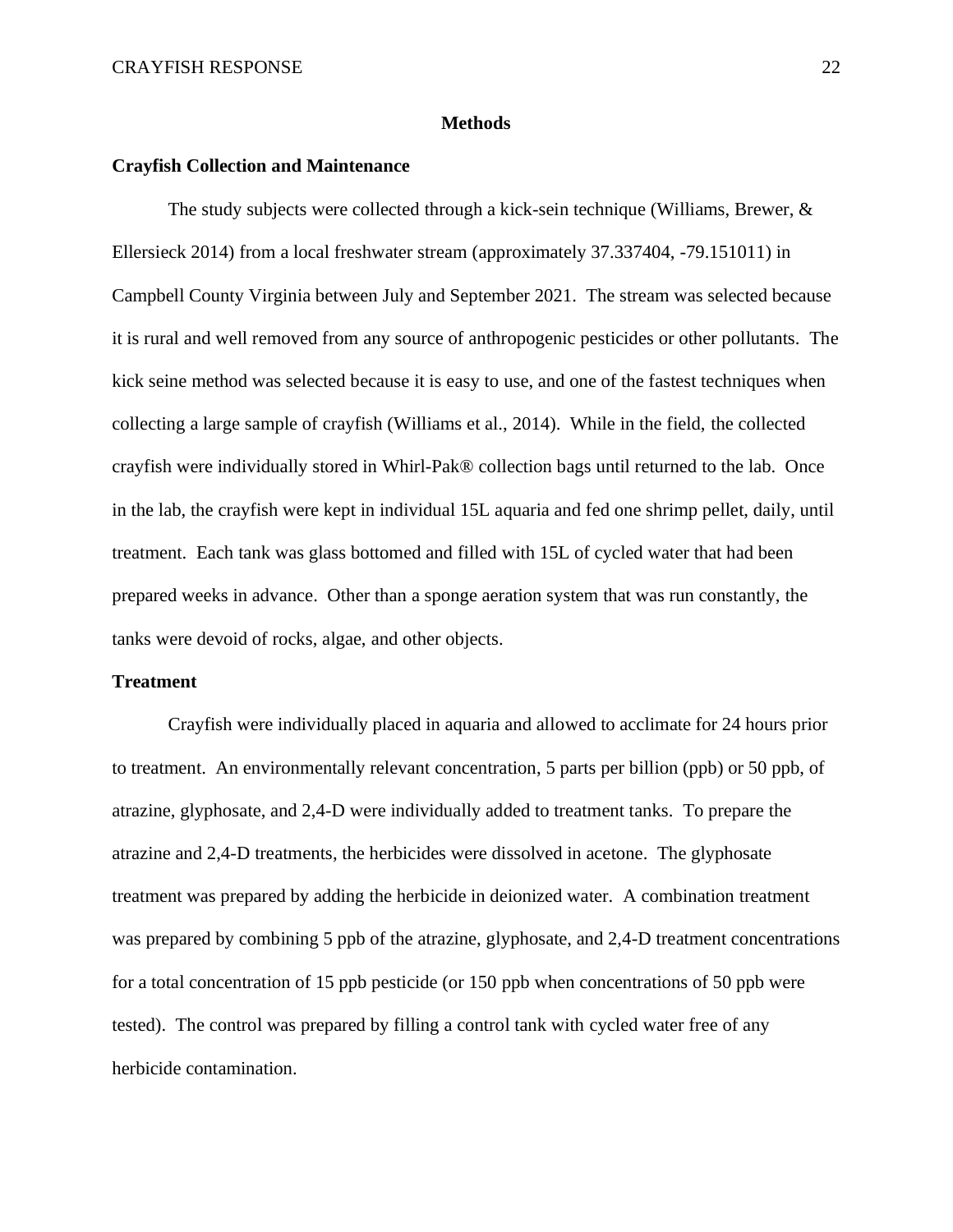For treatment, five collected crayfish of estimated similar sizes were selected and placed in separate treatment aquaria regardless of size or sex. The treatment crayfish were subjected to the atrazine, glyphosate, 2,4-D, and combination treatments for 48 hours while the control was left in the unaltered freshwater for the same period of time under the same conditions. After 48 hours, all crayfish were taken out of the tanks with small aquarium nets and transferred, on ice, for dissection.

# **Dissection**

Prior to dissection, the blotted wet mass, total length, carapace length, and sex of the crayfish were determined and recorded. All crayfish were sacrificed by severing the ventral nerve cord, dissected, and the hepatopancreases were removed. This specific organ was selected because, as stated above, the hepatopancreas is the site of reactive oxygen species neutralization and, subsequently, GGT production (Banaee et al. 2019). Once harvested, the hepatopancreas tissues were weighed and recorded. A portion of each hepatopancreas was set aside in cryostat media for future analyzation of apoptosis and organ degradation with DAPI and an EVOSM5000 microscope.

# **Cell Preparation**

The remaining hepatopancreas tissue from each crayfish was prepared for analysis of GGT levels and apoptosis by flow cytometry. As preparation, the cells were suspended in 10x volume ice-cold PBS based on the used mass of each tissue. The tissues were homogenized in a cold homogenizer and the suspended cells were then transferred to Eppendorf tubes. These mixtures were centrifuged for 3 minutes at 300 times gravity (300 g) and the supernatants were removed and discarded. Two samples were prepared from each crayfish so that separate analyses of GGT production and apoptosis were completed.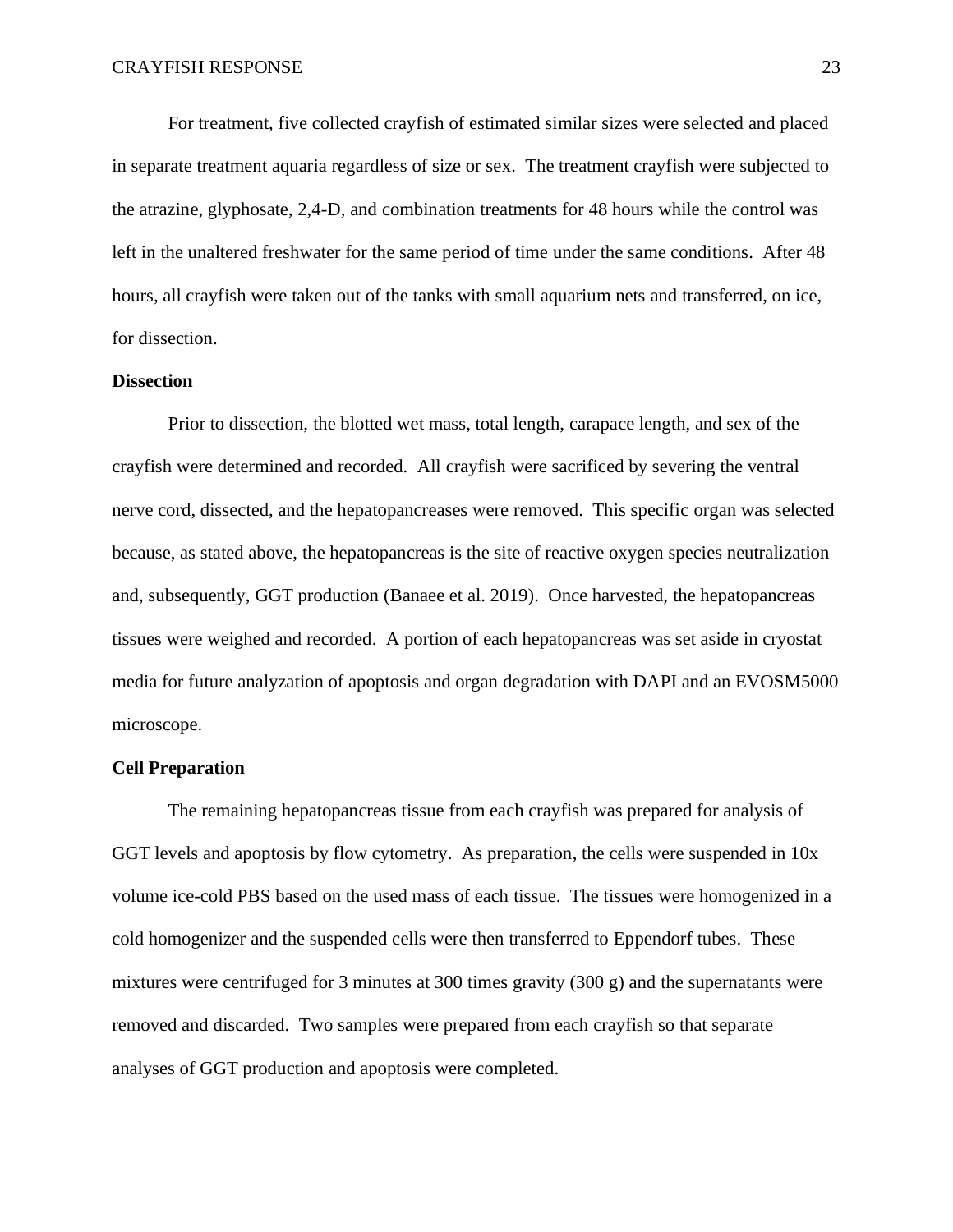# *Preparation for GGT Analysis*

For GGT quantification, the primary antibody was diluted to a  $10\mu g/mL$  working solution with 2.6µL of antibody and 197.4µL of ice-cold PBS. One sample from each crayfish were stained with 1 mL of the 10 mg/mL dilution per gram of the used weight. A volume of 9x the used mass of PBS was used to increase the sample volume to the initial amount. The stained cells were incubated for 30 minutes at  $4^{\circ}$ C in the dark. After incubation, the cells were washed 3 times by centrifugation at 400 g for 5 minutes and resuspended in ice-cold PBS, to bring the samples back to initial volume, between each successive washing. To dilute the second antibody, a 1:2000 dilution was applied, and the cells were stained with 1 mL of the second antibody. The samples were again returned to incubate in the refrigerator for 30 minutes in the dark at  $4^{\circ}$ C. Following the second incubation, the cells were washed one time by centrifuge for 5 minutes at 400 g and then resuspended in 1 mL PBS. The suspended cells were kept in the dark on ice until analysis.

# *Preparation for Apoptosis Analysis*

Concurrent with GGT analysis preparation, the other crayfish hepatopancreas samples were prepared for apoptosis analysis according to modified protocols by Molecular Probes® (2011, 2006). The annexin binding buffer was diluted to 1x by 100mL of the buffer and 400mL of PBS for each sample. A 100mg/mL working solution of PI was also prepared by diluting 5mL of PI stock with 45mL of the 1x buffer. After washing the samples 3 times at 300g, the cells were resuspended in 100μL of the 1x buffer. After resuspension, 5μL of Annexin V and 1μL of the 100mg/mL PI working solution were added to each sample. The cells were then set to incubate in the dark at 4°C for 15 minutes. After incubation, 400μL of the 1x buffer were added to each sample and the samples were immediately analyzed with the flow cytometer.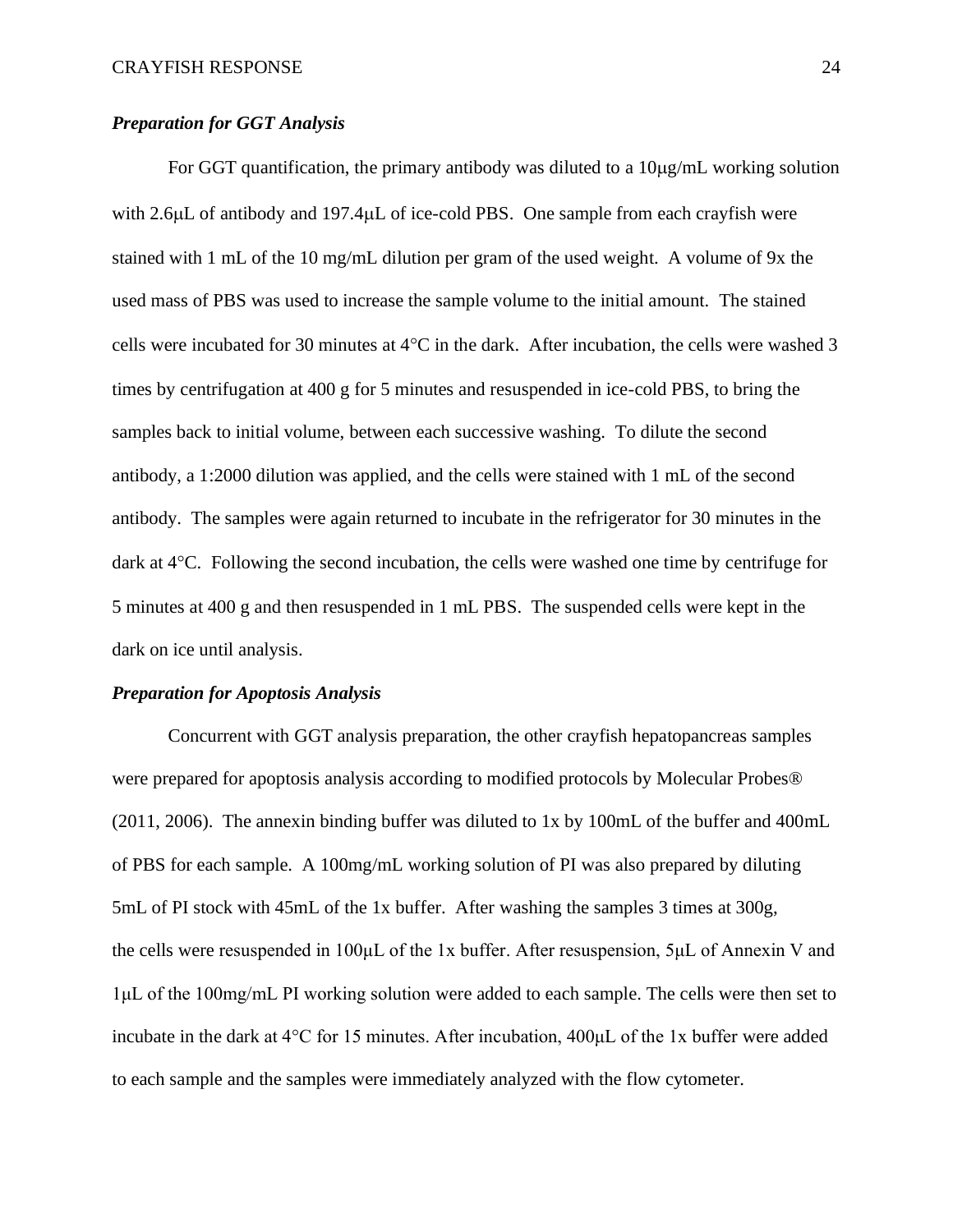# **Flow Cytometry**

To measure potential sublethal effects on hepatopancreas cells through GGT quantification, the antibody tags were visualized with fluorochrome dye FITC at a wavelength of 495-519nm in green visible light. To investigate potential apoptosis effects of pesticide toxins, annexin V-stained cells were quantified by FITC at 495-519nm wavelengths. Finally, to visualize and quantify the propidium iodide-stained cells, a common phycoerythrin, PE, was applied at 566-574nm in the red wavelengths.

# **Analysis**

During flow cytometric analysis, gating was done freehand based on the areas of the scatter plot with the highest concentrations of fluorescing cells. From the gated fluorescence, the average fluorescence of each sample was compared to the corresponding body conditions (total length/crayfish blotted wet mass/hepatopancreas blotted wet mass) of the crayfish. The samples were separated by treatment group. The mean average fluorescence/body conditions of each treatment sample and its standard error (SE) were then compared to the corresponding control through two sample *t*-tests (assuming equal variances) and one-way ANOVAs on Excel.

#### **Results**

Fluorescence level outputs for GGT and apoptosis were collected and recorded as histograms (Figure 14, Figure 15, and Figure 16). Higher fluorescence is characteristic of higher levels of GGT on the cells' surface (Hammond, 1990). Similarly, for Annexin V and PI, outputs showing higher levels of fluorescence are indicative of higher amounts of apoptosis within the cell samples (Henry, Hollville, & Martin 2013).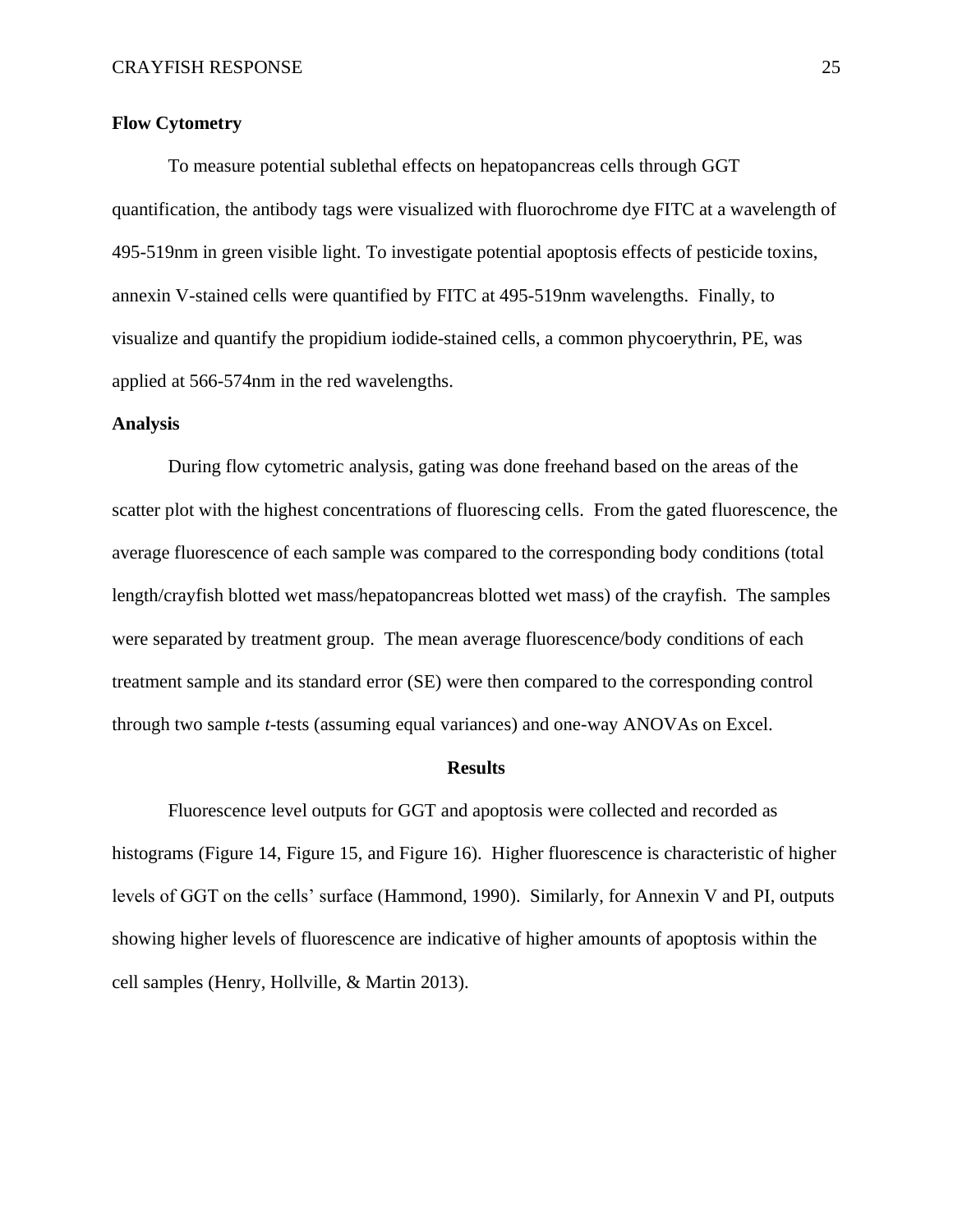

*Figure 14.* Histograms showing levels of GGT for control (A) and mixed treatments at 5 ppb (B) and 50 ppb (C). The horizontal axis shows the amount of fluorescence expressed while the vertical axis represents the number of cells displaying the corresponding fluorescence.



*Figure 15*. Histograms showing quantification of apoptosis by Annexin V at a control (A) and mixed treatments of 5 ppb (B) and 50 ppb (C). The horizontal axis shows the amount of fluorescence expressed while the vertical axis represents the number of cells displaying the corresponding fluorescence.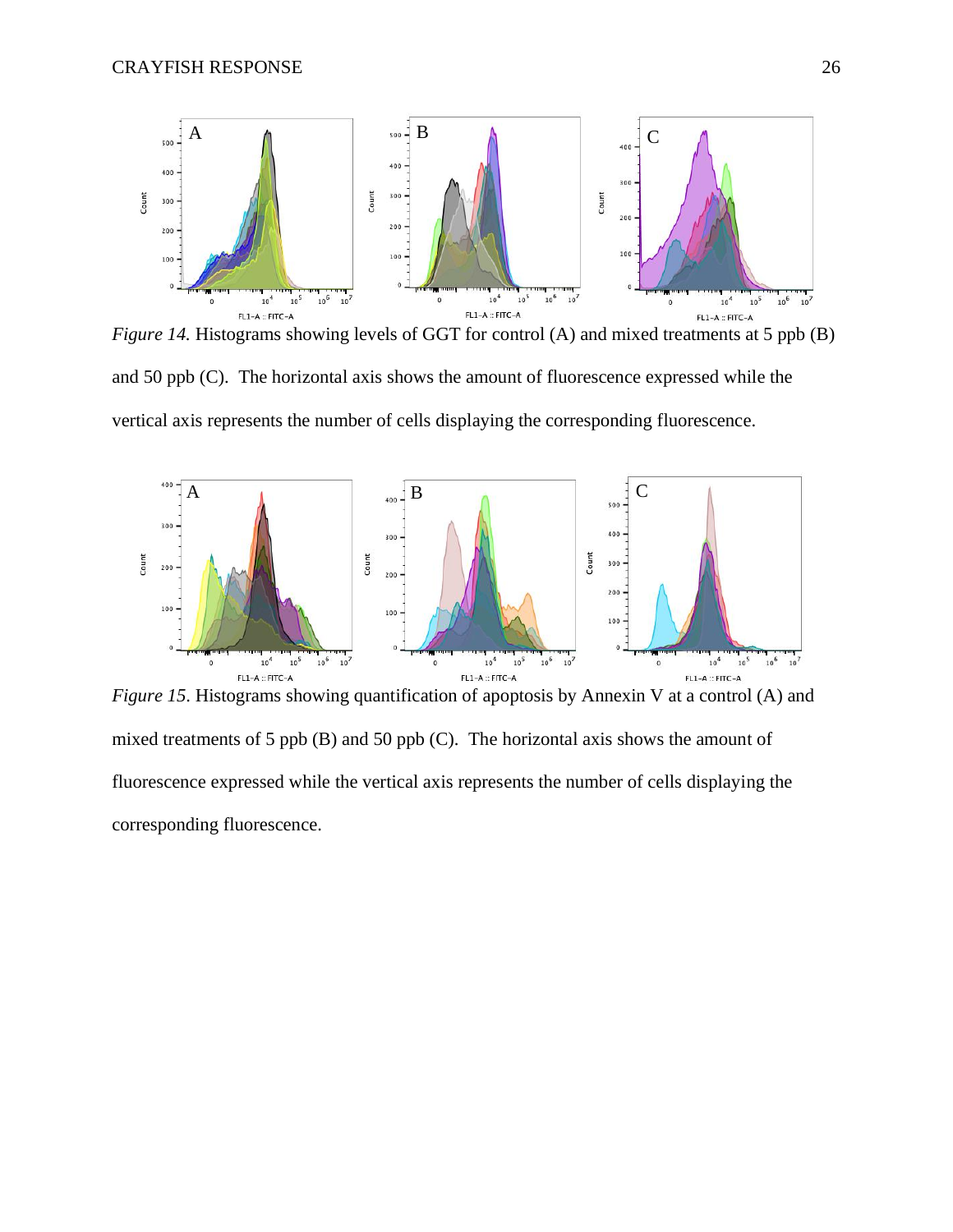

*Figure 16.* Histograms showing quantification of apoptosis by Propidium Iodide (PI) at a control (A) and mixed treatments of 5 ppb (B) and 50 ppb (C). The horizontal axis shows the amount of fluorescence expressed while the vertical axis represents the number of cells displaying the corresponding fluorescence.

No significant differences were found for any of the 5 ppb or 50 ppb treatment group mean average fluorescence/body conditions compared to the control mean average fluorescence/body conditions for the GGT analysis (Table 1). However, as seen on the bar chart, there was a decrease from the control GGT levels to those of the 5 ppb treatment groups (Figure 17). This decrease was more pronounced when the herbicide concentration was increased to 50 ppb as evidenced by the shift towards lower p-values when comparing the control to each 50 ppb treatment group.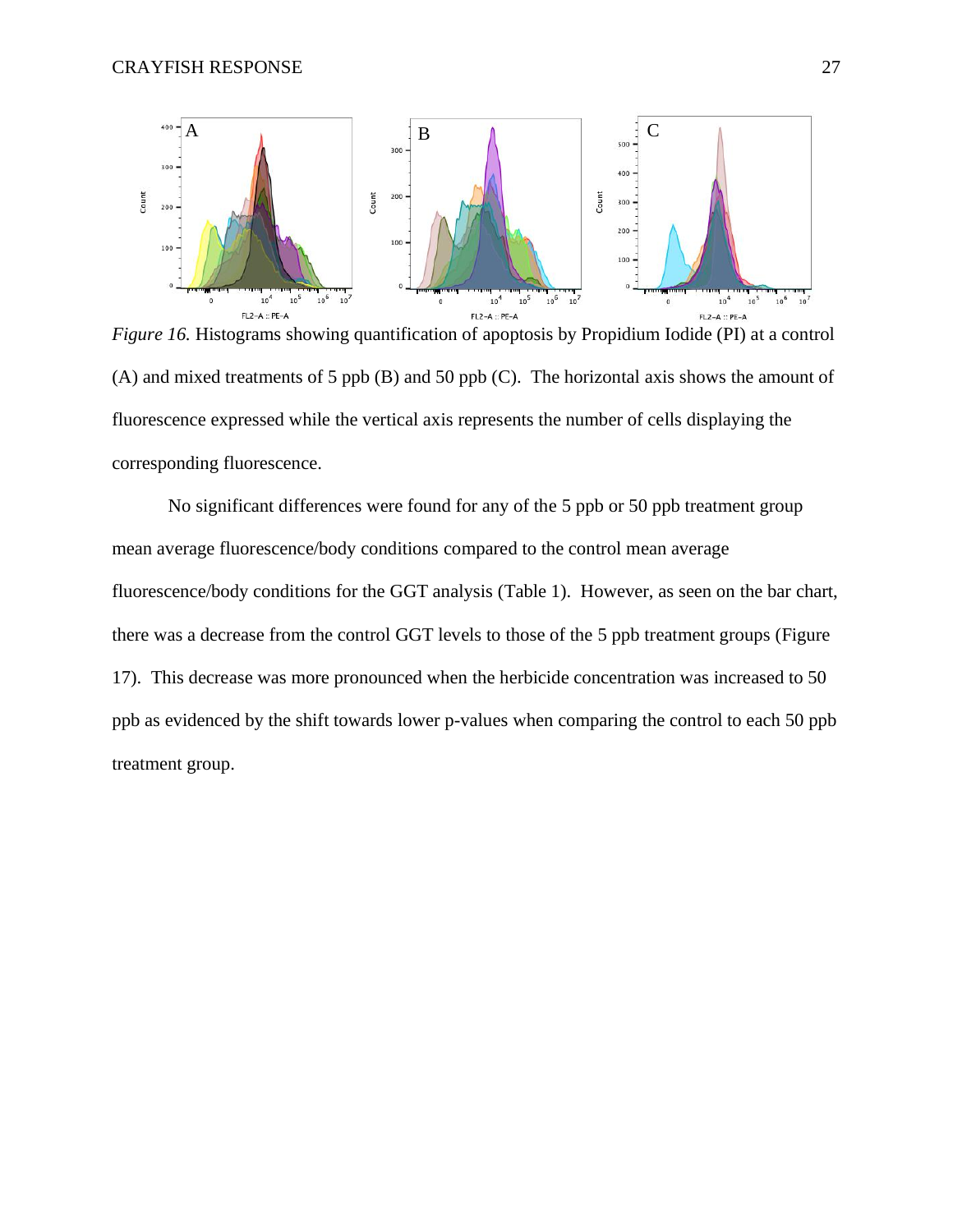

*Figure 17.* Comparison of mean average fluorescence/body conditions for GGT between the control and each treatment group at both 5 ppb and 50 ppb herbicide concentrations. The error bars represent SE.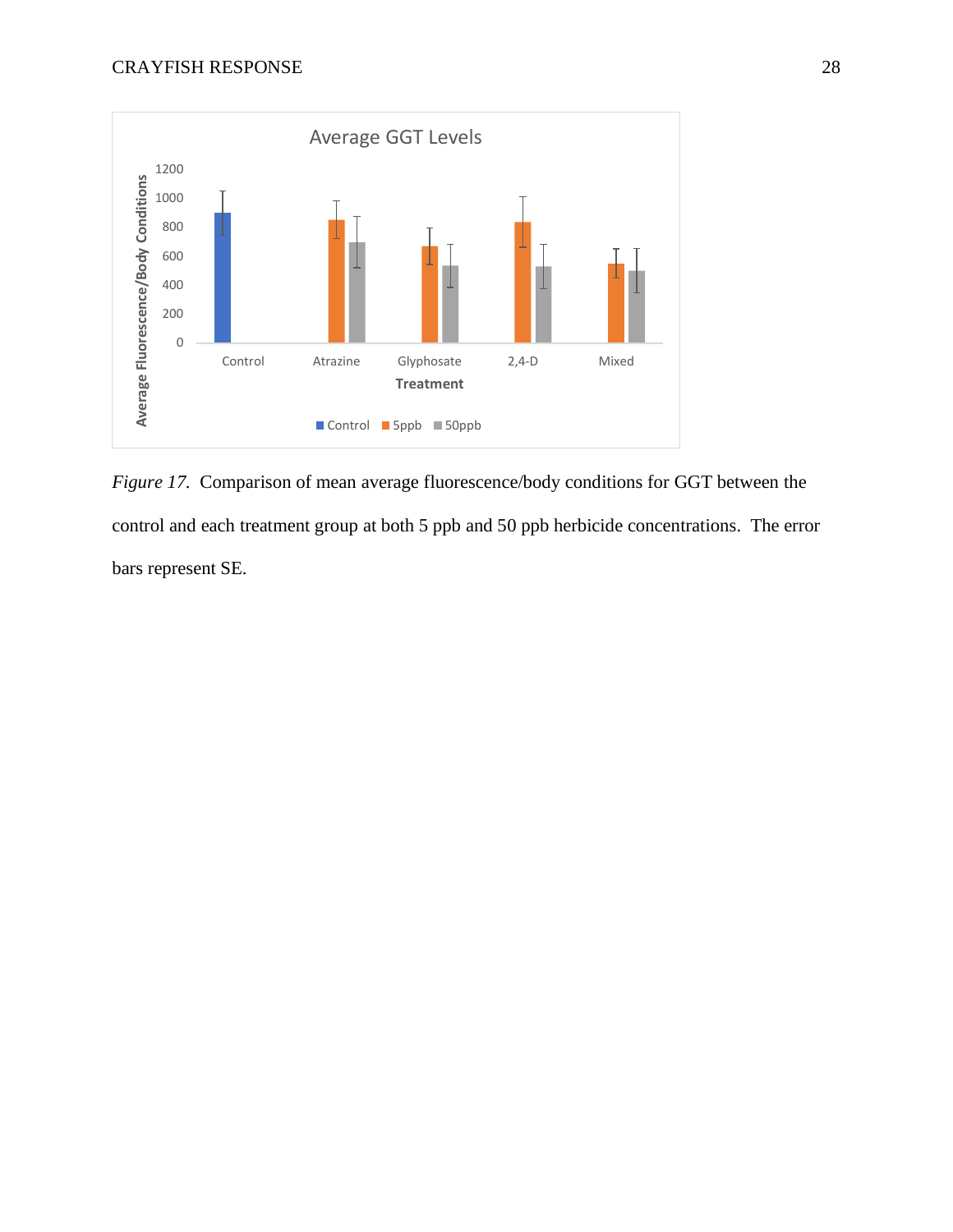# **Table 1.**

*Results of one-way ANOVAs and two-sample t-tests (assuming equal variance) between the average GGT levels of treatment groups and controls at 5 ppb and 50 ppb concentrations.*

| <b>Test</b>  | <b>Treatment</b>      | <b>Concentration</b>    | T or F stat | <b>P</b> Value | d.f. |
|--------------|-----------------------|-------------------------|-------------|----------------|------|
| <b>ANOVA</b> | Control vs treatments | 5ppb                    | 0.9847647   | 0.42239401     | 4,63 |
| t-test       | ATZ                   | 5ppb                    | 0.20792824  | 0.41834507     | 30   |
| t-test       | <b>GLY</b>            | 5ppb                    | 1.03565834  | 0.15431902     | 30   |
| t-test       | $2,4-D$               | 5ppb                    | 0.25537906  | 0.40008657     | 30   |
| t-test       | Mix                   | $5$ ppb $(15$ ppb $)$   | 1.63295248  | 0.05646622     | 30   |
| <b>ANOVA</b> | Control vs treatments | 50ppb                   | 1.2397254   | 0.30737502     | 4,46 |
| t-test       | <b>ATZ</b>            | 50ppb                   | 0.7507637   | 0.22976809     | 26   |
| t-test       | <b>GLY</b>            | 50ppb                   | 1.39215933  | 0.08783427     | 26   |
| t-test       | $2,4-D$               | 50ppb                   | 1.33812182  | 0.0964507      | 25   |
| t-test       | Mix                   | $50$ ppb $(150$ ppb $)$ | 1.51643169  | 0.07073776     | 26   |

No significant differences were found for any of the 5 ppb or the 50 ppb Annexin V and PI treatment groups mean average fluoresce/body conditions compared to the Annexin V and PI control mean average fluorescence/body conditions (Table 2 and Table 3). Unlike the GGT levels which decreased for all treatment groups at all concentrations, the 5 ppb treatments of atrazine, 2,4-D, and mixed had a slight, albeit not significant, increase in apoptosis levels, measured by both Annexin V and PI, over the control. However, when the treatment concentrations were increased to 50 ppb, a decrease in apoptosis and a trend towards a significant difference relative to the control was observed for all herbicides (Figure 18).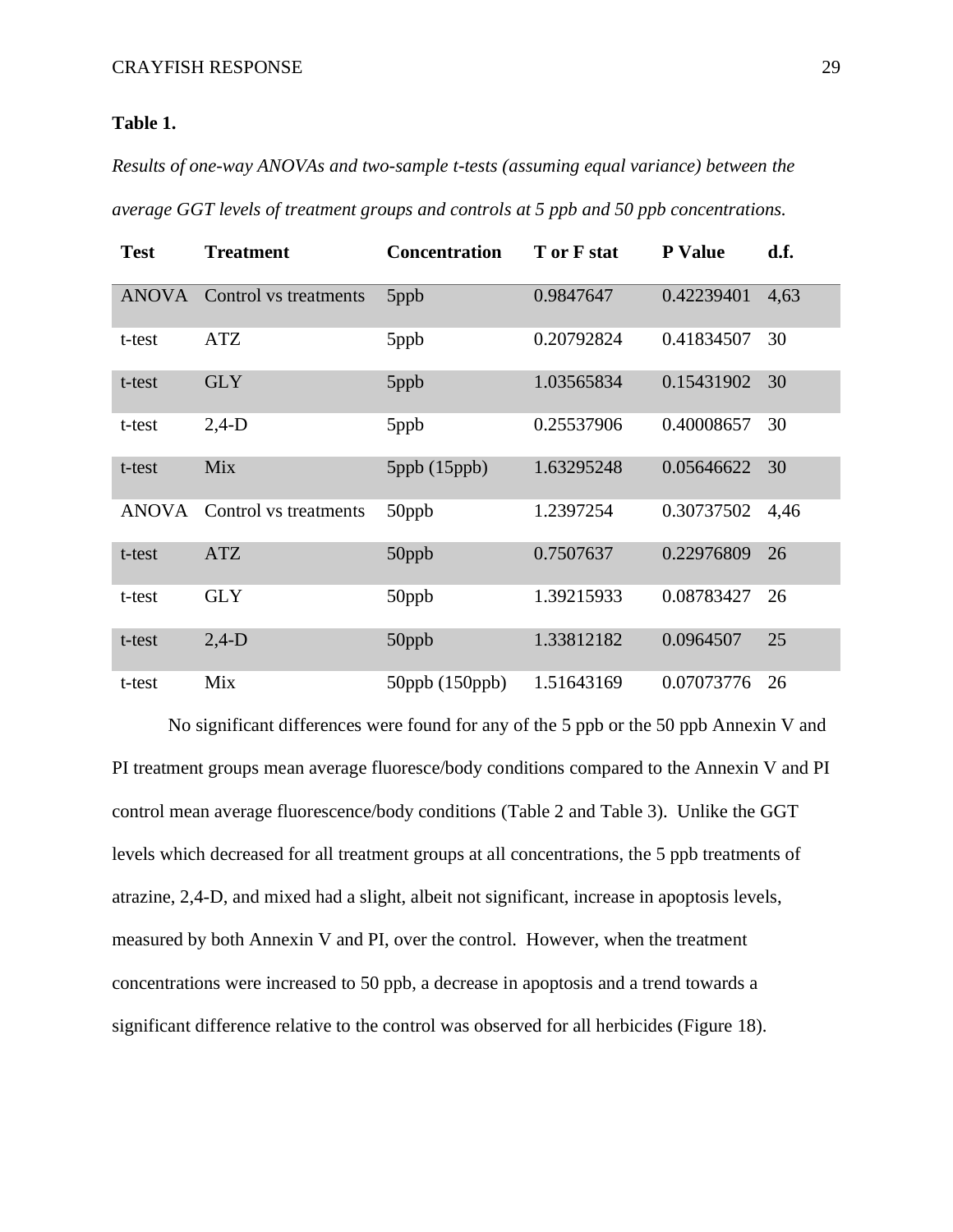

*Figure 18.* Comparison of mean average fluorescence/body conditions for Annexin V and PI between the control and each treatment group at both 5 ppb and 50 ppb herbicide concentrations. The error bars represent SE.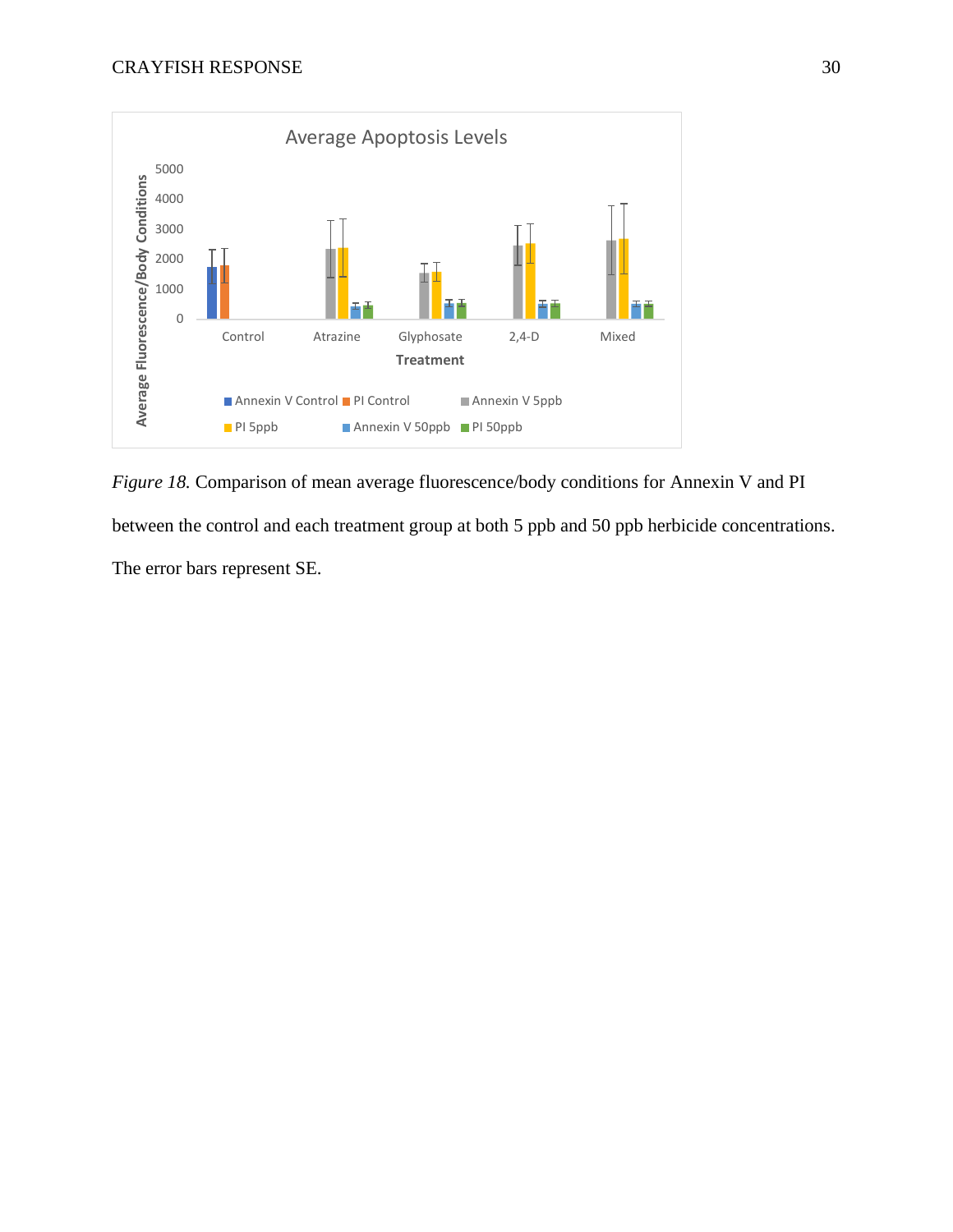# **Table 2.**

*Results of one-way ANOVAs and two-sample t-tests (assuming equal variance) between the average apoptosis levels, measured by Annexin V, of treatment groups and controls at 5 ppb and 50 ppb concentrations.*

| <b>Test</b>  | <b>Treatment</b>      | <b>Concentration</b>    | T or F stat  | <b>P</b> Value | d.f.           |
|--------------|-----------------------|-------------------------|--------------|----------------|----------------|
| <b>ANOVA</b> | Control vs. treatment | 5ppb                    | 0.38152665   | 0.82059736     | 4,43           |
| t-test       | <b>ATZ</b>            | 5ppb                    | $-0.5600327$ | 0.29055774     | 8              |
| t-test       | <b>GLY</b>            | 5ppb                    | 0.25413216   | 0.40087682     | 8              |
| t-test       | $2,4-D$               | 5ppb                    | $-0.7645791$ | 0.22632296     | 8              |
| t-test       | Mix                   | $5$ ppb $(15$ ppb $)$   | $-0.7762632$ | 0.22292976     | 8              |
| <b>ANOVA</b> | Control vs. treatment | 50ppb                   | 2.214385     | 0.08373749     | 4,42           |
| t-test       | <b>ATZ</b>            | 50ppb                   | 1.6241322    | 0.05929507     | 8              |
| t-test       | <b>GLY</b>            | 50ppb                   | 1.50362356   | 0.07344958     | 8              |
| t-test       | $2,4-D$               | 50ppb                   | 1.42728057   | 0.08410023     | $\overline{7}$ |
| t-test       | Mix                   | $50$ ppb $(150$ ppb $)$ | 1.52483626   | 0.07077391     | 8              |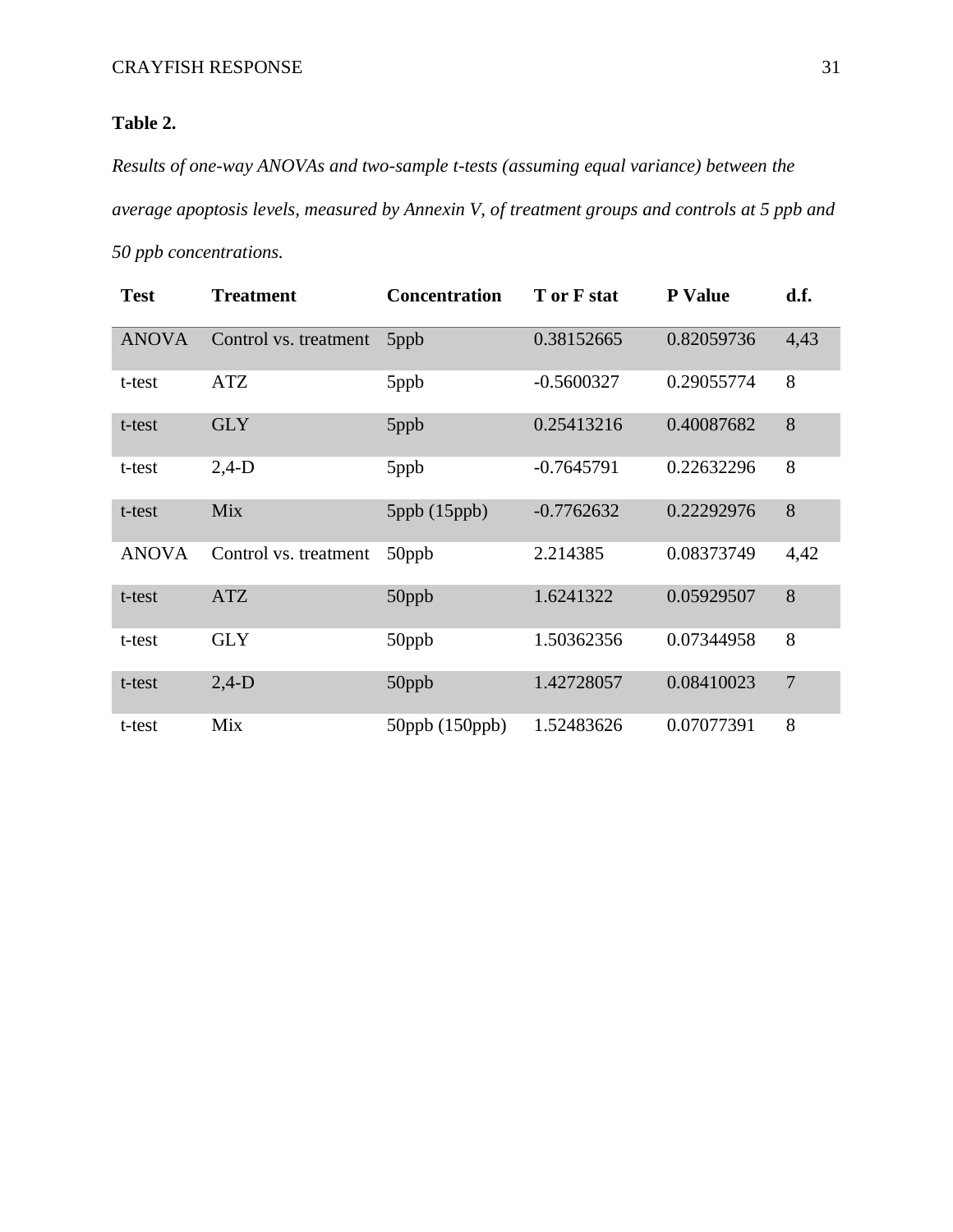# **Table 3.**

*Results of one-way ANOVAs and two-sample t-tests (assuming equal variance) between the average apoptosis levels, measured by PI, of treatment groups and controls at 5 ppb and 50 ppb concentrations.*

| <b>Test</b>  | <b>Treatment</b>      | <b>Concentration</b>    | T or F stat  | <b>P</b> Value | d.f.           |
|--------------|-----------------------|-------------------------|--------------|----------------|----------------|
| <b>ANOVA</b> | Control vs. treatment | 5ppb                    | 0.38690578   | 0.81680695     | 4,43           |
| t-test       | ATZ                   | 5ppb                    | $-0.5643638$ | 0.28910787     | 8              |
| t-test       | <b>GLY</b>            | 5ppb                    | 0.24183402   | 0.40557437     | 8              |
| t-test       | $2,4-D$               | 5ppb                    | $-0.7937669$ | 0.21790483     | 8              |
| t-test       | Mix                   | $5$ ppb $(15$ ppb $)$   | $-0.7804388$ | 0.22172467     | 8              |
| <b>ANOVA</b> | Control vs. treatment | 50ppb                   | 2.21450093   | 0.0837243      | 4,42           |
| t-test       | <b>ATZ</b>            | 50ppb                   | 1.60711954   | 0.06114342     | 8              |
| t-test       | <b>GLY</b>            | 50ppb                   | 1.50652032   | 0.07307939     | 8              |
| t-test       | $2,4-D$               | 50ppb                   | 1.42977999   | 0.08374498     | $\overline{7}$ |
| t-test       | Mix                   | $50$ ppb $(150$ ppb $)$ | 1.54372964   | 0.06845869     | 8              |

# **Discussion**

The objectives of this study were to determine if and how crayfish are affected by acute exposure to low doses of common herbicides atrazine, glyphosate, and 2,4-D. It was expected that the addition and increase of herbicide concentrations would result in an increase in GGT levels paired with an increase in apoptosis due to unsustainable oxidative stress (Koening & Seneff, 2015; Benli et al., 2016). Contrary to expectations, both GGT and apoptosis levels predominately decreased in treatment groups compared to control groups.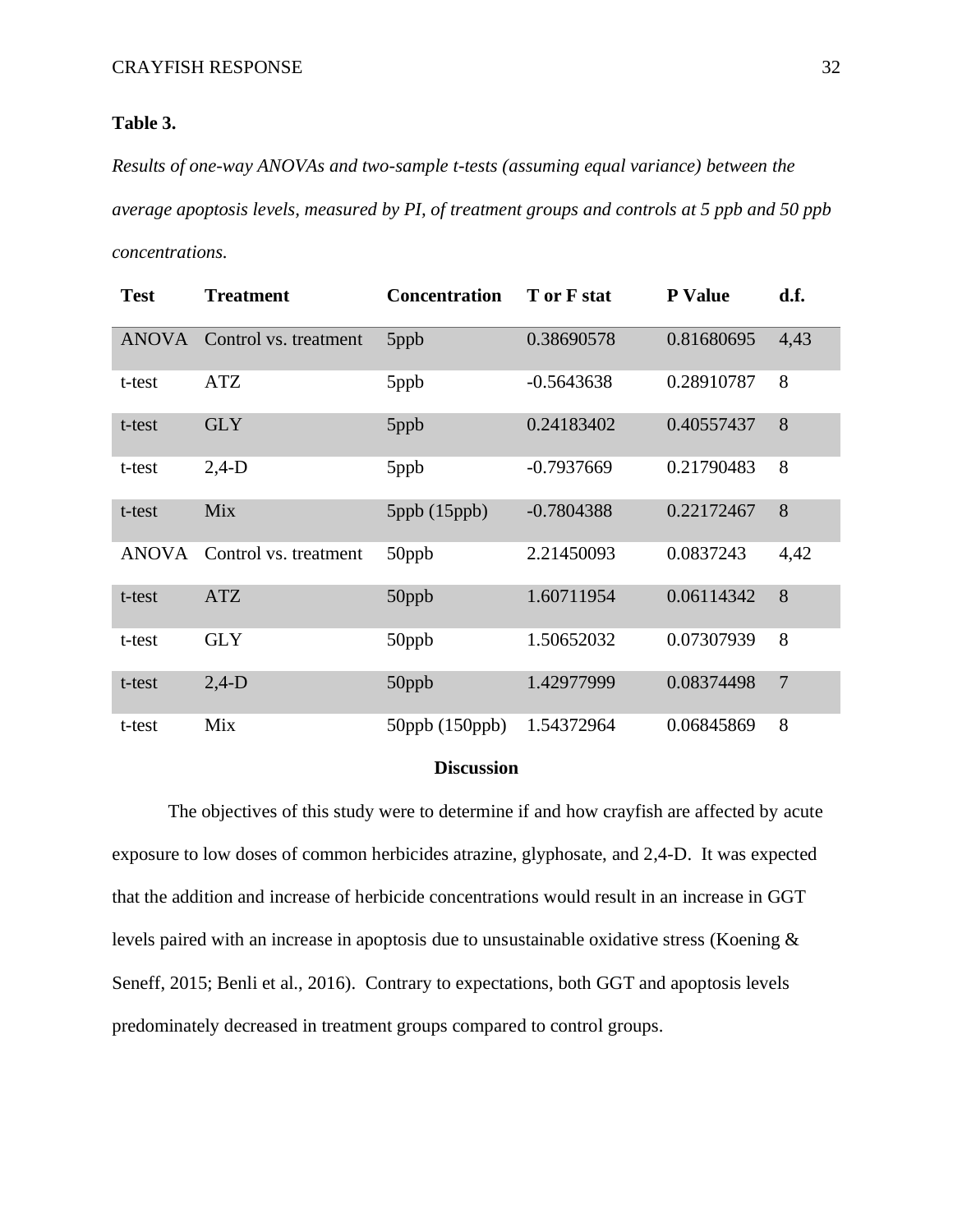While a decrease in GGT in response to pesticide pollution is not unheard of, a study conducted by Hatami, Banaee, and Haghi found that hemolymph GGT levels were depressed in common carp exposed to insecticides, it would be assumed that apoptosis levels would increase as a response to the interruption in the neutralization pathway and subsequent oxidative damage (2019; Hanigan, 2014; Awali et al., 2019). However, at 50 ppb, apoptosis levels were decreased for all treatment groups compared to the control groups. Even though the decrease was not significant, the p-values were strongly shifted towards significance when the herbicide concentrations were increased from 5ppb to 50 ppb (Figure 19 & Figure 20).



*Figure 19.* Comparison of P values from apoptosis (Annexin V) analyses between the control and each treatment group at 5 ppb and 50 ppb herbicide concentrations.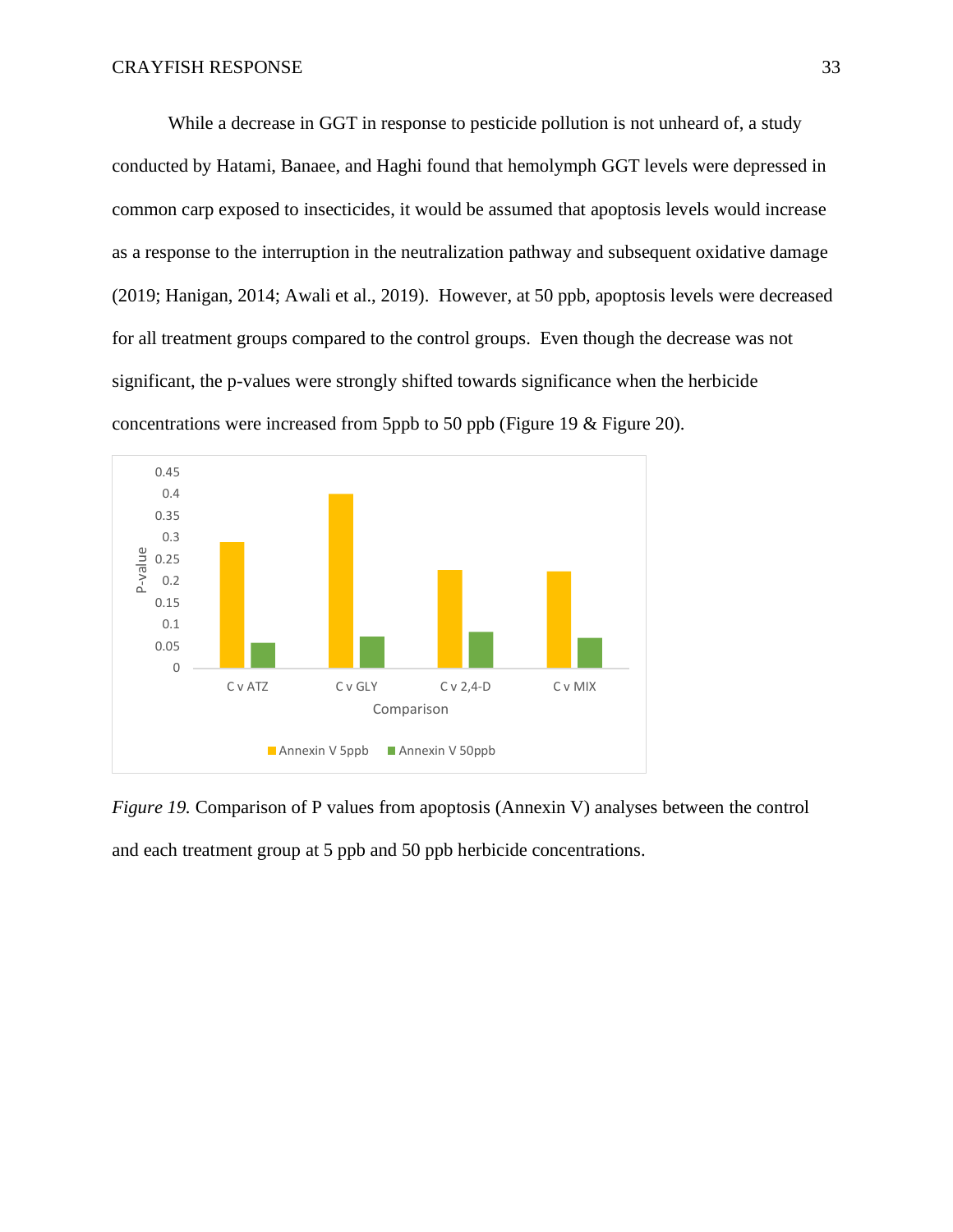



A possible explanation for a coupled decrease in GGT and apoptosis with increased herbicide concentrations is the ROS reacting directly with the herbicides and being neutralized while by-passing the glutathione pathway partially or completely (Balci et al., 2009). Direct neutralization by the herbicides would require less GSH to be recycled and therefore less GGT activation and involvement. Overall, there would not be an increase in oxidative damage, even though GGT levels are decreasing. There is little research on the potential of this reaction, however a study conducted by Balci et al. found that hydroxyl radicals (a ROS) would react with and degrade atrazine in an aqueous medium (2009). Future work should be centered on uncovering the possibility of these reactions within the hepatopancreas of the crayfish.

Another possible explanation for a decrease in GGT levels and a decrease in apoptosis could be related to the activation and function of cytochrome P450 (CYP450) in the hepatopancreas. In the first phase of herbicide oxidation, the CYP450 enzyme is activated to neutralize the compounds (Awali et al., 2019). The products of this reaction then act as substrates for the second phase of detoxification – the glutathione pathway (Awali et al., 2019,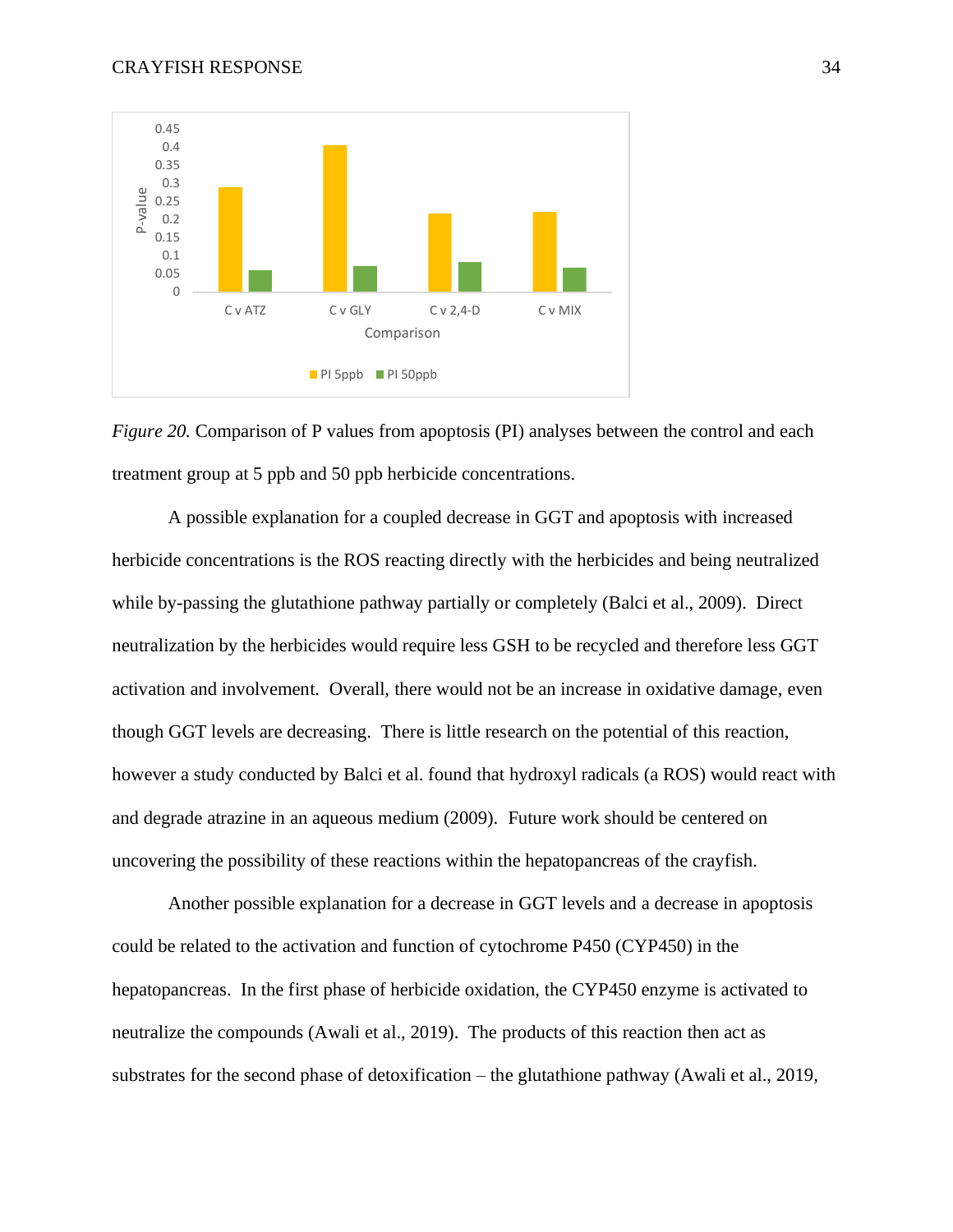Belanger et al., 2022). By GSH and GGT, the glutathione pathway converts the herbicidal substrates to polar molecules which are excreted from the body (Awali, 2019; Brzezicki et al., 2003). Since CYP450 itself is transcriptionally activated by increased expression of the *CYP1A1*  gene, the herbicides may be affecting the first phase of the detoxification pathway through hepatopancreas DNA and *CYP1A1* gene expression. This interruption could hinder the breakdown of the herbicides into substrates for the second phase of detoxification by the glutathione pathway (Belanger et al., 2022).

This effect was not directly measurable by our methods. However, if the reactions by the CYP450 enzyme were disrupted, the activity of the glutathione pathway could be decreased (Awali, 2019). The lack of substrate for the glutathione pathway may account for the drop in GGT levels at higher concentrations of herbicides from the control because with less substrate entering the glutathione pathway, less GGT is required for neutralization.

Numerous human and mammalian cell studies have consistently found that ROS have a major impact on cell proliferation and the cell cycle (Nicco et al., 2005; Verbon, Post & Boonstra, 2012; Burdon, 1995; Suh et al., 1999). In normal cells, consistent low concentrations of ROS or ephemeral high concentrations of ROS can stimulate cell proliferation (Nicco et al., 2005; Burdon, 1995). This means that when mammalian cells are exposed to a brief increase in ROS – cyclins, cyclin dependent kinases (CDK), and cell growth factors are activated. Activation of these compounds turns on cell cycle and presents an exponential increase in cell number accompanied by rapid tissue growth (Conlon & Raff, 1999).

While no studies showing how ROS specifically affect the cell cycles of hepatopancreas tissues of crustaceans are known to the writer, studies have observed the presence and roles of cyclins in crustaceans for cell growth and proliferation (Wang et al., 2013; Qui & Yamano, 2005;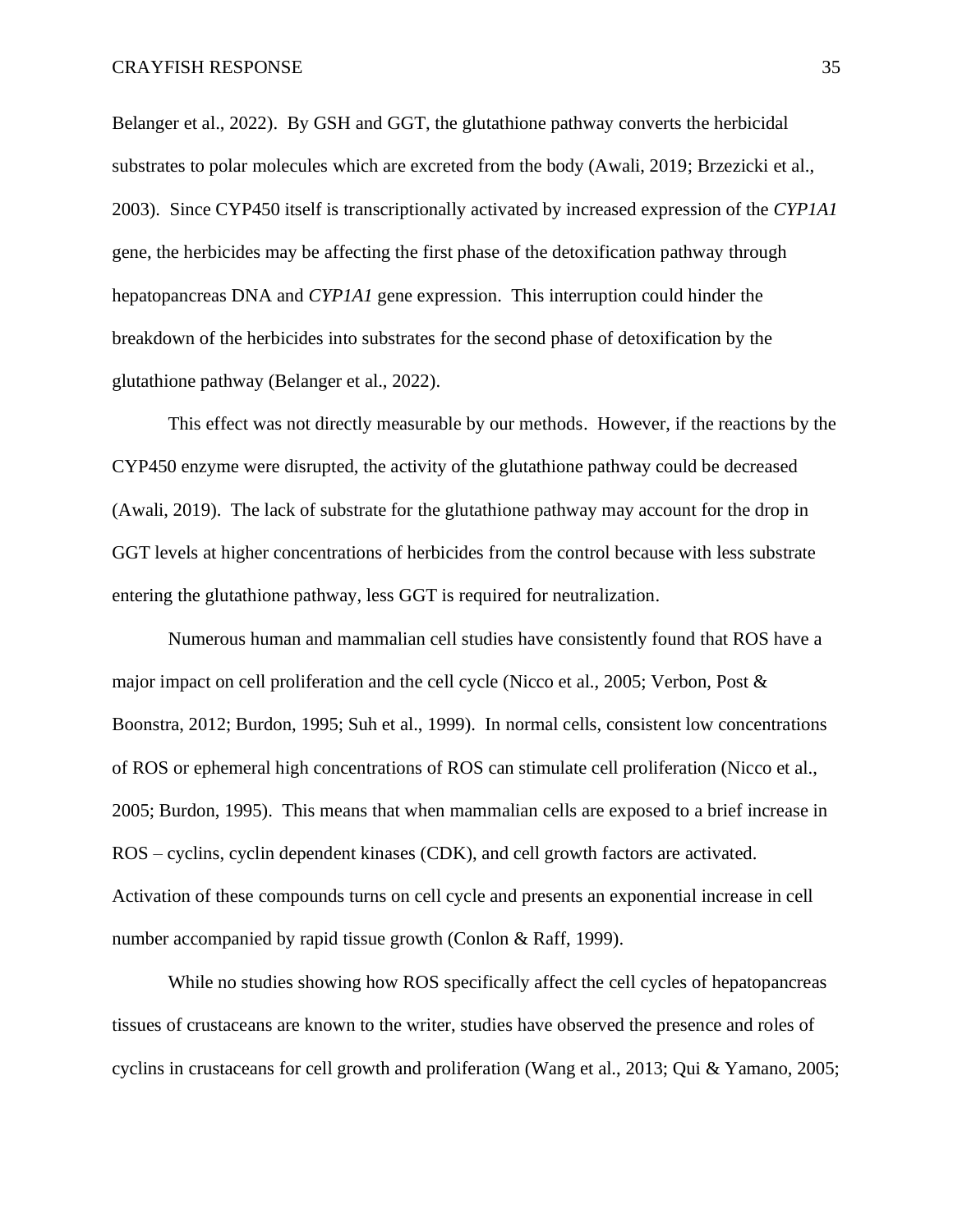Qui & Liu, 2009). Cyclin B, a recognized regulator in meiosis and mitosis of eukaryotes, and its subunit Cdc2 kinase have been identified in crustaceans (Qui & Liu, 2009). Cyclin B and Cdc2 kinase together comprise the M-phase-promoting factor (MPF) which has been heavily studied in oocyte maturation and was found to activate cell progression through proliferation (Qui & Liu, 2009; Qui & Yamano, 2005; Shui et al., 2016).

Since the same cell cycle activating proteins are present across eukaryotes, it can be reasonably suggested that the presence of ROS would have a similar effect on the cell cycle of crustaceans as it does on mammals. Like in mammalian cells, if the consistent presence of low concentrations of ROS or transient high concentrations of ROS result in cyclin activation and cell proliferation, the apparent decrease in apoptosis from the control groups to the 50 ppb treatment groups may be explained (Nicco et al., 2005; Burdon, 1995). Apoptosis levels may not actually be changing from the control to the 50 ppb treatment groups. Instead, the ratio of living cells to those undergoing the apoptosis pathway may be increasing because of the rapid cell proliferation induced by the brief spike in cellular ROS. Essentially, the increase in proliferation could dilute a constant quantity of apoptotic cells, from control to treatment, which would decrease the likelihood of encountering an apoptotic cell in cell counts such as the one mentioned here (Burdon, 1995). This could cause the results to appear as though apoptosis levels decreased from the control to the 50 ppb treatments, when the levels may have stayed relatively consistent between the two groups.

Future work should focus on better understanding how these and other herbicides affect the hepatopancreas at the genetic and metabolic levels. This may more directly reveal where and how the detoxification pathways of the crayfish are being affected by herbicides and other chemical pollutants and deepen the understanding of how these compounds affect non target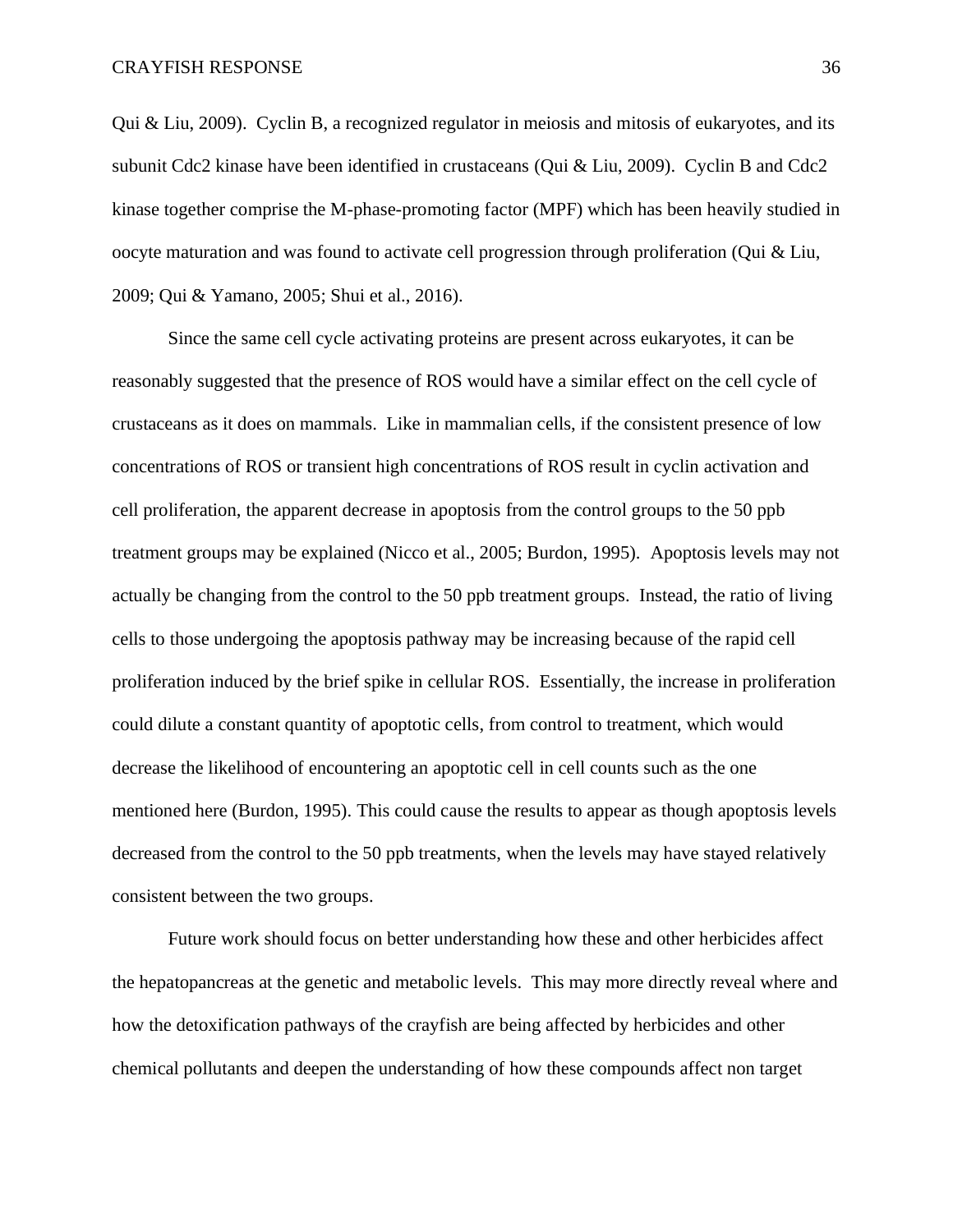organisms. Developing a more accurate and complete knowledge of these effects will be invaluable in determining the best policies for these chemicals based on their impacts.

Even though the mechanisms are not fully understood, the results of this study suggest that the herbicides do have an impact on the hepatopancreas cells and tissue of the crayfish. This impact, however, does not seem to be negatively affecting the organisms because of the decrease in apoptosis in the treatment groups compared to the control. The crayfish were able to effectively neutralize the ROS formed by the herbicides and mitigate any oxidative damage. This supports the long-standing knowledge that crayfish, and other crustaceans, are tolerant of and adaptable to pollutants and environmental stressors (Marina, Tabche & García, 1997; van der Velde, Rajagopal & Kelleher, 1998).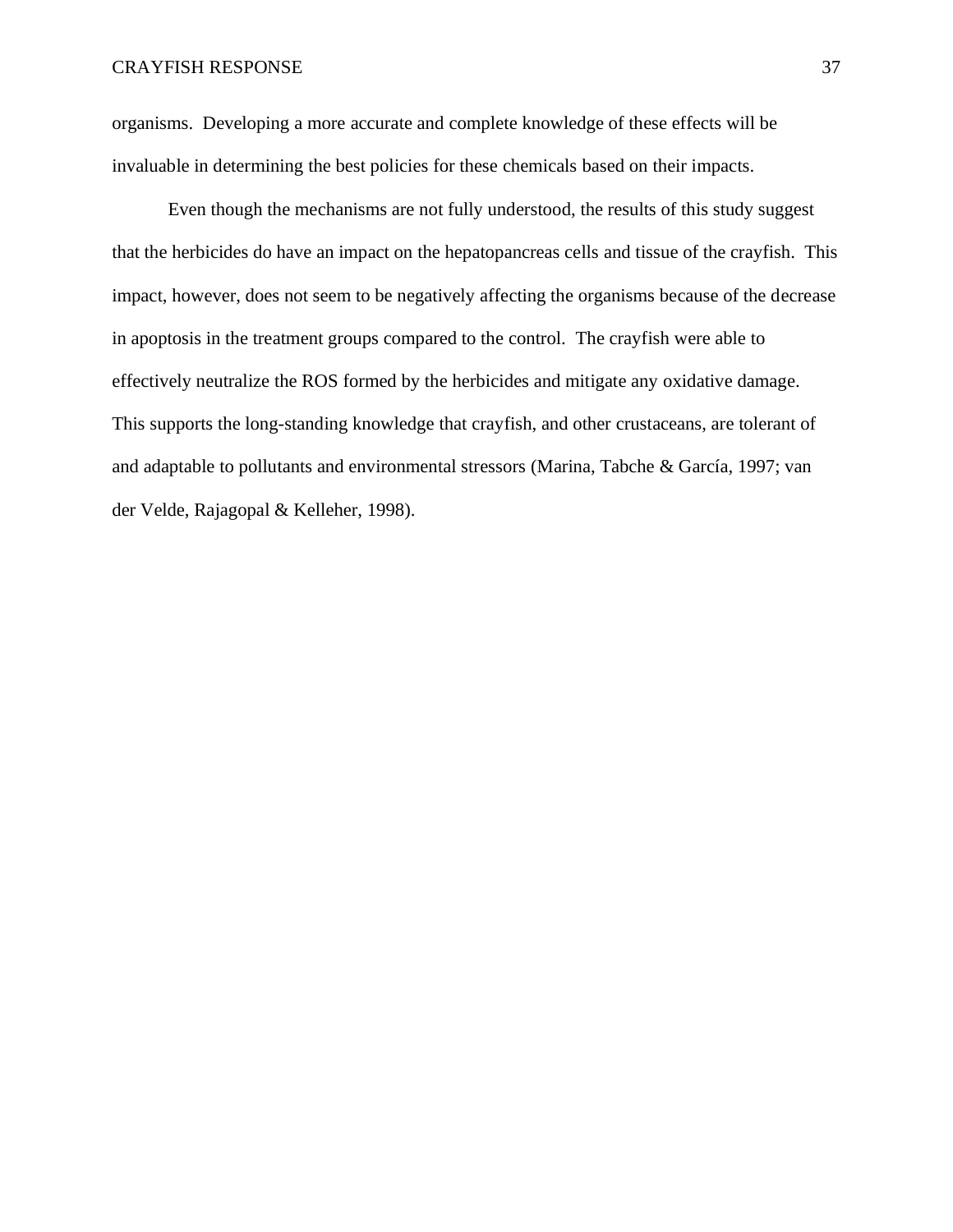# **References**

- Alikhan, M.A., Bagatto, G. & Zia, S. (1990). The crayfish as a "biological indicator" of aquatic contamination by heavy metals. *Water Research, 24*(9), 1069-1076. doi: [https://doi.org/10.1016/0043-1354\(90\)90168-6](https://doi.org/10.1016/0043-1354(90)90168-6)
- Atwood, D. & Paisley-Jones, C. (2017). *EPA Pesticides Industry Sales and Usage 2008 – 2012 Market Estimates*. U.S. Environmental Protection Agency. https://www.epa.gov/sites/default/files/2017-01/documents/pesticides-industry-salesusage- $2016$  0.pdf
- Andrivon, D. (1995). Biology, ecology, and epidemiology of the potato late blight pathogen *Phytophthora infestans* in soil. *Phytopathology, 85*(10), 1053-1056.
- Awali, S., Abdulelah, S.A., Crile, K.G., Yacoo, K.E., Almouseli, A., Torres, V.C., Dayfield, D.J., Evans, K.R. & Belanger, R.M. (2019). Cytochrome P450 and Glutathione-S-Transferase activity are altered following environmentally relevant atrazine exposures in crayfish (*Faxoniusvirilis*). *Bulletin of Environmental Contamination and Toxicology*, *103*(4), 579-584.
- Baharuddin, M.R.B., Sahid, I.B., Noor, M.A.B.M., Sulaiman, N. & Othman, F. (2010). Pesticide risk assessment: A study on inhalation and dermal exposure to 2,4-D and paraquat among Malaysian paddy farmers. *Journal of Environmental Science and Health, Part B, 46*(7), 600-607. doi:<https://doi.org/10.1080/03601234.2011.589309>
- Balci, B., Oturan, N., Cherrier, R., & Oturan, M. A. (2009). Degradation of atrazine in aqueous medium by electrocatalytically generated hydroxyl radicals. A kinetic and mechanistic study. *Water Research*, *43*(7), 1924-1934.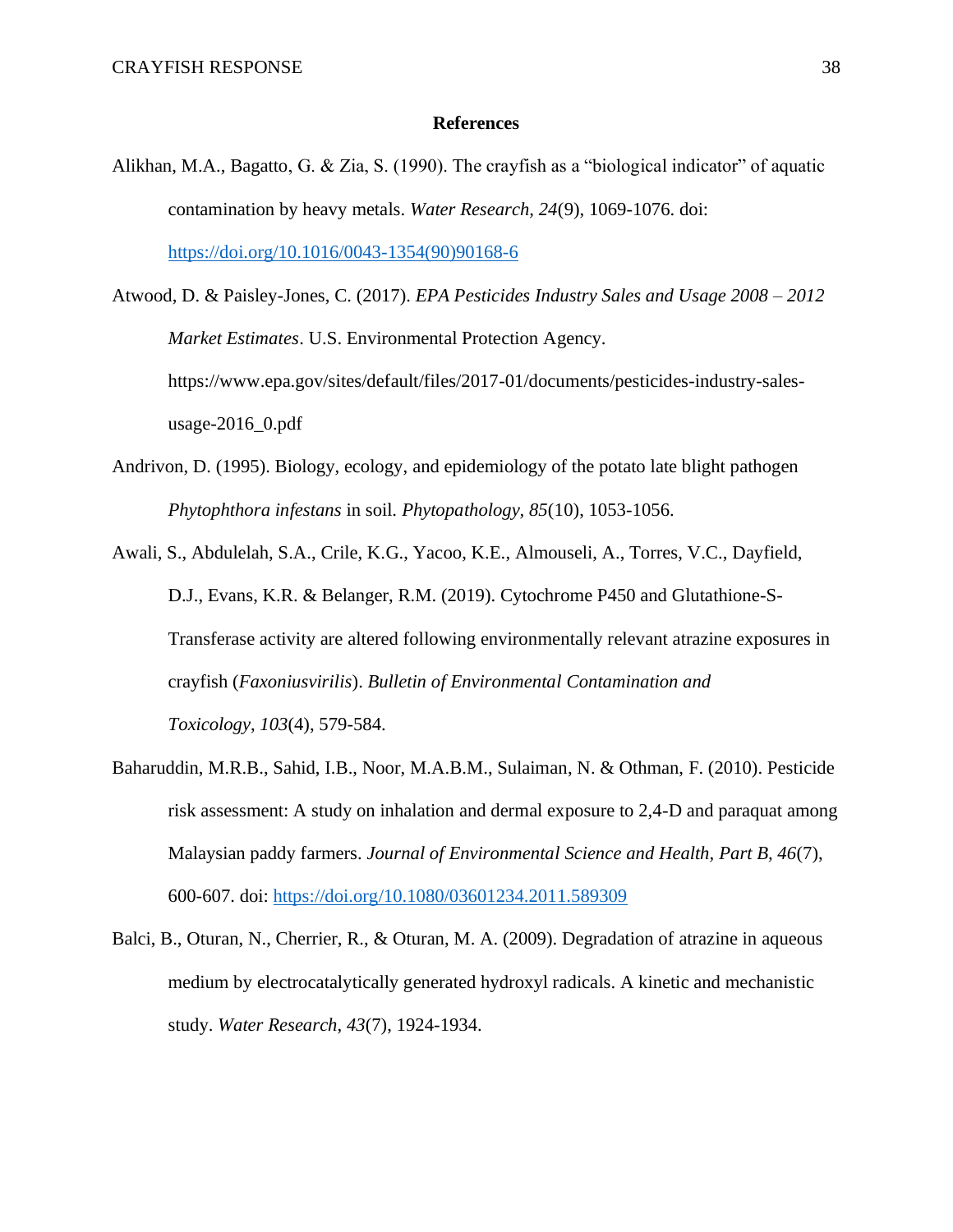- Banaee, M., Akhlaghi, M., Soltanian, S., Gholamhosseini, A., Heidarieh, H. & Fereidouni, M.S. (2019). Acute exposure to chlorpyrifos and glyphosate induce changes in the hemolymph biochemical parameters in the crayfish, *Astacus leptodactylus* (Eschscholtz, 1823). *Comparative Biochemistry and Physiology Part C: Toxicology & Pharmacology, 222,* 145-155. doi:<https://doi.org/10.1016/j.cbpc.2019.05.003>
- Belanger, R., Hadeed, M., Castiglione, C., Chammout, D., Crile, K., Abdulelah, S., Rampuri, E., Grabowski, G., Maalhagh-Fard, A. & Saleem, S. (2022). Environmentally relevant atrazine exposure leads to increases in DNA damage and changes in morphology in the hepatopancreas of crayfish (*Faxonius virilis*). *Archives of Environmental Contamination and Toxicology.* Research Square. doi: 10.21203/rs.3.rs-1408998/v1
- Belluck, D.A., Benjamin, S.L. & Dawson, T. (1991). Groundwater contamination by atrazine and its metabolites: Risk assessment, policy, and legal implications. *ACS Symposium Series, 459*, 254-273. doi: 10.1021/bk-1991-0459.ch018

Benedictow, O. J. (2004). *The Black Death 1346-1353: The complete history*. The Boydell Press.

- Benli, A.Ç.K., Sarıkaya, R., Sepici-Dincel, A., Selvi, M., Şahin, D. & Erkoç, F. (2007). Investigation of acute toxicity of (2,4-dichlorophenoxy)acetic acid (2,4-D) herbicide on crayfish (*Astacus leptodactylus* Esch. 1823). *Pesticide Biochemistry and Physiology, 88*(3), 296-299. doi:<https://doi.org/10.1016/j.pestbp.2007.01.004>
- Benli, A.C.K., Sahin, D., Selvi, M., Sarikaya, R., Memmi, B.K. & Dinçel, A.S. (2016). The sublethal effects of (2,4-Dichlorophenoxy) acetic acid (2,4-D) on narrow-clawed crayfish (*Astacus leptodactylus* Eschscholtz, 1823). *Arhiv Za Higijenu Rada I Toksikologiju – Archives of Industrial Hygiene and Toxicology, 67*(4), 289-296. doi: [10.1515/aiht-2016-](http://doi.org/10.1515/aiht-2016-67-2793) [67-2793](http://doi.org/10.1515/aiht-2016-67-2793)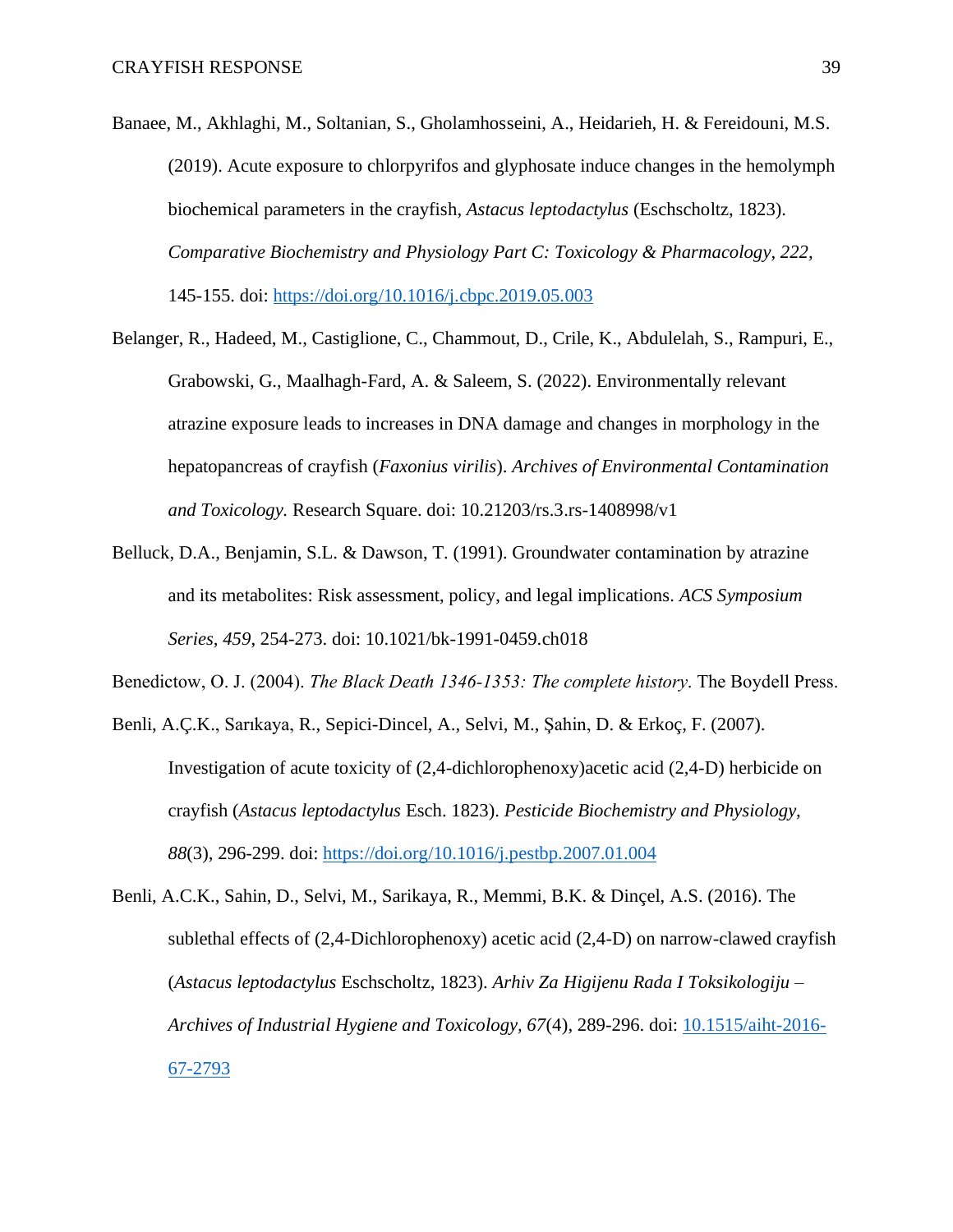- Berenbaum, M. (2005, June 5). If Malaria's the Problem, DDT's Not the Answer. *The Washington Post Company*. Retrieved from http://www.washingtonpost.com/wpdyn/content/article/2005/06/04/AR2005060400130.html?noredirect=on
- Boivin, A., Amellal, S., Schiavon, M. & van Genuchten, M.T. (2005). 2,4- Dichlorophenoxyacetic acid (2,4-D) sorption and degradation dynamics in three agricultural soils. *Environmental Pollution, 138*(1), 92-99. doi: <https://doi.org/10.1016/j.envpol.2005.02.016>
- Borggaard, O.K. & Gimsing, A.L. (2008). Fate of glyphosate in soil and the possibility of leaching to ground and surface waters: A review. *Pest Management Science, 64*, 441-456. doi: 10.1002/ps.1512
- Brzezicki, J.M., Andersen, M.E., Cranmer, B.K. & Tessari, J.D. (2003). Quantitative identification of atrazine and its chlorinated metabolites in plasma. *Journal of Analytical Toxicology, 27*(8), 569-573. doi:<https://doi.org/10.1093/jat/27.8.569>
- Buerge, I.J., Pavlova, P., Hanke, I., Bächli, A. & Poiger, T. (2020). Degredation and sorption of herbicides 2,4-D and quizalofop-P-ethyl and their metabolites in soils from railway tracks. *Environmental Sciences Europe, 32*, Article number: 150.
- Buhay, J.E., Moni, G., Mann, N. & Crandall, K.A. (2007). Molecular taxonomy in the dark: Evolutionary history, phylogeography, and diversity of cave crayfish in the subgenus *Aviticambarus*, genus *Cambarus*. *Molecular Phylogenetics and Evolution, 42*(2), 435- 448. doi:<https://doi.org/10.1016/j.ympev.2006.07.014>
- Bukowska, B. & Hutnik, K. (2005). 2,4-D and MCPA and their derivatives: Effect on the activity of membrane erythrocytes acetylcholinesterase (in vitro). *Pesticide Biochemistry & Physiology, 85*, 174-180. doi: 10.1016/j.pestbp.2005.11.009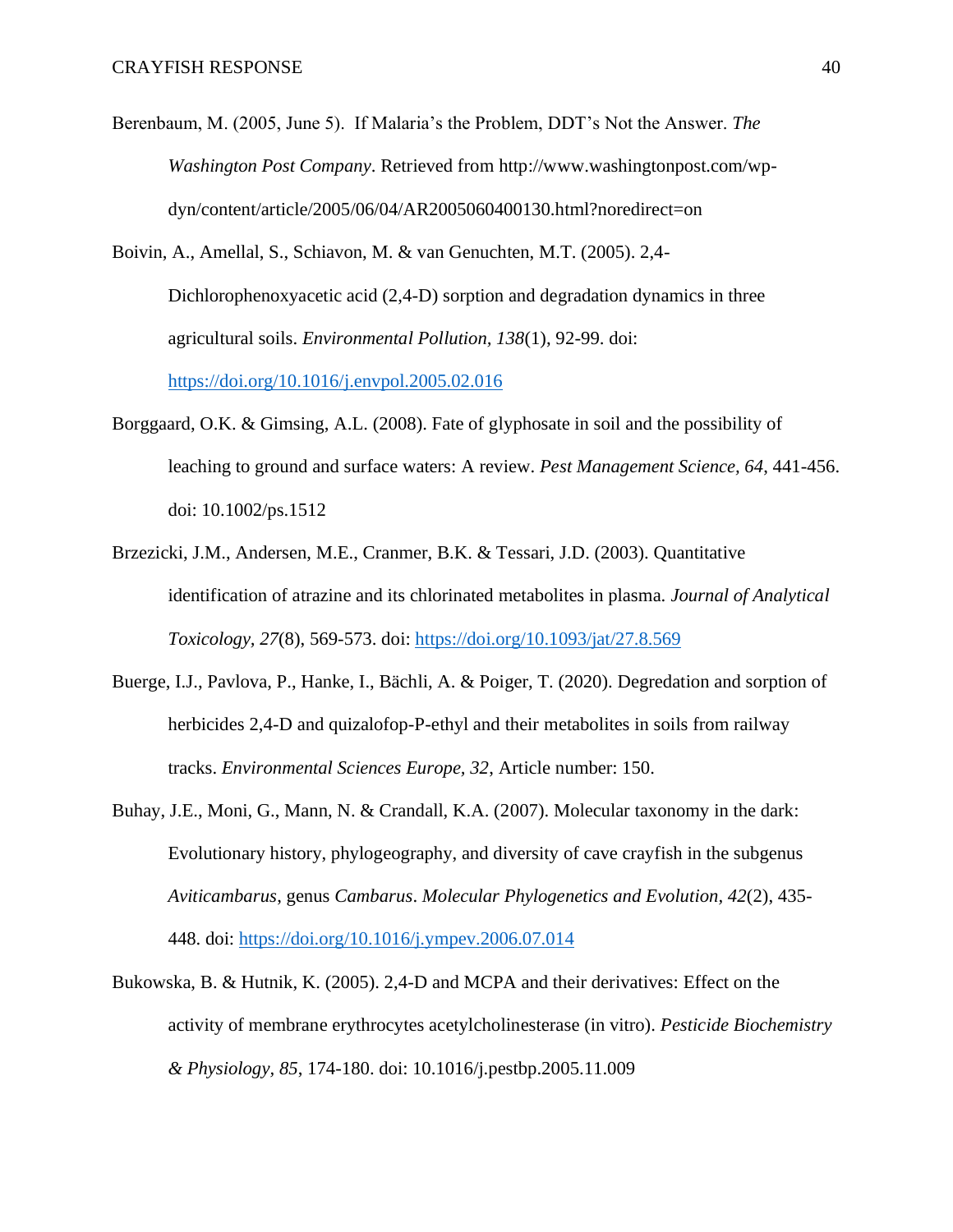- Burdon, R.H. (1995). Superoxide and hydrogen peroxide in relation to mammalian cell proliferation. *Free Radical Biology and Medicine, 18*(4), 775-794. doi: [https://doi.org/10.1016/0891-5849\(94\)00198-S](https://doi.org/10.1016/0891-5849(94)00198-S)
- Bzdyk, E. (2016). Crayfish. *Loudoun Wildlife Conservacy, 21*(2).
- Camacho, A. & Mejía, D. (2017). The health consequences of spraying illicit crops: The case of Columbia. *Journal of Health Economics, 54*, 147-160. doi: http://dx.doi.org/10.1016/j.jhealeco.2017.04.005
- Cerderia, A.L. & Duke, S.O. (2006). The current status and environmental impacts of glyphosate-resistant crops: A review. *Journal of Environmental Quality, 35*(5), 1633- 1658. doi: 10.2134/jeq2005.0378
- Chabera, J., Stara, A., Kubec, J., Buric, M., Zuskova, E., Kouba, A. & Velisek, J. (2021). The effect of chronic exposure to chloridazon and its degradation product chloridazondesphenyl on signal crayfish *Pacifastacus leniusculus. Ecotoxicology and Environmental Safety, 208,* 111645. doi: <https://doi.org/10.1016/j.ecoenv.2020.111645>
- Chinalia, F.A., Regali-Seleghin, M.H. & Correa, E.M. (2007). 2,4-D toxicity: Cause, effect and control. *Terrestrial and Aquatic Environmental Toxicology, 1*(2), 24-33.
- Conlon, I. & Raff, M. (1999). Size control in animal development. *Cell, 96*(2), 235-244. doi: [https://doi.org/10.1016/S0092-8674\(00\)80563-2](https://doi.org/10.1016/S0092-8674(00)80563-2)
- Creative Diagnostics. (n.d.). *Extrinsic Apoptosis Pathway.* Creative Diagnostics. https://www.creative-diagnostics.com/extrinsic-apoptosis-pathway.htm
- Cronin, G., Lodge, D.M., Hay, M.E., Miller, M., Hill, A.M., Horvath, T., Bolser, R.C., Lindquist, N. & Wahl, M. (2002). Crayfish feeding preferences for freshwater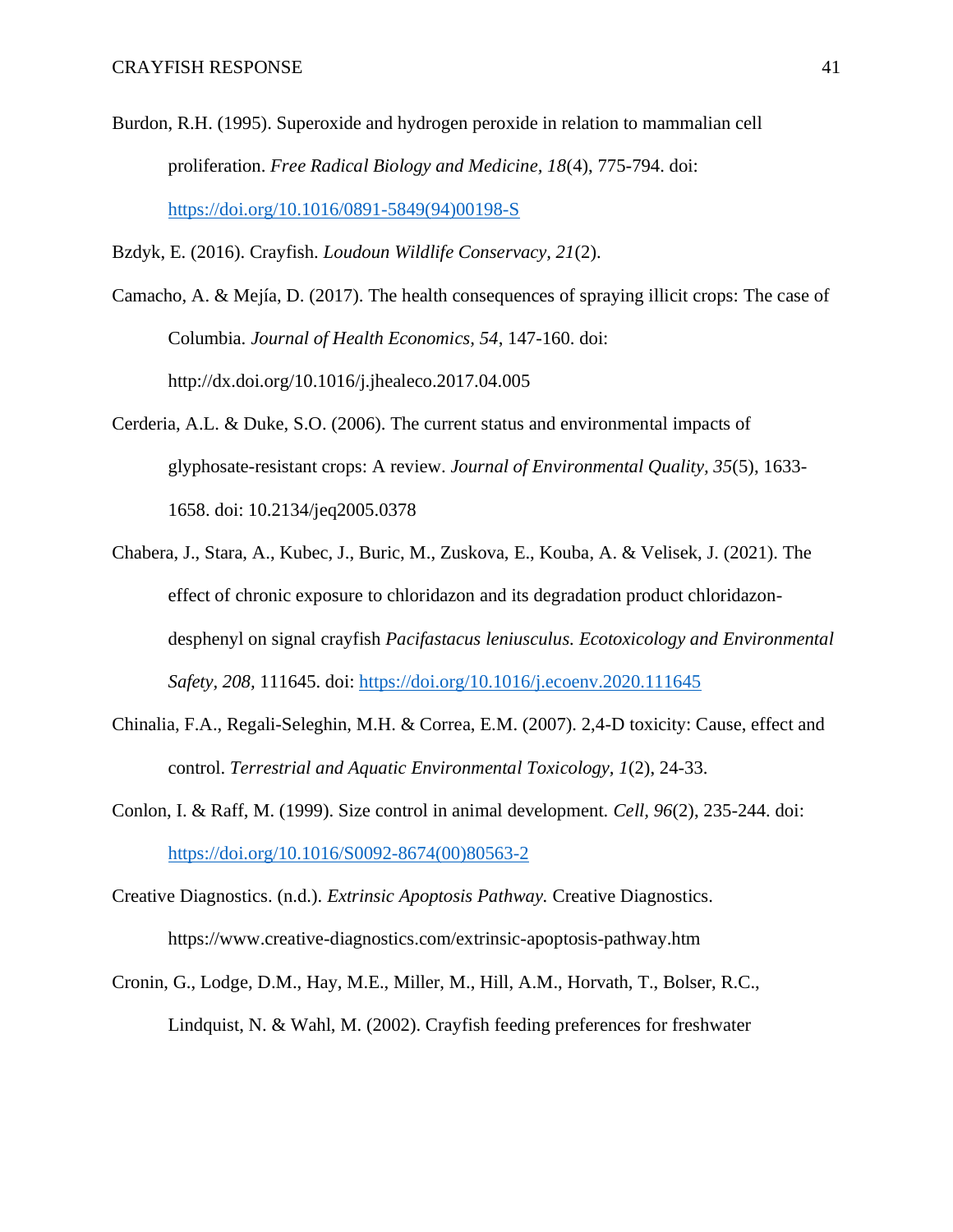macrophytes: The influence of plant structure and chemistry. *Journal of Crustacean Biology, 22*(4), 708-718. doi:<https://doi.org/10.1163/20021975-99990285>

- Cumberlidge, N., Hobbs, H.H. & Lodge, D.M. (2015). Chapter 32 Class Malacostraca, Order Diptera. In J.H. Thorp & C. Rogers (Eds.), *Thorp and Covich's freshwater invertebrates*  $(4<sup>th</sup>$  ed., pp. 797-847). Academic Press.
- DeNoyelles, F., Kettle, W.D. & Sinn, D.E. (1982). The response of plankton communities in experimental ponds to atrazine, the most heavily used pesticide in the United States. *Ecology, 63*(5), 1285-1293. doi: https://doi.org/10.2307/1938856
- Dubus, I.G., Barriuso, E. & Calvet, R. (2001). Sorption of weak organic acids in soils: Clofencet, 2,4-D and salicylic acid. *Chemosphere, 45*, 767-774.
- Duke, S.O. (2010). Glyphosate degradation in glyphosate-resistant and -susceptible crops and weeds. *Journal of Agricultural and Food Chemistry, 59*, 5835-5841. doi: doi.org/10.1021/jf102704x
- Duke, S.O. (2018). The history and current status of glyphosate. *Pest Management Science, 74*(5), 1027-1034. doi:<https://doi.org/10.1002/ps.4652>
- Duncan, C. J., & Scott, S. (2005). What caused the Black Death? *History of Medicine, 81*, 315- 320. doi: 10.1136/pgmj.2004.024075.

Elumalai, P., Gunadharini, D.N., Senthilkumar, K., Banudevi, S., Arunkumar, R., Benson, C.S., Sharmila, G. & Arunakaran, J. (2012). Induction of apoptosis in human breast cancer cells by nimbolide through extrinsic and intrinsic pathway. *Toxicology Letters, 215*(2), 131-142.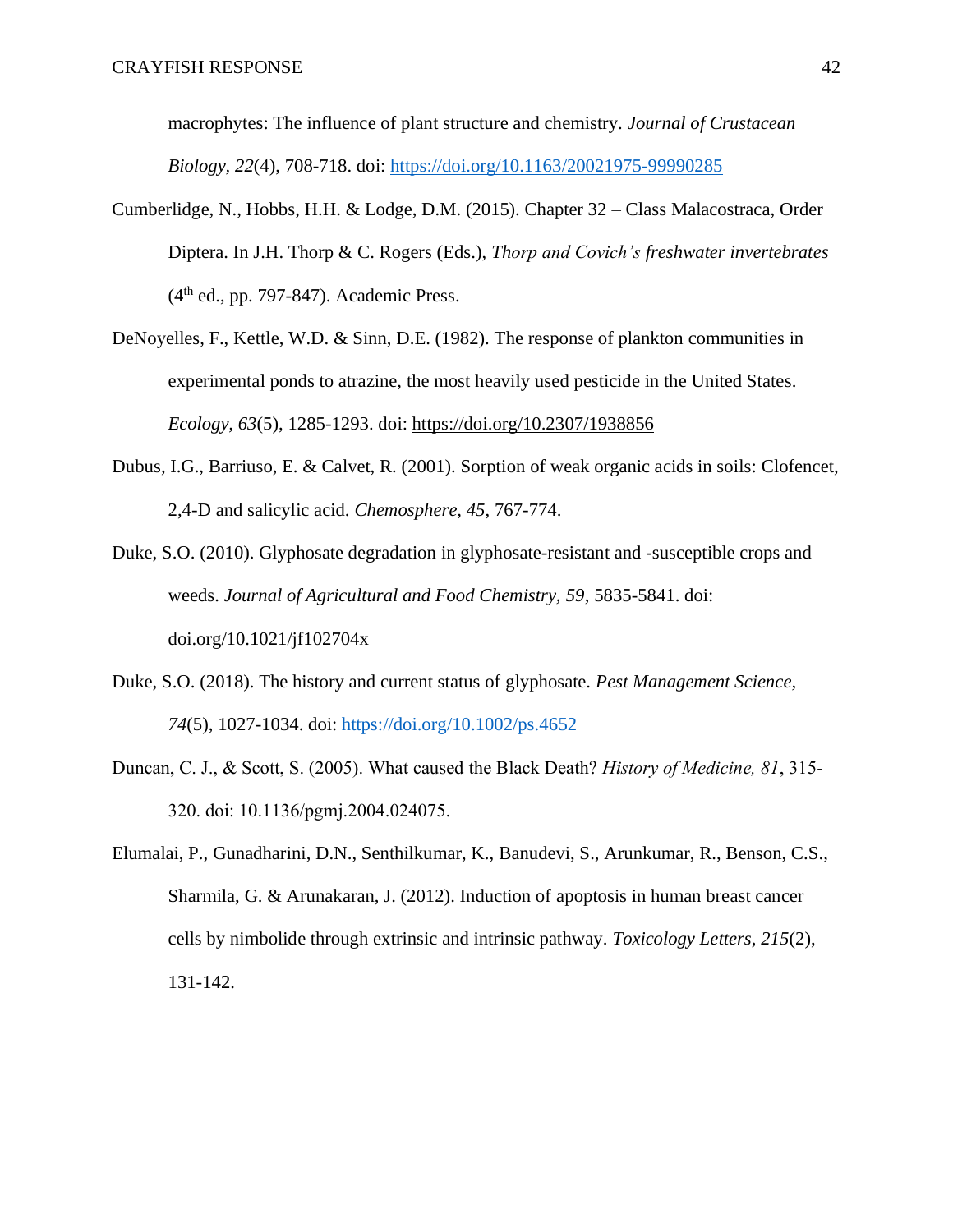- Garabrant, D.H. & Philbert, M.A. (2008). Review of 2,4-Dichlorophenoxyacetic acid (2,4-D) epidemiology and toxicology. *Critical Reviews in Toxicology, 32*(4), 233-257. doi: <https://doi.org/10.1080/20024091064237>
- Gervais, J., Luukinen, B., Buhl, K. & Stone, D. (2008, November). *2,4-D Technical Fact Sheet*. National Pesticide Information Center, Oregon State University Extension Services. <http://npic.orst.edu/factsheets/archive/2,4-DTech.html>
- Gollapudi, B.B., Charles, J.M., Limscombe, V.A., Day, S.J. & Bus, J.S. (1999). Evaluation of the genotoxicity of 2,4-dichlorophenoxyacetic acid and its derivatives in mammalian cell cultures. *Mutation Research, 444,* 217-225.
- Goodman, J. Loftus, C.T. & Zu, K. (2015). 2,4-Dichlorophenoxyacetic acid and non-Hodgkin's lymphoma, gastric cancer, and prostate cancer: Meta-analysis of published literature. *Annals of Epidemiology, 25*(8), 626-636.e4. doi: [10.1016/j.annepidem.2015.04.002](https://doi.org/10.1016/j.annepidem.2015.04.002)
- Grandcoin, A., Piel, S. & Baurès. (2017). AminoMethylPhosphonic acid (AMPA) in natural waters: Its sources, behavior, and environmental fate. *Water Research, 117*, 187-197. doi: <https://doi.org/10.1016/j.watres.2017.03.055>
- Graymore, M., Stagnitti, F. & Allinson, G. (2001). Impacts of atrazine in aquatic ecosystems. *Environmental International, 26*(7-8), 483-495. doi: [https://doi.org/10.1016/S0160-](https://doi.org/10.1016/S0160-4120(01)00031-9) [4120\(01\)00031-9](https://doi.org/10.1016/S0160-4120(01)00031-9)
- Grossmann, K. (2009). Auxin herbicides: Current status of mechanism and mode of action. *Pest Science Management, 66*(2), 113-120. doi:<https://doi.org/10.1002/ps.1860>
- Hammond, L.E. (2015). *The Regulatory History of 2,4-D in the United States*. 2015 Benefits and Economic Assessment of 2,4-D and the Phenoxy Herbicides in the US.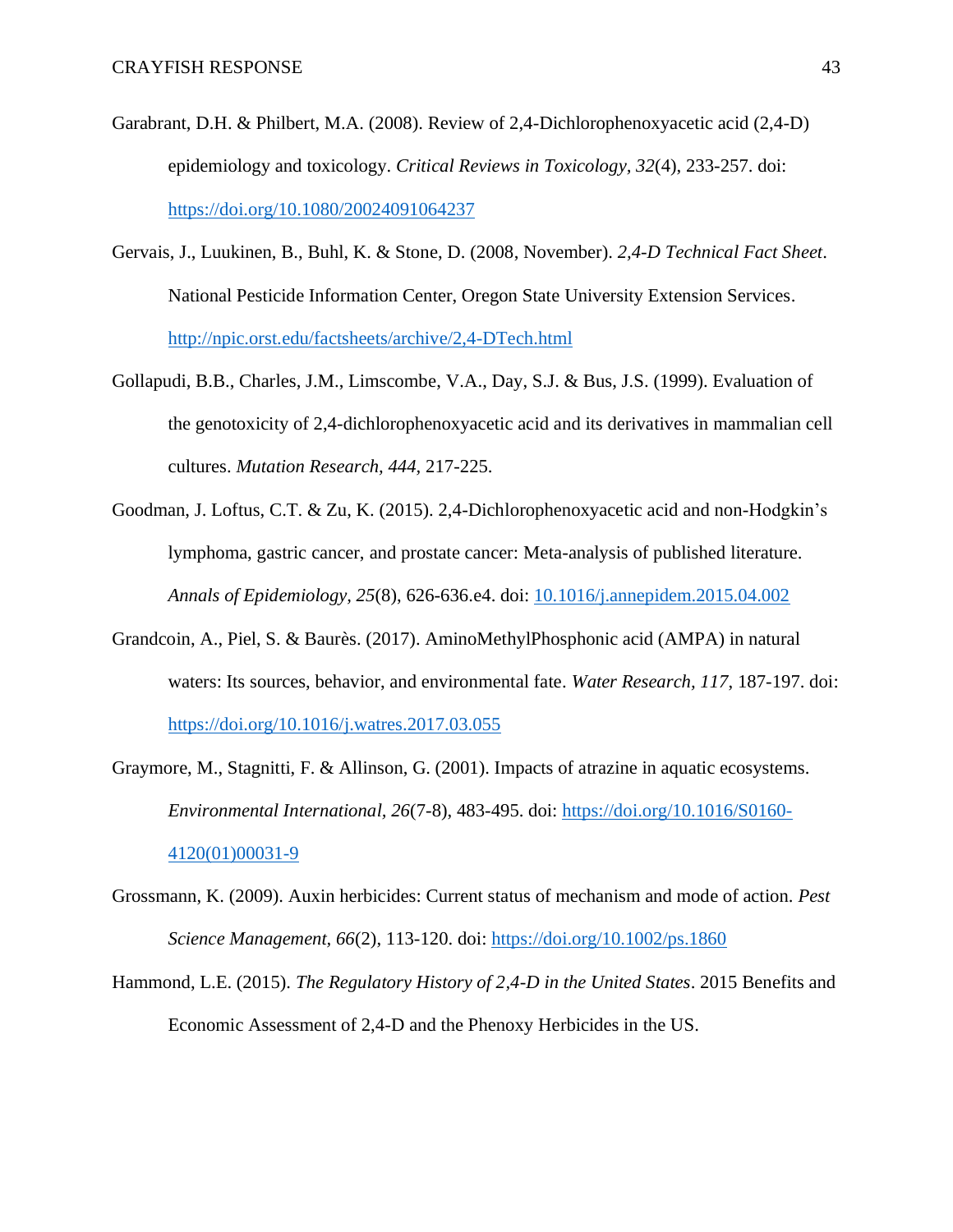https://24d.info/wp-content/uploads/2020/08/1 The Regulatory History of 24-D 09-[24-2018.pdf](https://24d.info/wp-content/uploads/2020/08/1_The_Regulatory_History_of_24-D_09-24-2018.pdf)

- Hammond, T.G. (1990). Study of rat renal brush border membrane vesicles by flow cytometry. *Kidney International, 38*(1), 5-11. doi:<https://doi.org/10.1038/ki.1990.160>
- Hanigan, M. H. (2014). In Townsend D. M., Tew K. D. (Eds.), Chapter Three Gamma-Glutamyl Transpeptidase: *Redox Regulation and Drug Resistance.* Academic Press.
- Hatami, M., Banaee, M., & Haghi, B. N. (2019). Sub-lethal toxicity of chlorpyrifos alone and in combination with polyethylene glycol to common carp (Cyprinus carpio). *Chemosphere*, *219*, 981-988. doi:

<https://doi.org/10.1016/j.chemosphere.2018.12.077>

- Hayes, T.B., Anderson, L.L., Beaseley, V.R., De Solla, S.R., Iguchi, T., Ingraham, H., Kestemont, P., Kniewald, Z., Langlois, V.S., Luque, E.H., McCoy, K.A., Muñoz-de-Toro, M., Oka, T., Oliveira, C.A., Orton, F., Ruby, S., Suzawa, M. & Willingham, E. (2011). Demasculinization and feminization of male gonads by atrazine: Consistent effects across vertebrate classes. *Endocrine Disruptors, 127*(1-2), 4-73. doi: <https://doi.org/10.1016/j.jsbmb.2011.03.015>
- Hayes, T.B., Khoury, V., Narayan, A., Nazir, M., Park, A., Brown, T., Adame, L., Chan, E., Buchholz, D., Stueve, T. & Gallipeau, S. (2010). Atrazine introduces complete feminization and chemical castration in male African clawed frogs (*Xenopus laevis*). *Proceedings of the National Academy of Sciences of the United States of America, 107*(10), 4612-4617. doi: [10.1073/pnas.0909519107](https://dx.doi.org/10.1073%2Fpnas.0909519107)
- Henry, C.M., Hollville, E., & Martin, S.J. (2013). Measuring apoptosis by microscopy and flow cytometry. *Methods, 61*(2), 90-97. doi:<https://doi.org/10.1016/j.ymeth.2013.01.008>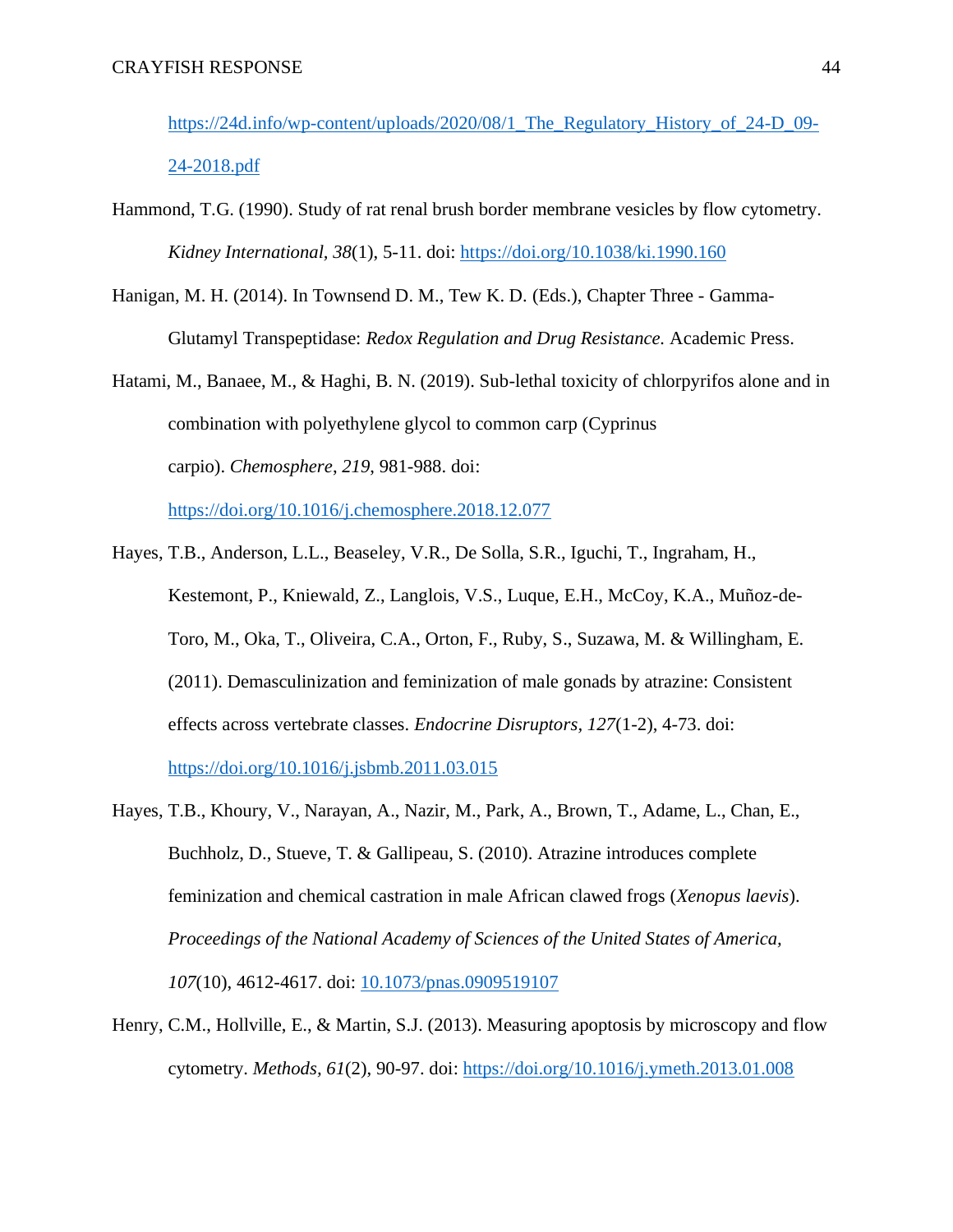- Hobbs, H.H. & Barr, T.C. (1960). The origins and affinities of the troglobitic crayfishes of North America (Decapoda, Astacidae). I. the genus *Cambarus*. *The American Minded Naturalist, 64*(1), 12-33, doi:<https://doi.org/10.2307/2422890>
- Hollows, J.W., Townsend, C.R. & Collier, K.J. (2006). Diet of the crayfish *Paranephrops zealandicus* in bush and pasture streams: Insights from stable isotopes and stomach analysis. *New Zealand Journal of Marine and Freshwater Research, 36*(1), 129-142. doi: <https://doi.org/10.1080/00288330.2002.9517076>
- Jarman, W.M. & Ballschmiter, K. (2012). From coal to DDT: The history of the development of the pesticide DDT from synthetic dyes till *Silent Spring*. *Endeavour, 36*(4), 131-142.
- Johal, G.S. & Huber, D.M. (2009). Glyphosate effects on the disease of plants. *European Journal of Agronomy, 31*(3), 144-152. doi:<https://doi.org/10.1016/j.eja.2009.04.004>
- Kholodkevich, S.V., Ivanov, A.V., Kurakin, A.S., Kornienko, E.L. & Fedotov, V.P. (2008). Real time biomonitoring of surface water toxicity level at water supply stations. *Environmental Bioindicators, 3*(1), 23-34.
- Koenig, G., & Seneff, S. (2015). Gamma-Glutamyltransferase: A predictive biomarker of cellular antioxidant inadequacy and disease risk. *Disease Markers, 2015*, 818570.
- Kuswandi, B., Futra, D. & Heng, L.Y. (2017). Chapter 15 Nanosensors for the Detection of food contaminants. *Nanotechnology Applications in Food,* 307-333.
- Chandler, N., Froese, S., Minuto, A., Owens, S., Suttle, A. & Harris, K.J. (2017). *The effects of a common herbicide (atrazine) on juvenile crayfish growth and development* [Poster presentation]. Research Week Undergraduate Meeting, Liberty University.
- Lim, S., Ahn, S.Y., Song, I.C., Chung, M.H., Jang, H.C., Park, K.S., Lee, K., Pak, Y.K. & Lee, H.K. (2009). Chronic exposure to herbicide, atrazine, causes mitochondrial dysfunction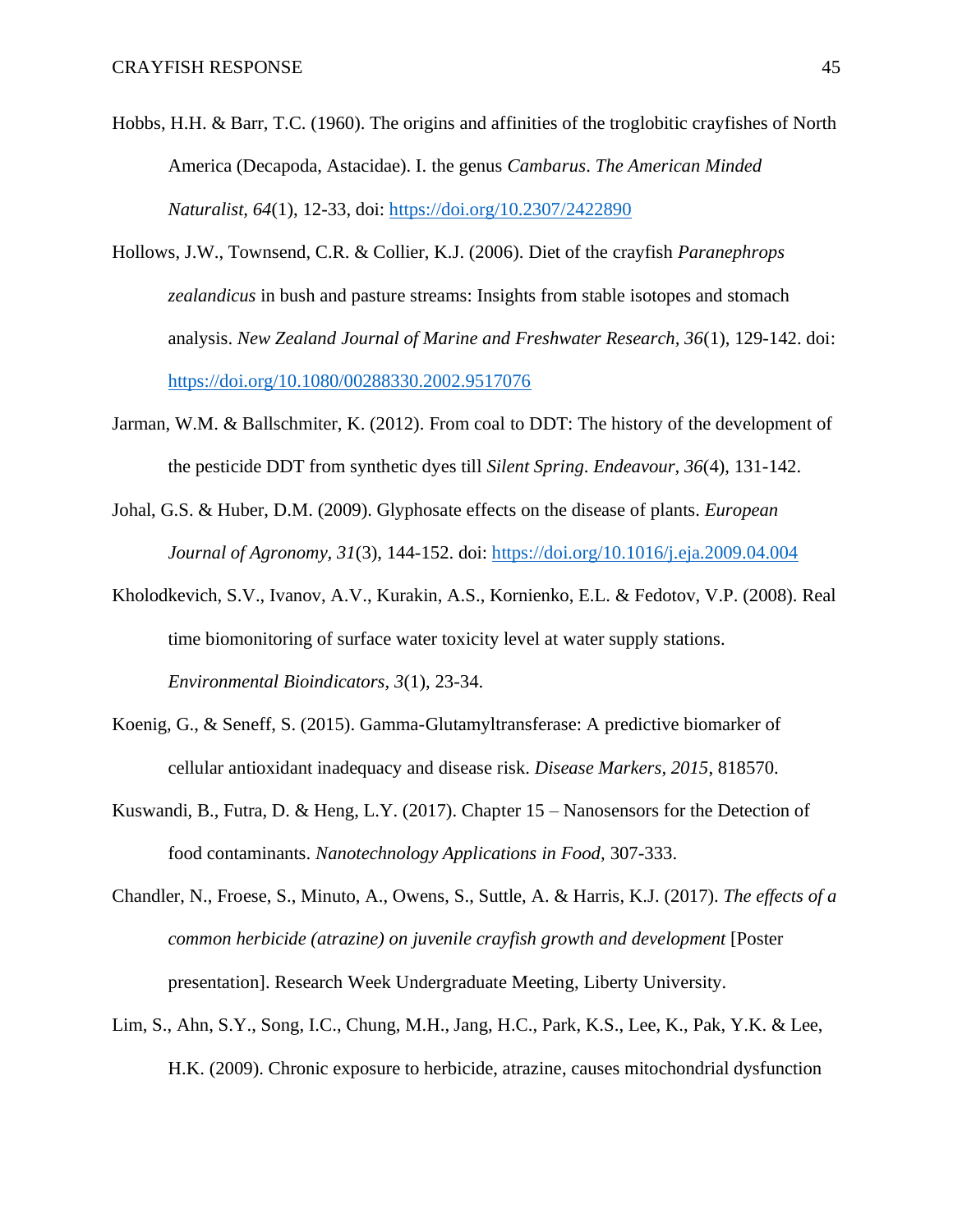and insulin resistance. *PLOS ONE, 4*(4), e5186. doi:

<https://doi.org/10.1371/journal.pone.0005186>

Longshaw, M. & Stebbing, P. (2016). *Biology and ecology of crayfish*. CRC Press.

Marina, Y., Tabche, L. M., & García, C. M. (1997). Bioaccumulation of methyl parathion and its toxicology in several species of the freshwater community in Ignacio Ramirez dam in Mexico. *Ecotoxicology and Environmental Safety*, *38*(1), 53-62. doi:

<https://doi.org/10.1006/eesa.1997.1551>

Matthews, G.A. (2018). *A history of pesticides.* CAB International.

- Mayo, C.W. & Brady, F.J. (1955). The eighth world health assembly. *Public Health Reports, 70*(11), 1057-1060.
- Menze, M.A., Fortner, G., Nag, S. & Hand, S.C. (2010). Mechanisms of apoptosis in Crustacea: What conditions induce versus suppress cell death? *Apoptosis, 15*, 293-312.
- Mesnage, R., Defarge, N., Spiroux de Vendômois, J. & Séralini, G.E. (2015). Potential toxic effects of glyphosate and its commercial formulations below regulatory limits. *Food and Chemical Toxicology, 84*, 133-153. doi:<http://dx.doi.org/10.1016/j.fct.2015.08.012>
- Mesnage, R., Rennev, G., Séralini, G.E., Ward, M. & Antoniou, M.N. (2016). Multiomics reveal non-alcoholic fatty liver disease in rats following chronic exposure to an ultra-low dose of Roundup herbicide. *Sci Rep, 7*, Article 39328. doi: 10.1038/srep39328
- Molecular Probes®. (2006). Propidium Iodide nucleic acid stain. *ThermoFisher Scientific.*  [https://www.thermofisher.com/document-connect/document](https://www.thermofisher.com/document-connect/document-connect.html?url=https%3A%2F%2Fassets.thermofisher.com%2FTFS-Assets%2FLSG%2Fmanuals%2Fmp01304.pdf)[connect.html?url=https%3A%2F%2Fassets.thermofisher.com%2FTFS-](https://www.thermofisher.com/document-connect/document-connect.html?url=https%3A%2F%2Fassets.thermofisher.com%2FTFS-Assets%2FLSG%2Fmanuals%2Fmp01304.pdf)

[Assets%2FLSG%2Fmanuals%2Fmp01304.pdf](https://www.thermofisher.com/document-connect/document-connect.html?url=https%3A%2F%2Fassets.thermofisher.com%2FTFS-Assets%2FLSG%2Fmanuals%2Fmp01304.pdf)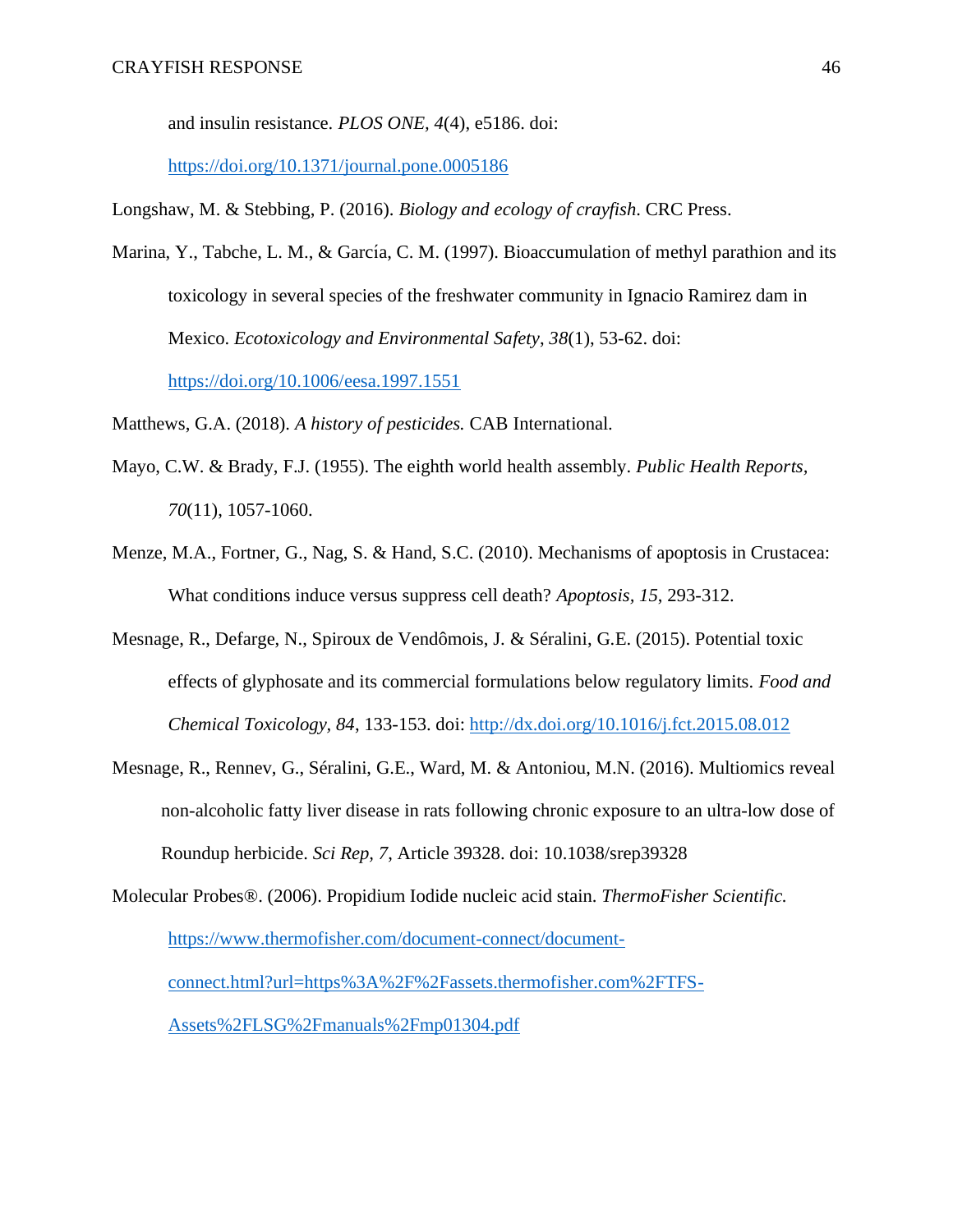- Molecular Probes®. (2011). Annexin V conjugates for apoptosis detection. *ThermoFisher Scientific*. [https://www.thermofisher.com/document-connect/document](https://www.thermofisher.com/document-connect/document-connect.html?url=https%3A%2F%2Fassets.thermofisher.com%2FTFS-Assets%2FLSG%2Fmanuals%2Fmp13199.pdf)[connect.html?url=https%3A%2F%2Fassets.thermofisher.com%2FTFS-](https://www.thermofisher.com/document-connect/document-connect.html?url=https%3A%2F%2Fassets.thermofisher.com%2FTFS-Assets%2FLSG%2Fmanuals%2Fmp13199.pdf)[Assets%2FLSG%2Fmanuals%2Fmp13199.pdf](https://www.thermofisher.com/document-connect/document-connect.html?url=https%3A%2F%2Fassets.thermofisher.com%2FTFS-Assets%2FLSG%2Fmanuals%2Fmp13199.pdf)
- National Center for Biotechnology Information (2020). PubChem Compound Summary for CIDs 3496 (glyphosate), 2256 (atrazine), and 1486 (2,4-D), Retrieved on January 30, 2022 from: https://pubchem.ncbi.nlm.nih.gov/compound/3496#section=2D-Structure https://pubchem.ncbi.nlm.nih.gov/compound/2256#section=2D-Structure https://pubchem.ncbi.nlm.nih.gov/compound/1486#section=2D-Structure
- Nicco, C., Laurent, A., Chereau, C., Weill, B., & Batteux, F. (2005). Differential modulation of normal and tumor cell proliferation by reactive oxygen species. *Biomedicine & Pharmacotherapy*, *59*(4), 169-174. doi: 10.1016/j.biopha.2005.03.009
- O'Neill, J.R. (2009). *The Irish Potato Famine.* ABDO Publishing Company. [https://books.google.com/books?hl=en&lr=&id=TVEWfeClF8MC&oi=fnd&pg=PP1&dq](https://books.google.com/books?hl=en&lr=&id=TVEWfeClF8MC&oi=fnd&pg=PP1&dq=irish+potato+famine+history&ots=7ZwjXv8Jvp&sig=WK8Wy--87BLIDwnGA6xBBHskRl4#v=onepage&q=irish%20potato%20famine%20history&f=false) [=irish+potato+famine+history&ots=7ZwjXv8Jvp&sig=WK8Wy--](https://books.google.com/books?hl=en&lr=&id=TVEWfeClF8MC&oi=fnd&pg=PP1&dq=irish+potato+famine+history&ots=7ZwjXv8Jvp&sig=WK8Wy--87BLIDwnGA6xBBHskRl4#v=onepage&q=irish%20potato%20famine%20history&f=false) [87BLIDwnGA6xBBHskRl4#v=onepage&q=irish%20potato%20famine%20history&f=fa](https://books.google.com/books?hl=en&lr=&id=TVEWfeClF8MC&oi=fnd&pg=PP1&dq=irish+potato+famine+history&ots=7ZwjXv8Jvp&sig=WK8Wy--87BLIDwnGA6xBBHskRl4#v=onepage&q=irish%20potato%20famine%20history&f=false) [lse](https://books.google.com/books?hl=en&lr=&id=TVEWfeClF8MC&oi=fnd&pg=PP1&dq=irish+potato+famine+history&ots=7ZwjXv8Jvp&sig=WK8Wy--87BLIDwnGA6xBBHskRl4#v=onepage&q=irish%20potato%20famine%20history&f=false)
- O'Shaughnessy, P. T., PhD. (2008). Parachuting cats and crushed eggs: The controversy over the use of DDT to control malaria. *American Journal of Public Health, 98*(11), 1940-8.
- Peterson, G.E. (1967). The discovery and development of 2,4-D. *Agricultural History, 41*(3), 243-254. doi:<http://www.jstor.org/stable/3740338>
- Qui, G. & Liu, P. (2009). On the role of Cdc2 kinase during meiotic maturation of oocyte in the Chinese mitten crab, *Eriocheir sinensis*. *Comparative Biochemistry and Physiology Part*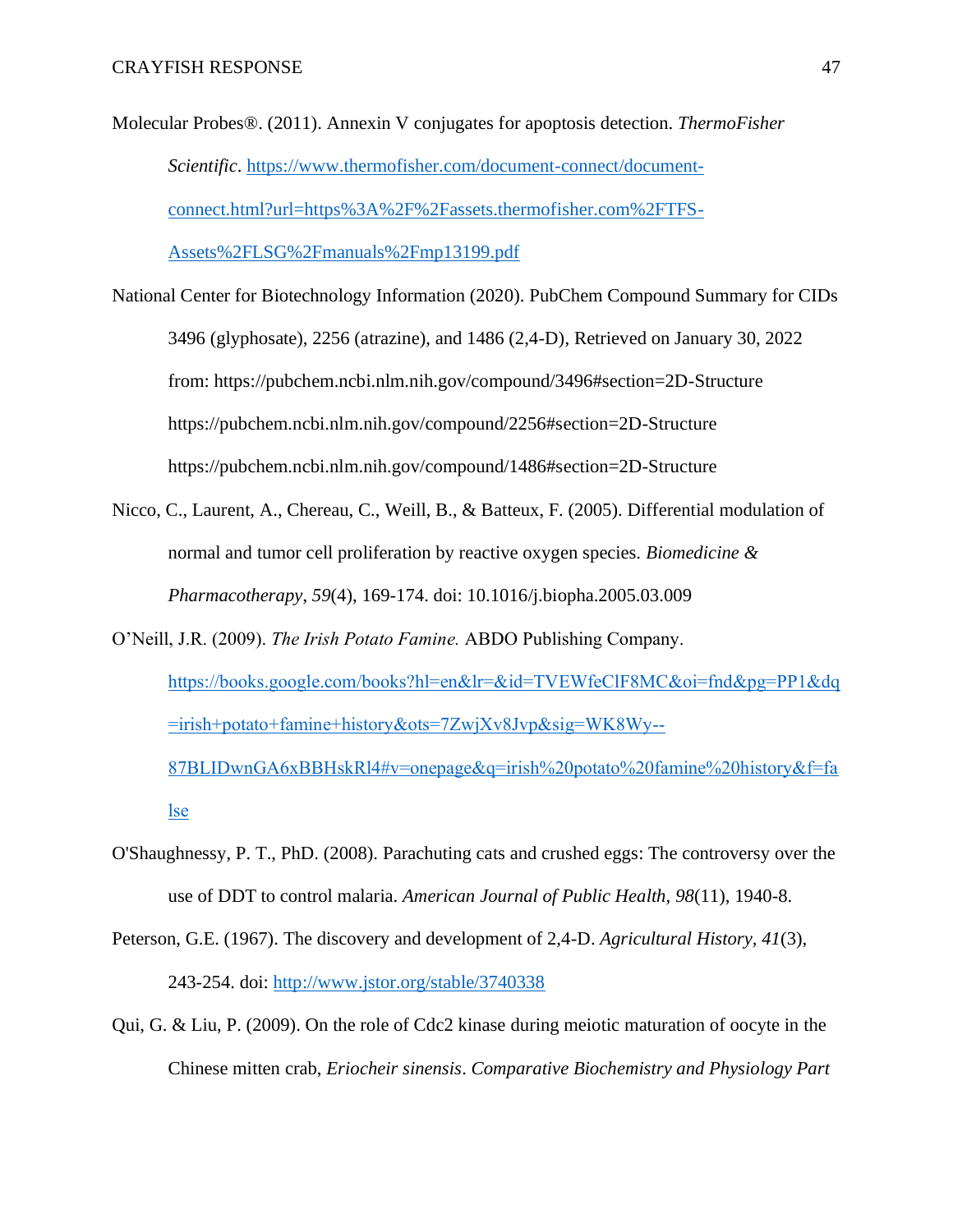*B: Biochemistry and Molecular Biology, 152*(3), 243-248. doi:

<https://doi.org/10.1016/j.cbpb.2008.12.004>

- Qui, G. & Yamano, K. (2005). Three forms of cyclin B transcripts in the ovary of kuruma prawn *Marsupenaeus japonicus*: Their molecular characterizations and expression profiles during oogenesis. *Comparative Biochemistry and Physiology Part B: Biochemistry and Molecular Biology, 141*(2), 186-195. doi:<https://doi.org/10.1016/j.cbpc.2005.03.003>
- Rawlings, N.C., Cook, S.J. & Waldbillig, D. (2010). Effects of the pesticides carbofuran, chlorpyrifos, dimethoate, lindane, triallate, trifluralin, 2,4-D, and pentachlorophenol on the metabolic endocrine and the reproductive endocrine system in ewes. *Journal of Toxicology and Environmental Health Part A, 54*(1), 21-36. doi: 10.1080/009841098159006
- Reed, J.C. (2000). Mechanisms of apoptosis. *The American Journal of Pathology, 157*(5), 1415- 1430.
- Riccardi, C. & Nicoletti, I. (2006). Analysis of apoptosis by propidium iodide staining and flow cytometry. *Nat Protoc, 1*(3), 1458-1461.
- Serra, L., Estienne, A., Bourdon, G., Ramé, C., Chevaleyre, C., Didier, P., Chahnamian, M., Balkhi, S.E., Froment, P. & Dupont, J. (2021). Chronic dietary exposure of roosters to a glyphosate-based herbicide increases seminal plasma glyphosate and AMPA concentrations, alters sperm parameters, and induces metabolic disorders in the progeny. *Toxics, 9*(12), 318. doi:<https://doi.org/10.3390/toxics9120318>
- Shaw, W.C., Bernard, R.L. & Willard, C.J. (1955). The effect of 2,4-Dichlorophenoxyacetic acid (2,4-D) on wheat, oats, barley, and the legumes underseeded in these crops. *Research Bulletin, 761*, 3-24.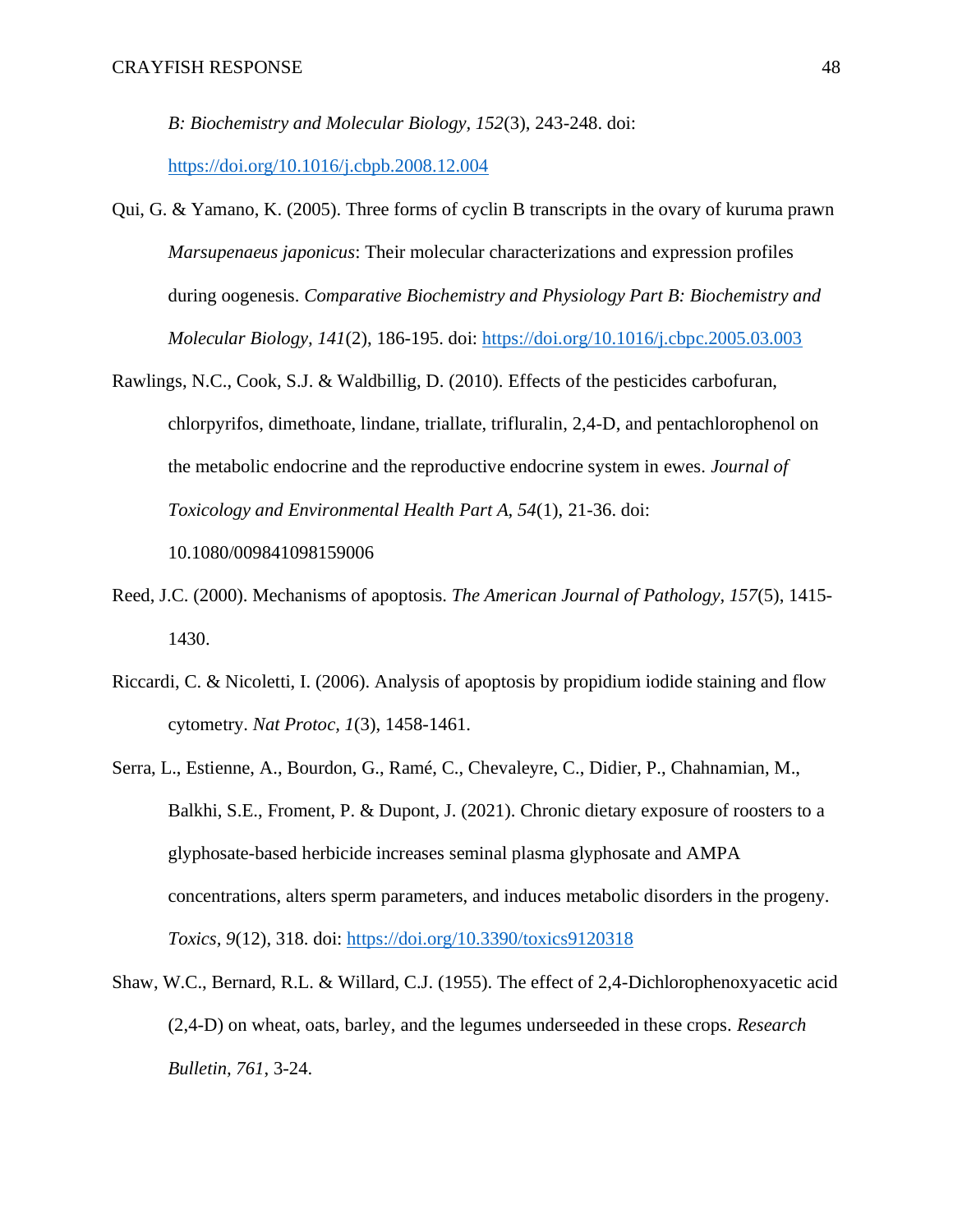- Shui, Y., Xu, Z. H., Shi, Y. H., & Zhou, X. (2016). Molecular characterization of cyclin B and its expression profile during oogenesis in the red swamp crayfish, Procambarus clarkii (Girard, 1852) (Decapoda, Astacidea). *Crustaceana*, *89*(8), 915-931.
- Skark, C., Zullei-seibert, N., Schöttler, U. & Schlett, C. (1998). The occurrence of glyphosate in surface water. *International Journal of Environmental Analytical Chemistry, 70*(1-4), 93- 104. doi: 10.1080/03067319808032607
- Smith, A. G. (2000). How toxic is DDT? *The Lancet, 356*(9226), 267-8.
- Steinberg, C.E.W., Lorenz, R. & Spieser, H.O. (1995). Effects of atrazine on swimming behavior of zebrafish, *Brachydanio rerio*. *Wat. Res., 29*(3), 981-985.
- Song, Y. (2013). Insight into the mode of action of 2,4-dichlorophenoxyacetic acid (2,4-D) as an herbicide. *Journal of Integrative Plant Biology, 56*(2), 106-113. doi: <https://doi.org/10.1111/jipb.12131>

Solitro, A. & Pizzo, M. (2019). *GGT Protocol.* 

- Suh, Y., Arnold, R.S., Lassegue, B., Shi, J., Xu, X., Sorescu, D., Chung, A.B., Griendling, K.K. & Lambeth, D. (1999). Cell transformation by the superoxide-generating oxidase Mox1. *Nature, 401*, 79-82.
- Székács, A. & Darvas, B. (2012). Forty Years with Glyphosate. *Herbicides - Properties, Synthesis and Control of Weeds*. (247-284). InTech.
- Tack, P.I. (1941). The life history and ecology of the crayfish *Cambarus Immunis Hagen*. *The American Minded Naturalist, 25*(2), 420-446. doi:<https://doi.org/10.2307/2420785>
- ThermoFisher. (2016, August 2). *Flow Cytometry – BestProtocols.* Affymetrix eBiosciences. http://tools.thermofisher.com/content/sfs/manuals/annexin-V-staining.pdf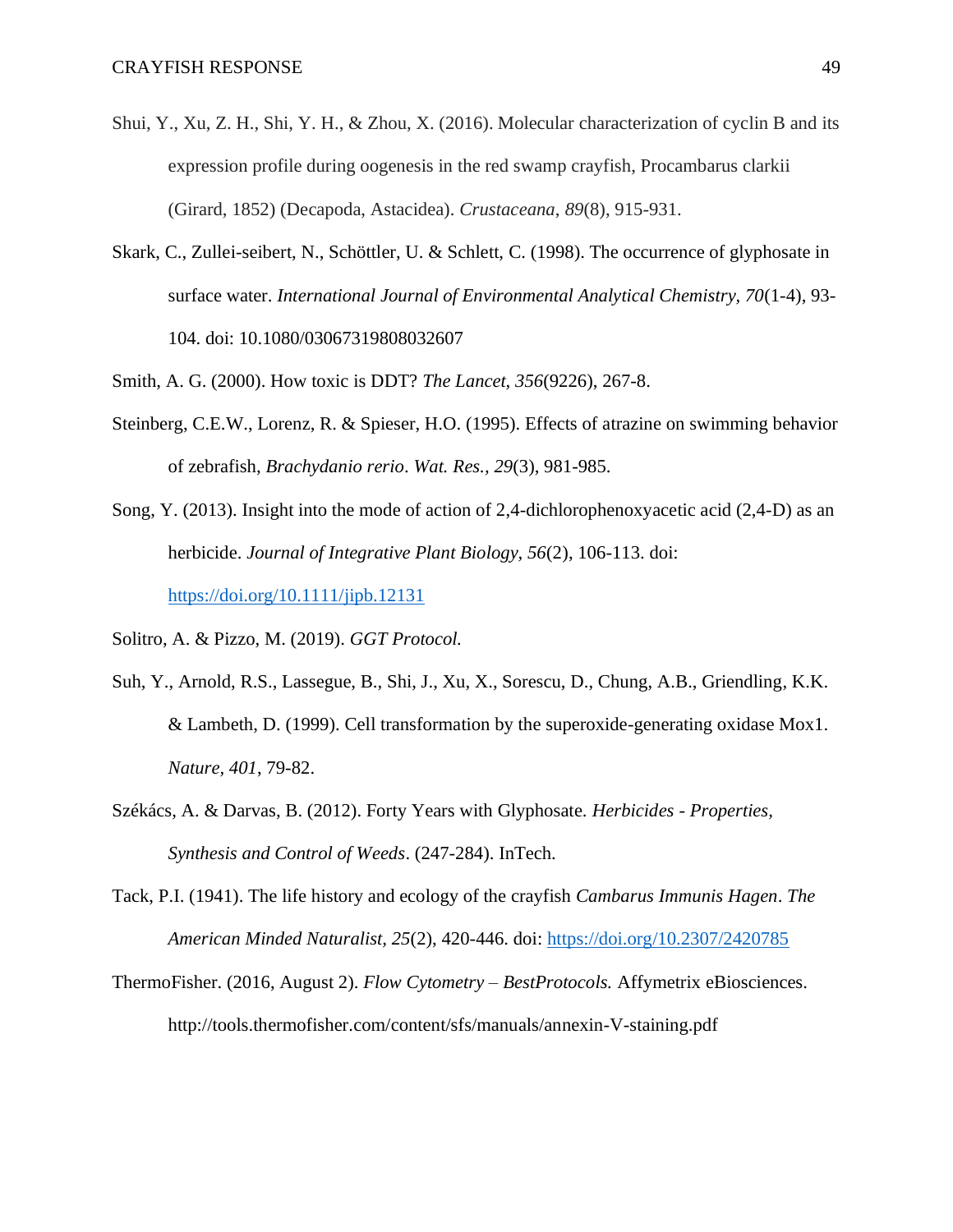- U.S. Environmental Protection Agency. (2021). *Basic Information About Pesticide Ingredients. [https://www.epa.gov/ingredients-used-pesticide-products/basic-information-about](https://www.epa.gov/ingredients-used-pesticide-products/basic-information-about-pesticide-ingredients)[pesticide-ingredients](https://www.epa.gov/ingredients-used-pesticide-products/basic-information-about-pesticide-ingredients)*
- United States Geological Survey. (2019). *Estimated Annual Agricultural Pesticide Use*. Pesticide National Synthesis Project, U.S. Geological Survey.

<https://water.usgs.gov/nawqa/pnsp/usage/maps/index.php>

- United States Geological Survey. (2017). *Pesticides*. Ohio-Kentucky-Indiana Water Science Center. [https://www.usgs.gov/centers/ohio-kentucky-indiana-water-science](https://www.usgs.gov/centers/ohio-kentucky-indiana-water-science-center/science/pesticides)[center/science/pesticides](https://www.usgs.gov/centers/ohio-kentucky-indiana-water-science-center/science/pesticides)
- Van Burggen, A.H.C., He, M.M., Shin, K., Mai, V., Jeong, K.C., Finckh, M.R. & Morris Jr., J.G. (2018). Environmental and health effects of the herbicide glyphosate. *Science of the Total Environment, 616-617,* 255-268. doi:<https://doi.org/10.1016/j.scitotenv.2017.10.309>
- Van der Velde, G., Rajagopal, S., Kelleher, B., Musko, I. B., & de Vaate, A. B. (2000). Ecological impact of crustacean invaders: General considerations and examples from the Rhine River. *Crustacean Issues*, *12*, 3-34.
- Verbon, E.H., Post, J.A. & Boonstra, J. (2012). The influence of reactive oxygen species on cell cycle progression in mammalian cells. *Gene, 511*(1), 1-6. doi: <https://doi.org/10.1016/j.gene.2012.08.038>

Wang, L., Zuo, D., Lv, W., Wang, D., Liu, A. & Zhao, Y. (2013). Characterization of Cdc2 kinase in the red claw crayfish (*Cherax quadricarnatus*): Evidence for its role in regulating oogenesis. *Gene, 515*(2), 258-265. doi: <https://doi.org/10.1016/j.gene.2012.11.082>